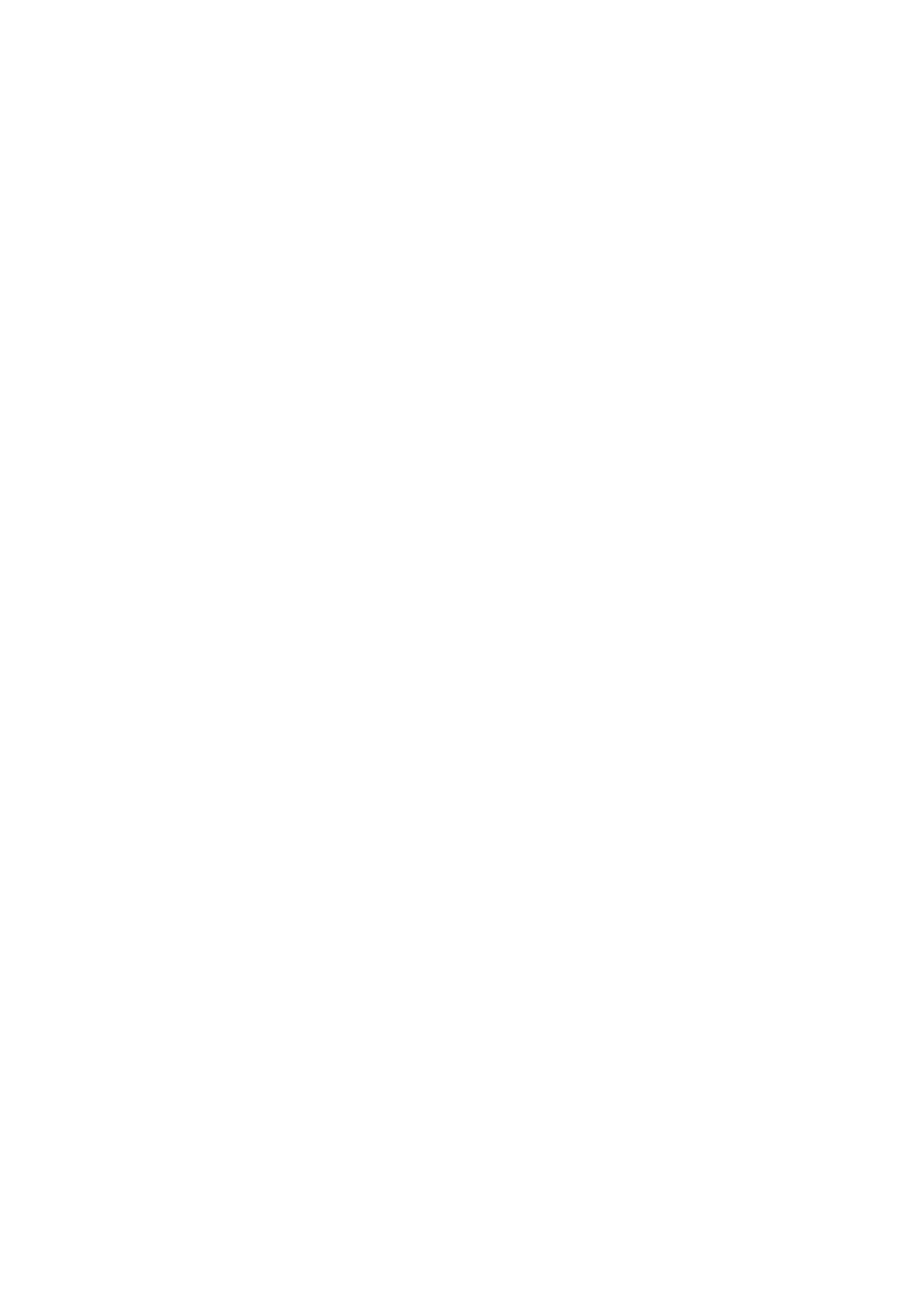# **In the case of Oliari and Others v. Italy,**

The European Court of Human Rights (Fourth Section), sitting as a Chamber composed of:

Päivi Hirvelä, *President,* Guido Raimondi, Ledi Bianku, Nona Tsotsoria, Paul Mahoney, Faris Vehabović, Yonko Grozev, *judges,*

and Françoise Elens-Passos, *Section Registrar,*

Having deliberated in private on 30 June 2015,

Delivers the following judgment, which was adopted on that date:

# PROCEDURE

1. The case originated in two applications (nos. 18766/11 and 36030/11) against the Italian Republic lodged with the Court under Article 34 of the Convention for the Protection of Human Rights and Fundamental Freedoms ("the Convention") by six Italian nationals, Mr Enrico Oliari, Mr A., Mr Gian Mario Felicetti, Mr Riccardo Perelli Cippo, Mr Roberto Zaccheo and Mr Riccardo Z $\mathcal{L}$  ("the applicants"), on 21 March and 10 June 2011 respectively.

2. The first two applicants were represented by Mr A. Schuster, a lawyer practising in Trent. The remaining applicants were represented by Ms M. D'Amico, Mr M. Clara and Mr C. Pitea, lawyers practising in Milan. The Italian Government ("the Government") were represented by their Agent, Ms Ersiliagrazia Spatafora.

3. The applicants complained that the Italian legislation did not allow them to get married or enter into any other type of civil union and thus they were being discriminated against as a result of their sexual orientation. They cited Articles 8, 12 and 14 of the Convention.

4. On 3 December 2013 the Chamber to which the case was allocated decided that the complaints concerning Article 8 alone and in conjunction with Article 14 were to be communicated to the Government. It further decided that the applications should be joined.

5. On 7 January 2013 the Vice-President of the Section to which the case had been allocated decided to grant anonymity to one of the applicants under Rule 47 § 3 of the Rules of Court.

6. Written observations were also received from FIDH, AIRE Centre, ILGA-Europe, ECSOL, UFTDU and UDU jointly, Associazione Radicale Certi Diritti, and ECLJ (European Centre for Law and Justice), which had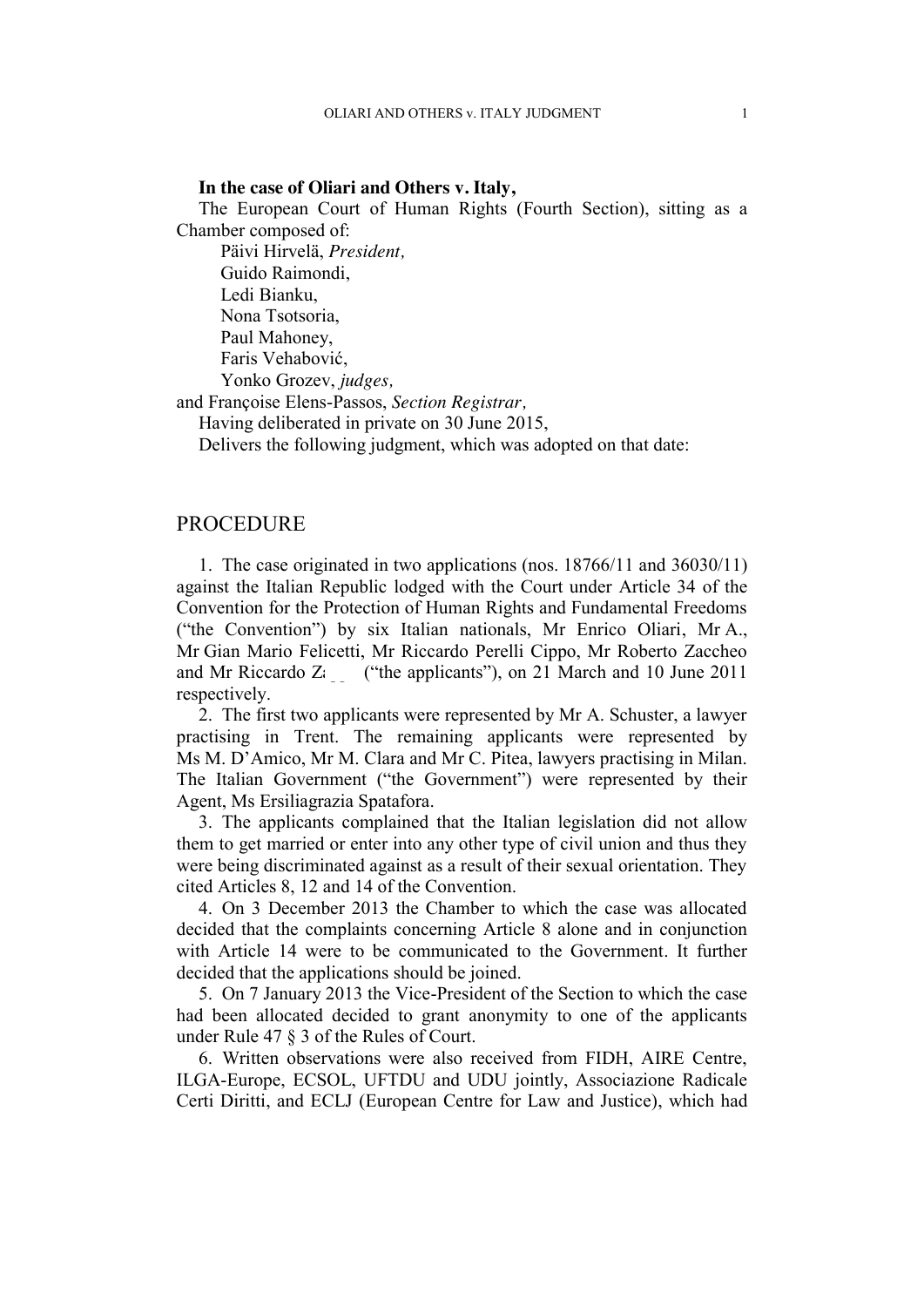been given leave to intervene by the Vice-President of the Chamber (Article 36 § 2 of the Convention). Mr Pavel Parfentev on behalf of seven Russian NGOS (Family and Demography Foundation, For Family Rights, Moscow City Parents Committee, Saint-Petersburg City Parents Committee, Parents Committee of Volgodonsk City, the regional charity "Svetlitsa" Parents' Culture Centre, and the "Peterburgskie mnogodetki" social organisation), and three Ukrainian NGOS (the Parental Committee of Ukraine, the Orthodox Parental Committee, and the Health Nation social organisation), had also been given leave to intervene by the Vice-President of the Chamber. However, no submissions have been received by the Court.

7. The Government objected to the observations submitted by FIDH, AIRE Centre, ILGA-Europe, ECSOL, UFTDU and UDU jointly, as they had reached the Court after the set deadline, namely on 27 March 2014 instead of 26 March 2014. The Court notes that at the relevant time the Vice-President of the Chamber did not take a decision to reject the submissions presented, which were in fact sent to the parties for comment. The Court, having considered that the observations were anticipated by e-mail and received by the Court at 2.00 a.m. on 27 March 2014, and that the hard copy received by fax later that day contained an apology as well as an explanation for the delay, rejects the Government's objection.

8. The applicants in application no. 18766/11 requested that an oral hearing be held in the case. On 30 June 2015 the Court considered this request. It decided that having regard to the materials before it an oral hearing was not necessary.

# THE FACTS

# I. THE CIRCUMSTANCES OF THE CASE

9. The details concerning the applicants may be found in the Annex.

### **The background to the case**

*1. Mr Oliari and Mr A.*

10. In July 2008 these two applicants, who were in a committed stable relationship with each other, declared their intention to marry, and requested the Civil Status Office of the Trent Commune to issue the relevant marriage banns.

11. On 25 July 2008 their request was rejected.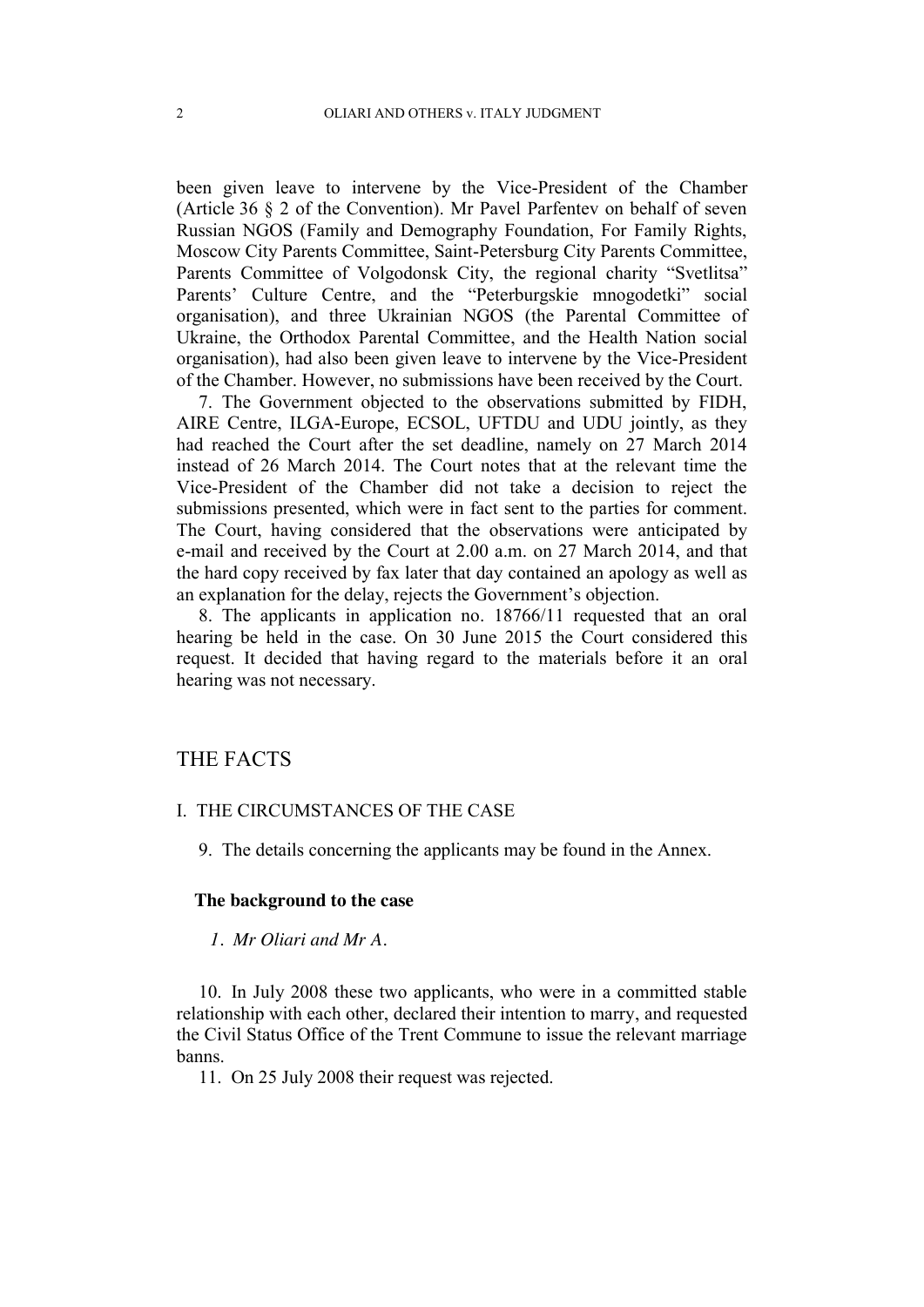12. The two applicants challenged the decision before the Trent Tribunal (in accordance with Article 98 of the Civil Code). They argued that Italian law did not explicitly prohibit marriage between persons of the same sex, and that, even if that were the case, such a position would be unconstitutional.

13. By a decision of 24 February 2009 the Trent Tribunal rejected their claim. It noted that the Constitution did not establish the requirements to contract marriage, but the Civil Code did and it precisely provided that one such requirement was that spouses be of the opposite sex. Thus, a marriage between persons of the same sex lacked one of the most essential requirements to render it a valid legal act, namely a difference in sex between the parties. In any event there was no fundamental right to marry, neither could the limited law provisions constitute discrimination, since the limitations suffered by the applicants were the same as those applied to everyone. Furthermore, it noted that European Union ("EU") law left such rights to be regulated within the national order.

14. The applicants appealed to the Trent Court of Appeal. While the court reiterated the unanimous interpretation given to Italian law in the field, namely to the effect that ordinary law, particularly the Civil Code, did not allow marriage between people of the same sex, it considered it relevant to make a referral to the Constitutional Court in connection with the claims of unconstitutionality of the law in force.

15. The Italian Constitutional Court in judgment no. 138 of 15 April 2010 declared inadmissible the applicants' constitutional challenge to Articles 93, 96, 98, 107, 108, 143, 143 *bis* and 231 of the Italian Civil Code, as it was directed to the obtainment of additional norms not provided for by the Constitution (*diretta ad ottenere una pronunzia additiva non costituzionalmente obbligata*).

16. The Constitutional Court considered Article 2 of the Italian Constitution, which provided that the Republic recognises and guarantees the inviolable rights of the person, as an individual and in social groups where personality is expressed, as well as the duties of political, economic and social solidarity against which there was no derogation. It noted that by social group one had to understand any form of community, simple or complex, intended to enable and encourage the free development of any individual by means of relationships. Such a notion included homosexual unions, understood as a stable cohabitation of two people of the same sex, who have a fundamental right to freely express their personality in a couple, obtaining – in time and by the means and limits to be set by  $law -$  juridical recognition of the relevant rights and duties. However, this recognition, which necessarily requires general legal regulation aimed at setting out the rights and duties of the partners in a couple, could be achieved in other ways apart from the institution of marriage between homosexuals. As shown by the different systems in Europe, the question of the type of recognition was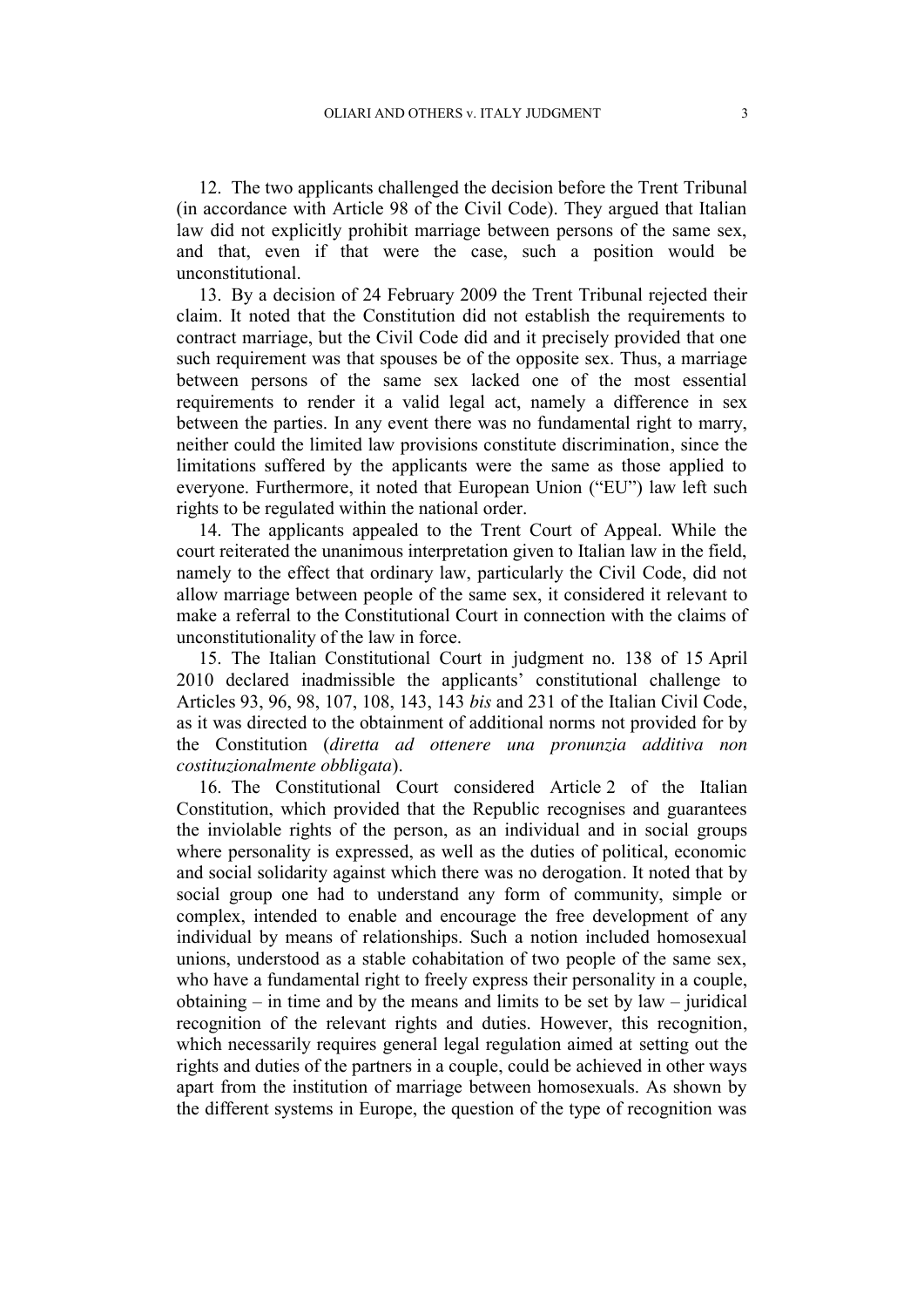left to regulation by Parliament, in the exercise of its full discretion. Nevertheless, the Constitutional Court clarified that without prejudice to Parliament's discretion, it could however intervene according to the principle of equality in specific situations related to a homosexual couple's fundamental rights, where the same treatment of married couples and homosexual couples was called for. The court would in such cases assess the reasonableness of the measures.

17. It went on to consider that it was true that the concepts of family and marriage could not be considered "crystallised" in reference to the moment when the Constitution came into effect, given that constitutional principles must be interpreted bearing in mind changes in the legal order and the evolution of society and its customs. Nevertheless, such an interpretation could not be extended to the point where it affected the very essence of legal norms, modifying them in such a way as to include phenomena and problems which had not been considered in any way when it was enacted. In fact it appeared from the preparatory work to the Constitution that the question of homosexual unions had not been debated by the assembly, despite the fact that homosexuality was not unknown. In drafting Article 29 of the Constitution, the assembly had discussed an institution with a precise form and an articulate discipline provided for by the Civil Code. Thus, in the absence of any such reference, it was inevitable to conclude that what had been considered was the notion of marriage as defined in the Civil Code, which came into effect in 1942 and which at the time, and still today, established that spouses had to be of the opposite sex. Therefore, the meaning of this constitutional precept could not be altered by a creative interpretation. In consequence, the constitutional norm did not extend to homosexual unions, and was intended to refer to marriage in its traditional sense.

18. Lastly, the court considered that, in respect of Article 3 of the Constitution regarding the principle of equality, the relevant legislation did not create unreasonable discrimination, given that homosexual unions could not be considered equivalent to marriage. Even Article 12 of the European Convention on Human Rights and Article 9 of the Charter of Fundamental Rights did not require full equality between homosexual unions and marriages between a man and a woman, as this was a matter of Parliamentary discretion to be regulated by national law, as evidenced by the different approaches existing in Europe.

19. In consequence of the above judgment, by a decision (*ordinanza*) lodged in the relevant registry on 21 September 2010 the Court of Appeal rejected the applicants' claims in full.

# 2. Mr Felicetti and Mr Z

20. In 2003 these two applicants met and entered into a relationship with each other. In 2004 Mr Felicetti decided to undertake further studies (and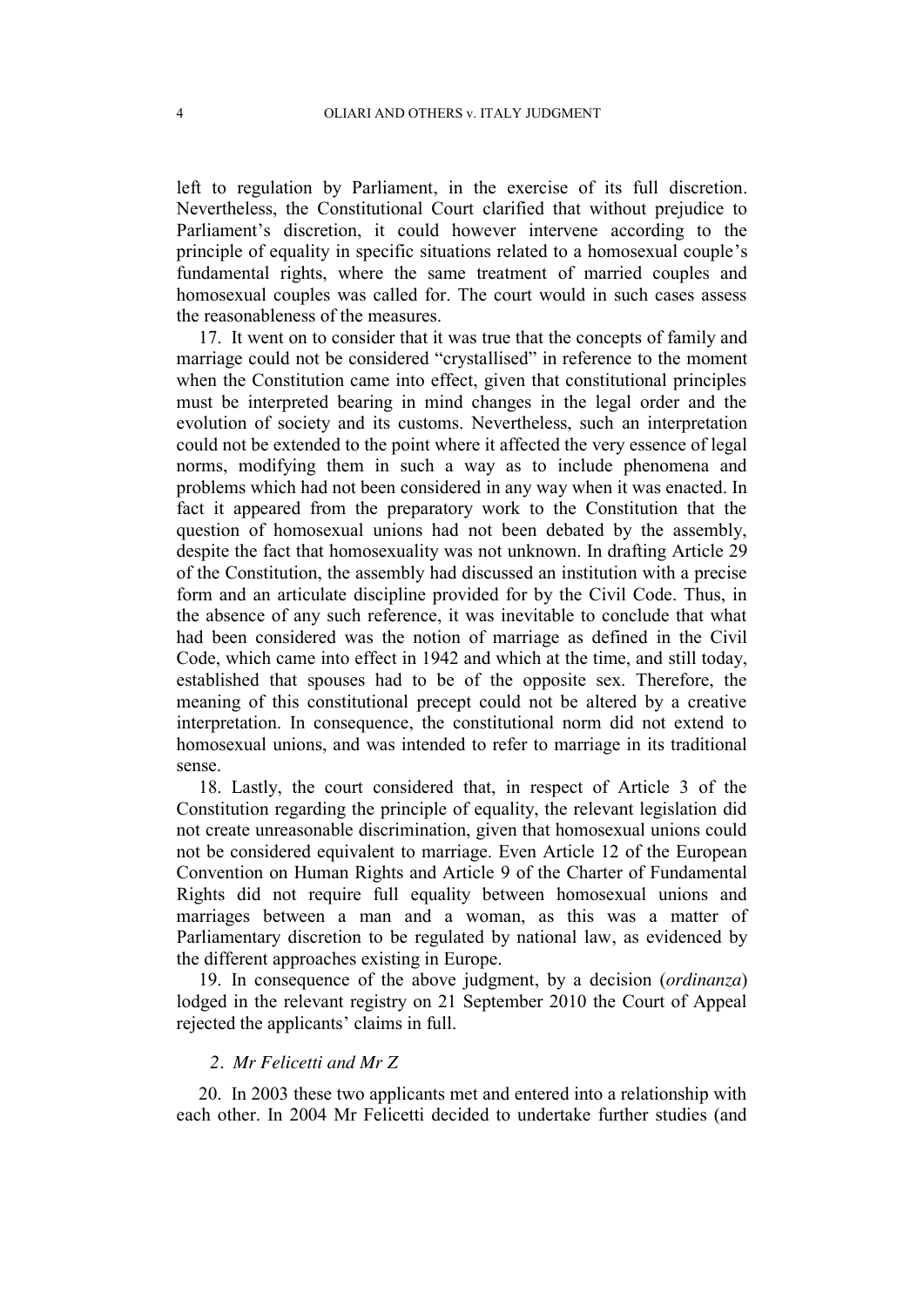thus stopped earning any income), a possibility open to him thanks to the  $\beta$  financial support of Mr  $Z$ 

21. On 1 July 2005 the couple moved in together. In 2005 and 2007 the applicants wrote to the President of the Republic highlighting difficulties encountered by same-sex couples and soliciting the enactment of legislation in favour of civil unions.

22. In 2008 the applicants' physical cohabitation was registered in the authorities' records. In 2009 they designated each other as guardians in the event of incapacitation (*amministratori di sostegno*).

23. On 19 February 2011 they requested their marriage banns to be issued. On 9 April 2011 their request was rejected on the basis of the law and jurisprudence pertaining to the subject matter (see Relevant domestic law below).

24. The two applicants did not pursue the remedy provided for under Article 98 of the Civil Code, in so far as it could not be considered effective following the Constitutional Court pronouncement mentioned above.

#### *3. Mr Perelli Cippo and Mr Zacheo*

25. In 2002 these two applicants met and entered into a relationship with each other. In the same year they started cohabiting and since then they have been in a committed relationship.

26. In 2006 they opened a joint bank account.

27. In 2007 the applicants' physical cohabitation was registered in the authorities' records.

28. On 3 November 2009 they requested that their marriage banns be issued. The person in charge at the office did not request them to fill in the relevant application, simply attaching their request to a number of analogous requests made by other couples.

29. On 5 November 2009 their request was rejected on the basis of the law and jurisprudence pertaining to the subject matter (see Relevant domestic law below).

30. Mr Perelli Cippo and Mr Zacheo challenged the decision before the Milan Tribunal.

31. By a decision (*decreto*) of 9 June 2010 lodged in the relevant registry on 1 July 2010 the Milan Tribunal rejected their claim, considering that it was legitimate for the Civil Status Office to refuse a request to have marriage banns issued for the purposes of a marriage between persons of the same sex, in line with the finding of the Constitutional Court judgment no. 138 of 15 April 2010.

32. The applicants did not lodge a further challenge (*reclamo*) under Article 739 of the Code of Civil Procedure, in so far as it could not be considered effective following the Constitutional Court pronouncement.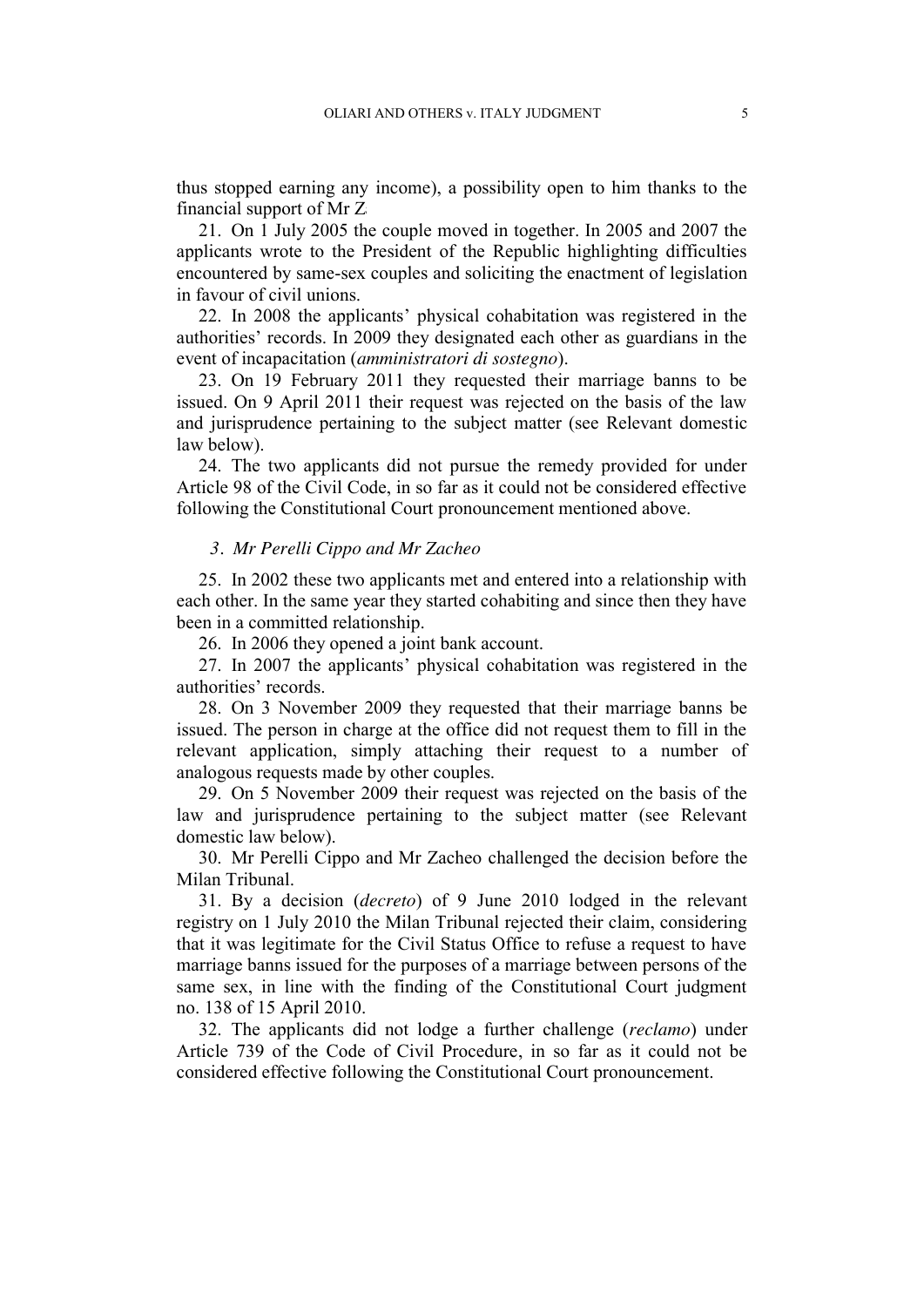# II. RELEVANT DOMESTIC LAW AND INTERNATIONAL LAW AND PRACTICE

### **A. Relevant domestic law and practice**

# *1. The Italian Constitution*

33. Articles 2, 3 and 29 of the Italian Constitution read as follows:

# **Article 2**

"The Republic recognises and guarantees inviolable human rights, both as an individual and in social groups where personality is developed, and requires the fulfilment of obligations of political, economic, social solidarity, against which there is no derogation."

#### **Article 3**

"All citizens have equal social dignity and are equal before the law, without distinction of sex, race, language, religion, political opinion, personal and social conditions. It is the duty of the Republic to remove those obstacles of an economic or social nature which constrain the freedom and equality of citizens, thereby impeding the full development of the human person and the effective participation of all workers in the political, economic and social organization of the country."

#### **Article 29**

"The Republic recognises the rights of the family as a natural society founded on marriage. Marriage is based on the moral and legal equality of the spouses within the limits laid down by law to guarantee the unity of the family."

# *2. Marriage*

34. Under Italian domestic law, same-sex couples are not allowed to contract marriage, as affirmed in the Constitutional Court judgment no. 138 (mentioned above).

35. The same has been affirmed by the Italian Court of Cassation in its judgment no. 4184 of 15 March 2012 concerning two Italian citizens of the same sex who got married in the Netherlands and who had challenged the refusal of Italian authorities to register their marriage in the civil status record on the ground of the "*non-configurability as a marriage*". The Court of Cassation concluded that the claimants had no right to register their marriage, not because it did not exist or was invalid, but because of its inability to produce any legal effect in the Italian order. It further held that persons of the same sex living together in a stable relationship had the right to respect for their private and family life under Article 8 of the European Convention; therefore, in the exercise of the right to freely live their inviolable status as a couple they may bring an action before a court to claim, in specific situations related to their fundamental rights, the same treatment as that afforded by law to married couples.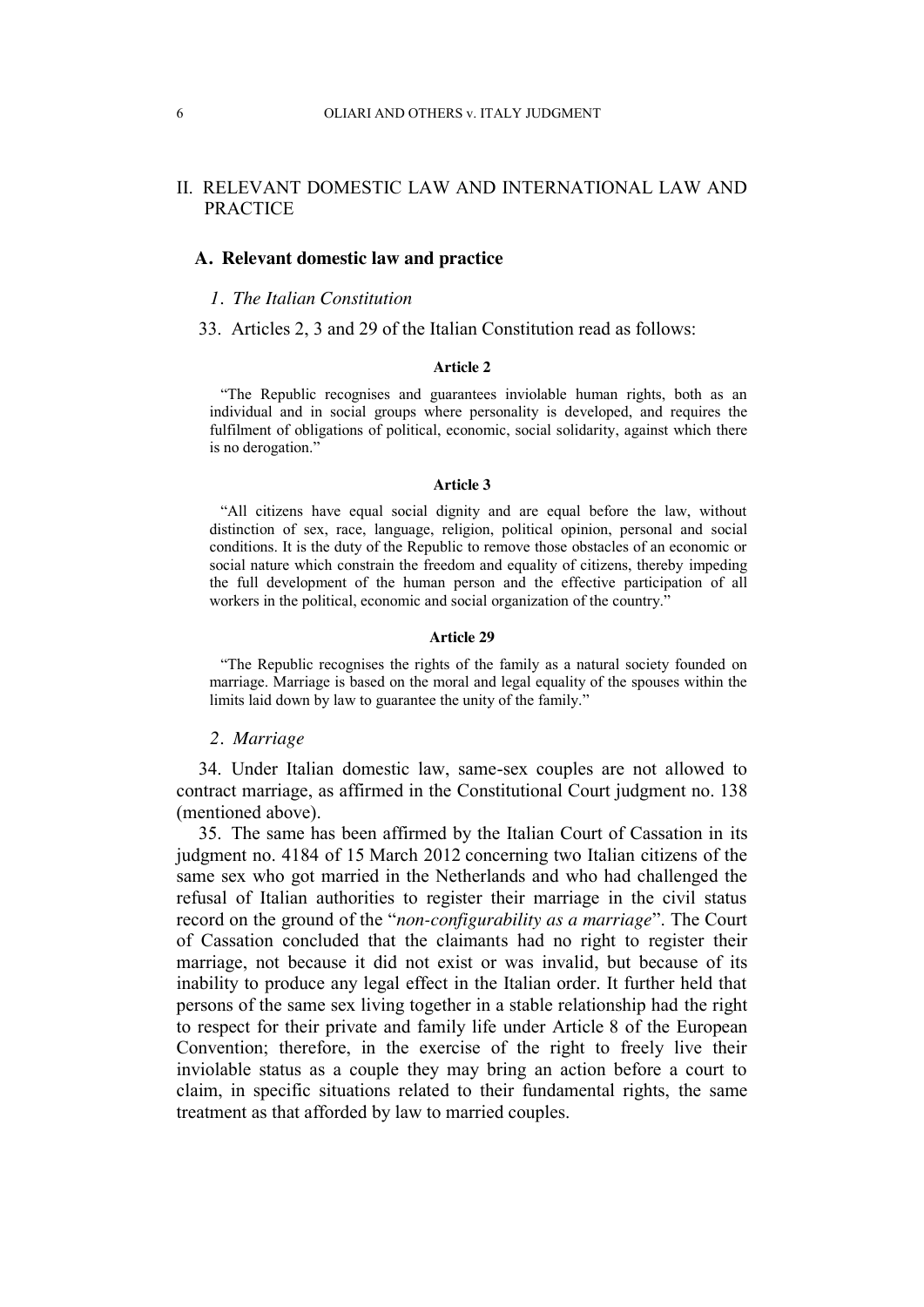36. Furthermore, the Constitutional Court in its judgment no. 170/2014 concerning "forced divorce" following gender reassignment of one of the spouses, found that it was for the legislator to ensure that an alternative to marriage was provided, allowing such a couple to avoid the transformation in their situation, from one of maximum legal protection to an absolutely uncertain one. The Constitutional Court went on to state that the legislator had to act promptly to resolve the legal vacuum causing a lack of protection for the couple.

#### *3. Other relevant case-law in the context of same-sex couples*

37. In a case before the Tribunal of Reggio Emilia, the claimants (a same-sex couple) had not requested the tribunal to recognise their marriage entered into in Spain, but to recognise their right to family life in Italy, on the basis that they were related. The Tribunal of Reggio Emilia, by means of an ordinance of 13 February 2012, in the light of the EU directives and their transposition into Italian law, as well as the EU Charter of Fundamental Rights, considered that such a marriage was valid for the purposes of obtaining a residence permit in Italy.

38. In the judgment of the Tribunal of Grosseto of 3 April 2014, delivered by a court of first instance, it was held that the refusal to register a foreign marriage was unlawful. The court thus ordered the competent public authority to proceed with registration of the marriage. While the order was being executed, the case was appealed against by the State. By a judgment of 19 September 2014 the Court of Appeal of Florence, having detected a procedural error, quashed the first-instance decision and remitted the case to the tribunal of Grosseto.

## *4. Cohabitation agreements*

39. Cohabitation agreements are not specifically provided for in Italian law.

40. Protection of cohabiting couples *more uxorio* has always been derived from Article 2 of the Italian Constitution, as interpreted in various court judgments over the years (post 1988). In more recent years (2012 onwards) domestic judgments have also considered cohabiting same-sex couples as deserving such protection.

41. In order to fill the lacuna in the written law, with effect from 2 December 2013 it has been possible to enter into "cohabitation agreements", namely a private deed, which does not have a specified form provided by law, and which may be entered into by cohabiting persons, be they in a parental relationship, partners, friends, simple flatmates or carers, but not by married couples. Such contracts mainly regulate the financial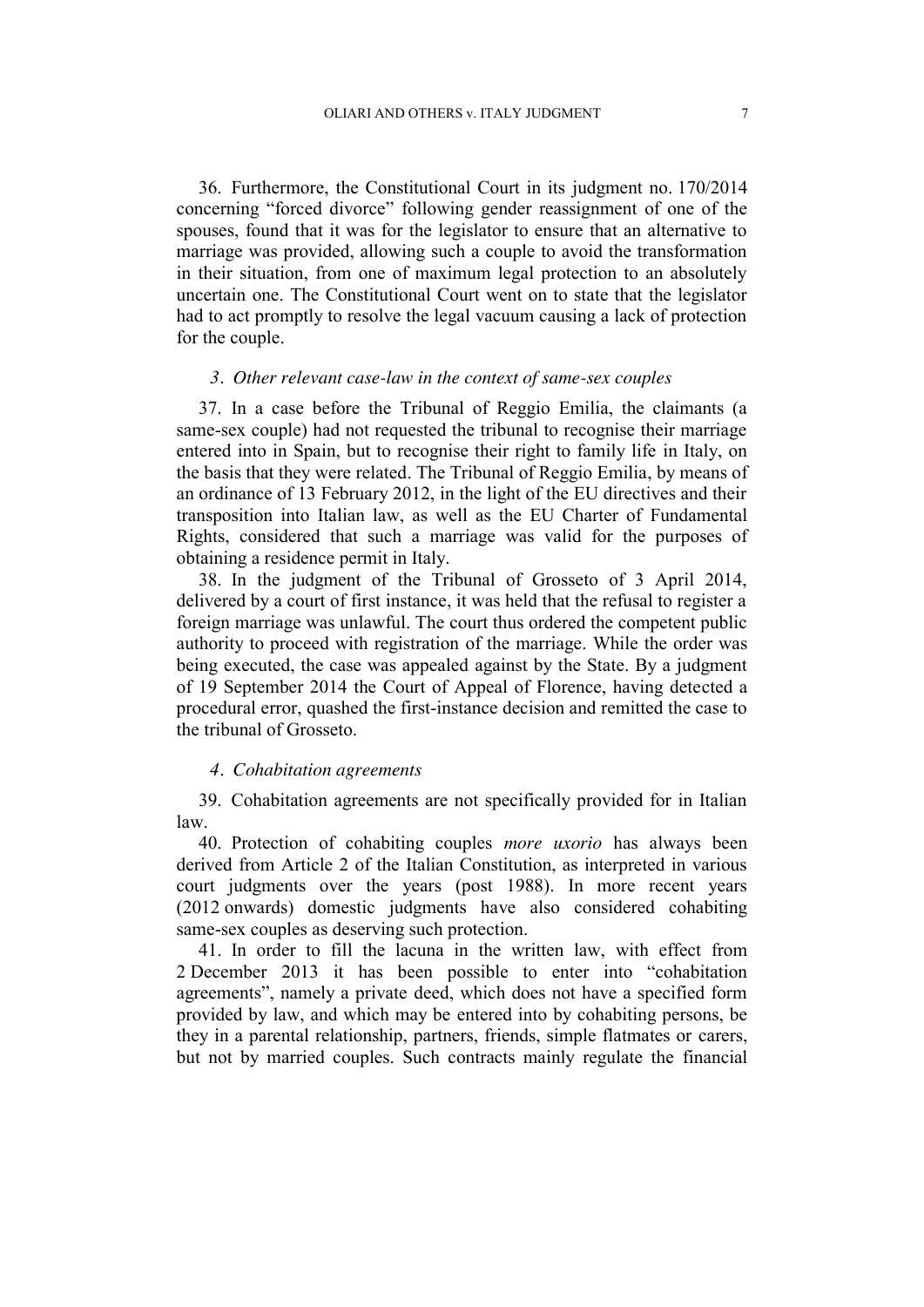aspects of living together, cessation of the cohabitation, and assistance in the event of illness or incapacity<sup>1</sup>.

# *5. Civil unions*

42. Italian domestic law does not provide for any alternative union to marriage, either for homosexual couples or for heterosexual ones. The former have thus no means of recognition.

43. In a report of 2013 prepared by Professor F. Gallo (then President of the Constitutional Court) addressed to the highest Italian constitutional authorities, the latter stated:

"Dialogue is sometimes more difficult with the [Constitutional] Court's natural interlocutor. This is particularly so in cases where it solicits the legislature to modify a legal norm which it considered to be in contrast with the Constitution. Such requests are not to be underestimated. They constitute, in fact, the only means available to the [Constitutional] Court to oblige the legislative organs to eliminate any situation which is not compatible with the Constitution, and which, albeit identified by the [Constitutional] Court, does not lead to a pronouncement of anti-constitutionality. ... A request of this type which remained unheeded was that made in judgment no. 138/10, which, while finding the fact that a marriage could only be contracted by persons of a different sex to be constitutional compliant, also affirmed that same-sex couples had a fundamental right to obtain legal recognition, with the relevant rights and duties, of their union. It left it to Parliament to provide for such regulation, by the means and within the limits deemed appropriate."

44. Nevertheless, some cities have established registers of "*civil unions*" between unmarried persons of the same sex or of different sexes: among others are the cities of Empoli, Pisa, Milan, Florence and Naples. However, the registration of "*civil unions*" of unmarried couples in such registers has a merely symbolic value.

# *6. Subsequent domestic case-law*

45. Similarly, the Italian Constitutional Court, in its judgments nos. 276/2010 of 7 July 2010 lodged in the registry on 22 July 2010, and 4/2011 of 16 December 2010 lodged in the registry on 5 January 2011, declared manifestly ill-founded claims that the above-mentioned articles of the Civil Code (in so far as they did not allow marriage between persons of the same sex) were not in conformity with Article 2 of the Constitution. The Constitutional Court reiterated that juridical recognition of homosexual unions did not require a union equal to marriage, as shown by the different approaches undertaken in different countries, and that under Article 2 of the Constitution it was for the Parliament, in the exercise of its discretion, to regulate and supply guarantees and recognition to such unions.

More recently, in a case concerning the refusal to issue marriage banns to a same-sex couple who had so requested, the Court of Cassation, in its

 $\overline{a}$ 

<sup>1.</sup> <http://contrattoconvivenza.com/> last accessed June 2015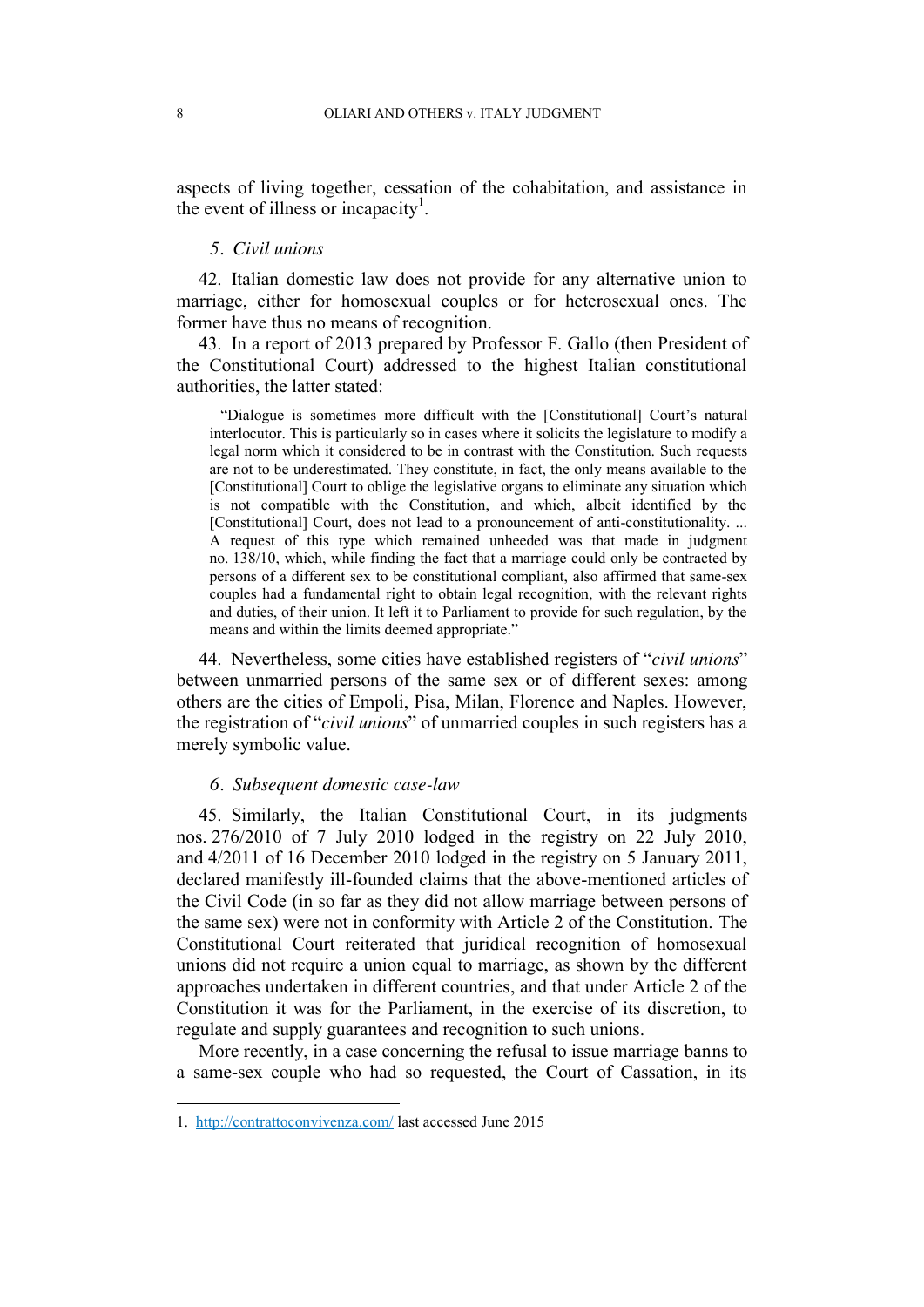judgment no. 2400/15 of 9 February 2015, rejected the claimants' request. Having considered recent domestic and international case-law, it concluded that – while same-sex couples had to be protected under Article 2 of the Italian Constitution and that it was for the legislature to take action to ensure recognition of the union between such couples – the absence of same-sex marriage was not incompatible with the applicable domestic and international system of human rights. Accordingly, the lack of same-sex marriage could not amount to discriminatory treatment: the problem in the current legal system revolved around the fact that there was no other available union, apart from marriage, be it for heterosexual or homosexual couples. However, it noted that the court could not establish through jurisprudence matters which went beyond its competence.

# *7. Recent and current legislation*

46. The House of Deputies has recently examined Bill no. 242 named "Amendments to the Civil Code and other provisions on equality in access to marriage and filiation by same-sex couples" and Bill no. 15 "Norms against discrimination in matrimony". The Senate in 2014 examined Bill no. 14 on civil unions and Bill no. 197 concerning amendments to the Civil Code in relation to cohabitation, as well as Bill no. 239 on the introduction into the Civil Code of an agreement on cohabitation and solidarity.

47. A unified bill concerning all the relevant legal proposals was presented to the Senate in 2015 and was adopted by the Senate on 26 March 2015 as a basic text to enable further discussions by the Justice Commission. Amendments were to be submitted by May 2015, and a text presented to the two Chambers constituting Parliament by summer 2015. On 10 June 2015 the Lower House adopted a motion to favour the approval of a law on civil unions, taking particular account of the situation of persons of the same sex.

### *8. Remedies in the domestic system*

48. A decision of the Civil Status Office may be challenged (within thirty days) before the ordinary tribunal, in accordance with Article 98 of the Civil Code.

49. A decree of the ordinary tribunal may in turn be challenged before the Court of Appeal (within ten days) by virtue of Article 739 of the Code of Civil Procedure.

50. According to its paragraph (3) no further appeal lay against the decision of the Court of Appeal. However, according to Article 111 (7) of the Constitution as interpreted by consolidated case-law, as well as Article 360 (4) of the Code of Civil Procedure (as modified by legislative decree no. 40/06) if the appeal decree affects subjective rights, is of a decisive nature, and constitutes a determination of a potentially irreversible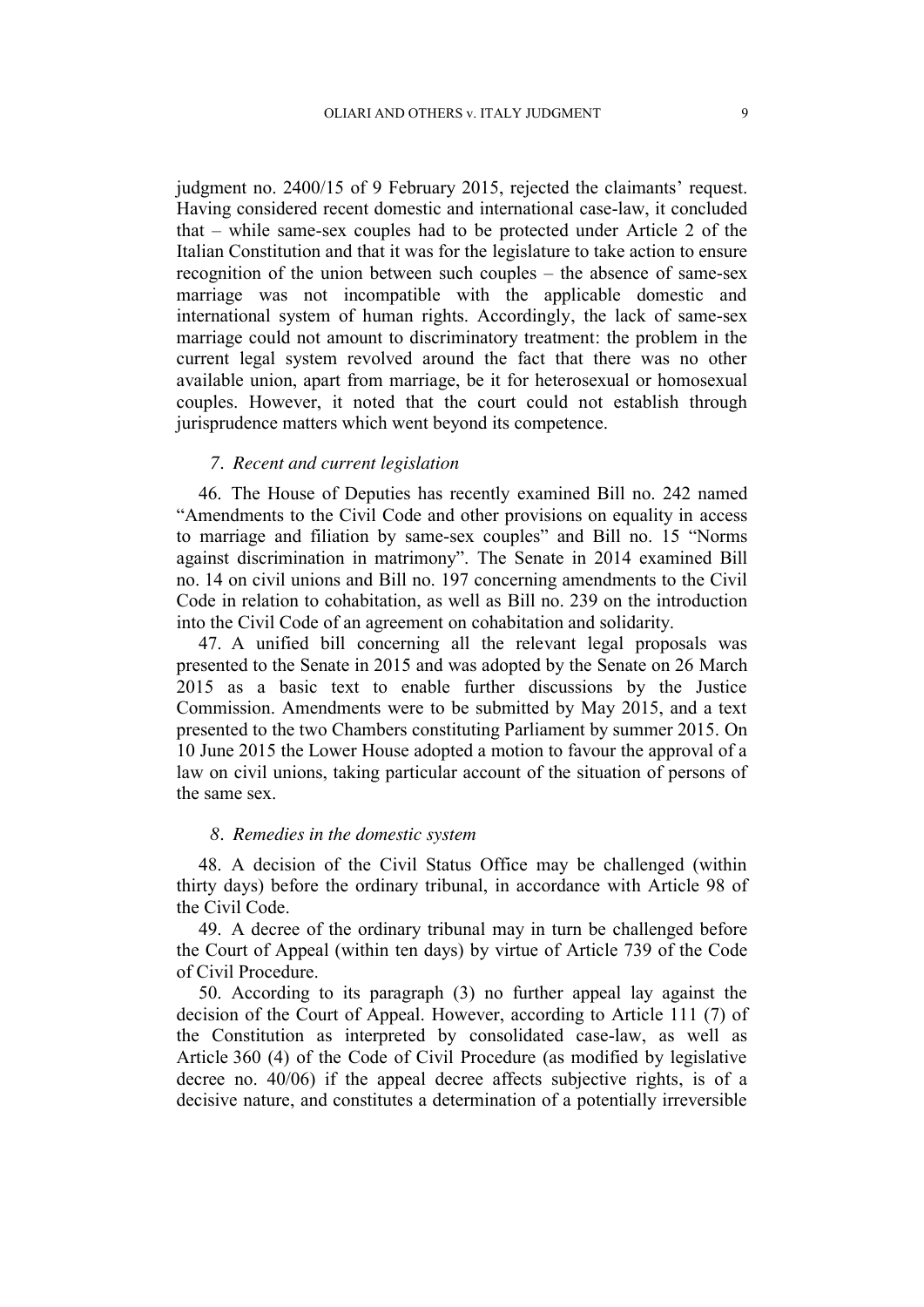matter (thus having the value of a judgment), the appeal decision may be challenged before the Court of Cassation within sixty days, in the circumstances and form established by Article 360 of the Code of Civil Procedure. According to Article 742 of the Code of Civil Procedure a decree which does not fall under the above-mentioned definition remains revocable and modifiable, at any future date subject to a change in the factual circumstances or underlying law (*presupposti di diritto*).

51. According to Articles 325 to 327 of the Code of Civil Procedure, an appeal to the Court of Cassation must be lodged within sixty days of the date on which the appeal decision is served on the party. In any event, in the absence of notification such an appeal may not be lodged later than six months from the date it was lodged in the registry (*pubblicazione*).

52. According to Article 324 of the Code of Civil Procedure, a decision becomes final, *inter alia*, when it is no longer subject to an appeal, to the Court of Appeal or Cassation, unless otherwise provided for by law.

# **B. Comparative and European law and practice**

# *1. Comparative-law material*

53. The comparative-law material available to the Court on the introduction of official forms of non-marital partnership within the legal systems of Council of Europe (CoE) member States shows that eleven countries (Belgium, Denmark, France, Iceland, Luxembourg, the Netherlands, Norway, Portugal, Spain, Sweden and the United Kingdom) recognise same-sex marriage<sup>1</sup>.

54. Eighteen member States (Andorra, Austria, Belgium, Croatia, the Czech Republic, Finland, France, Germany, Hungary, Ireland, Liechtenstein, Luxembourg, Malta, the Netherlands, Slovenia, Spain, Switzerland and the United Kingdom) authorise some form of civil partnership for same-sex couples. In certain cases such union may confer the full set of rights and duties applicable to the institute of marriage, and thus, is equal to marriage in everything but name, as for example in Malta. In addition, on 9 October 2014 Estonia also legally recognised same-sex unions by enacting the Registered Partnership Act, which will enter into force on 1 January 2016. Portugal does not have an official form of civil union. Nevertheless, the law recognises *de facto* civil unions<sup>2</sup>, which have

<sup>1.</sup> On 22 May 2015 Ireland voted in favour of same-sex marriage in a referendum. In Finland, a bill legalising same-sex marriage was approved by Parliament on 12 December 2014 and signed by the President on 20 February 2015. The Marriage Act will not take effect until 1 March 2017.

<sup>2.</sup> Article 1 § 2 of law no. 7/2001, as amended by law no. 23/2010 of 30 August 2010 – "A free union is the juridical situation between two persons, who irrespective of their sex, have been living in conditions analogous to those of married couples for more than two years."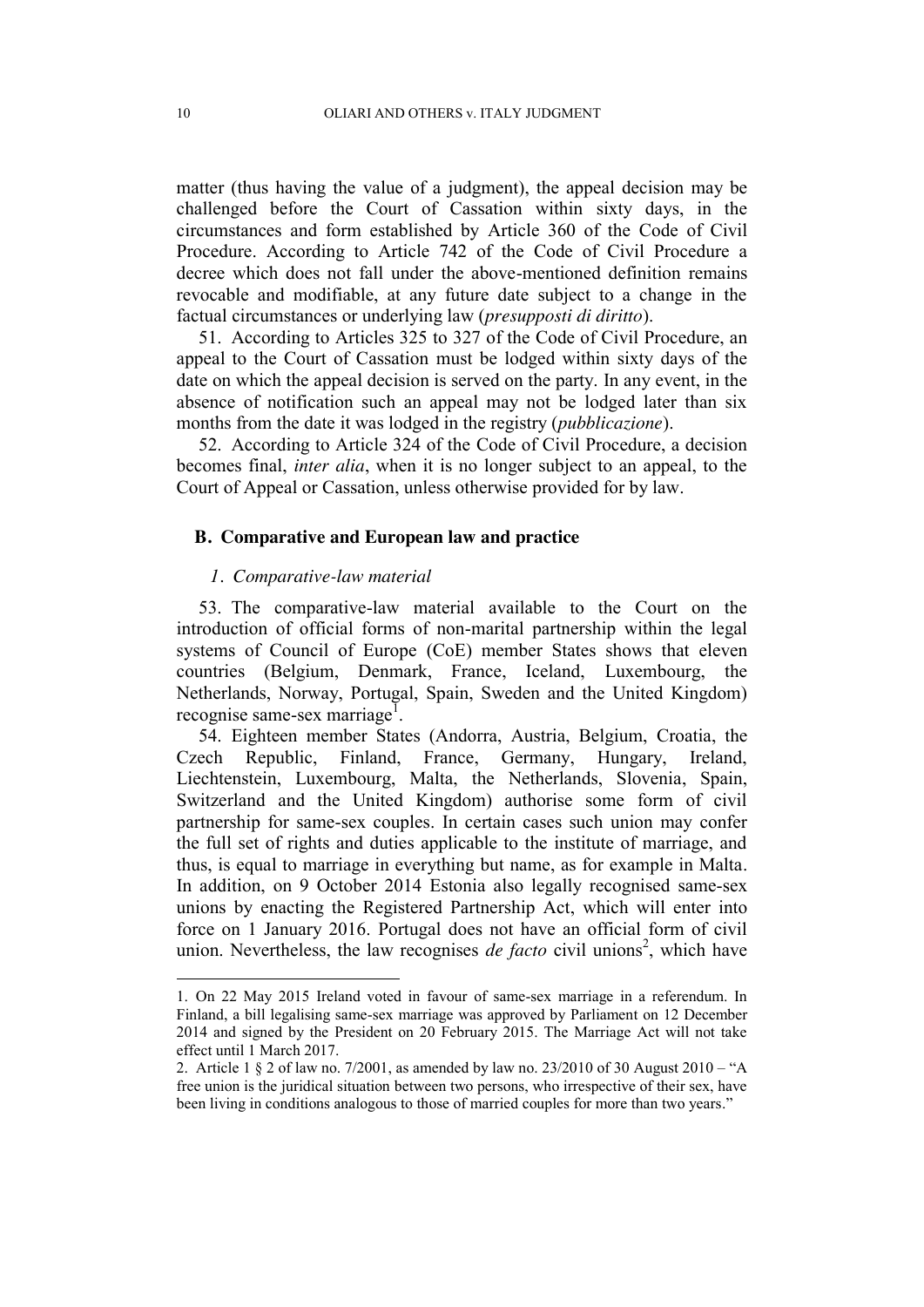automatic effect and do not require the couple to take any formal steps for recognition. Denmark, Norway, Sweden and Iceland used to provide for registered partnership in the case of same-sex unions, but was abolished in favour of same-sex marriage.

55. It follows that to date twenty-four countries out of the forty-seven CoE member States have already enacted legislation permitting same-sex couples to have their relationship recognised as a legal marriage or as a form of civil union or registered partnership.

### *2. Relevant Council of Europe materials*

56. In its Recommendation 924 (1981) on discrimination against homosexuals, the Parliamentary Assembly of the Council of Europe (PACE) criticised the various forms of discrimination against homosexuals in certain member States of the Council of Europe.

57. In Recommendation 1474 (2000) on the situation of lesbians and gays in Council of Europe member States, the PACE recommended that the Committee of Ministers call upon member States, among other things, "to adopt legislation making provision for registered partnerships". Furthermore, in Recommendation 1470 (2000) on the more specific subject of the situation of gays and lesbians and their partners in respect of asylum and immigration in the member States of the Council of Europe, it recommended to the Committee of Ministers that it urge member States, *inter alia*, "to review their policies in the field of social rights and protection of migrants in order to ensure that homosexual partnerships and families are treated on the same basis as heterosexual partnerships and families ...".

58. PACE Resolution 1547 (2007) of 18 April 2007 entitled "State of human rights and democracy in Europe" called upon all member States of the CoE, and in particular their respective parliamentary bodies, to address all the issues raised in the reports and opinions underlying this resolution and in particular, to, *inter alia*, combat effectively all forms of discrimination based on gender or sexual orientation, introduce anti-discrimination legislation, partnership rights and awareness-raising programmes where these are not already in place;" (point 34.14.).

59. Resolution 1728 (2010) of the Parliamentary Assembly of the Council of Europe, adopted on 29 April 2010 and entitled "Discrimination on the basis of sexual orientation and gender identity", calls on member States to "ensure legal recognition of same-sex partnerships when national legislation envisages such recognition, as already recommended by the Assembly in 2000", by providing, *inter alia*, for:

"16.9.1. the same pecuniary rights and obligations as those pertaining to different-sex couples;

16.9.2. 'next of kin' status;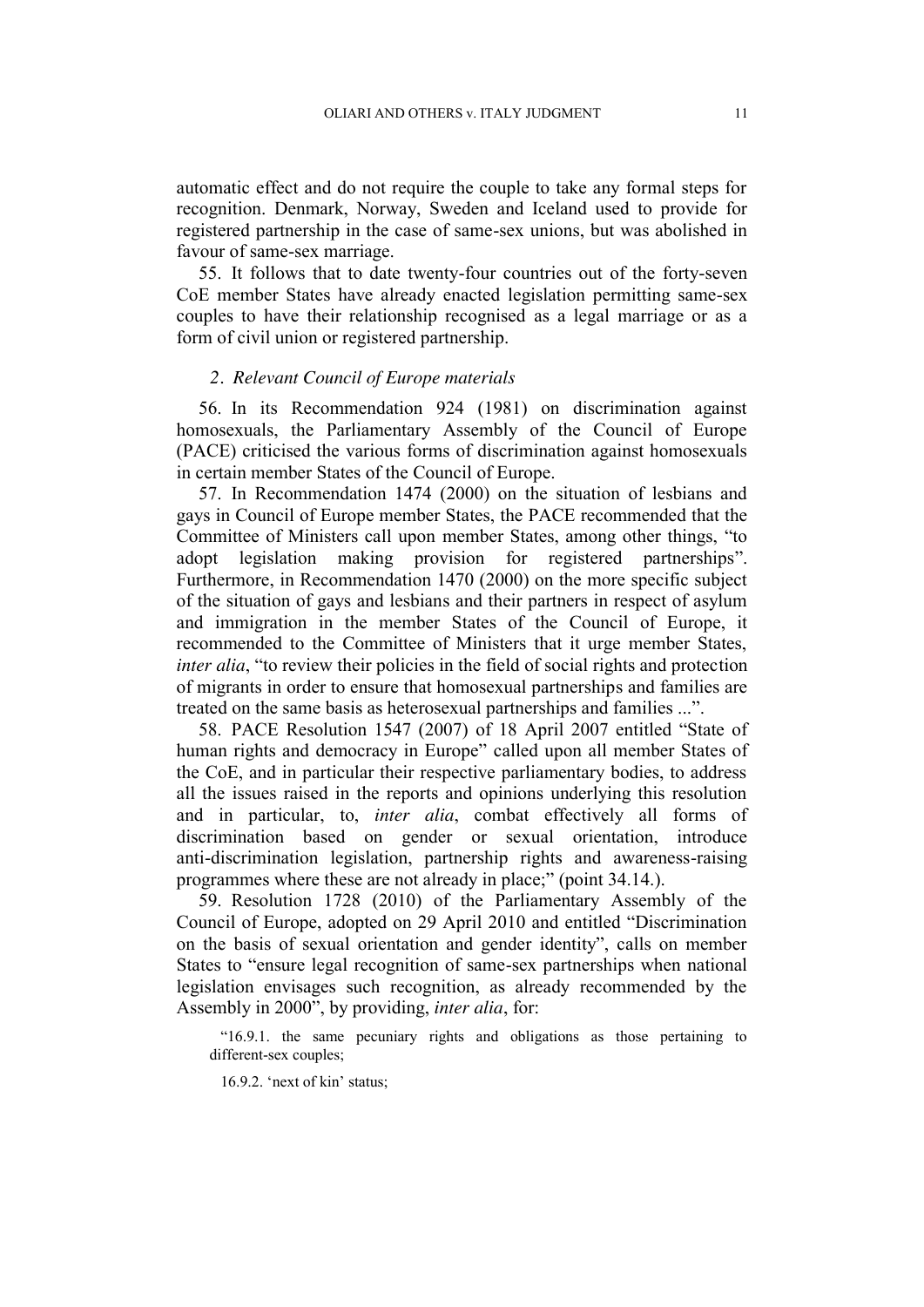16.9.3. measures to ensure that, where one partner in a same-sex relationship is foreign, this partner is accorded the same residence rights as would apply if she or he were in a heterosexual relationship;

16.9.4. recognition of provisions with similar effects adopted by other member states:"

60. In Recommendation CM/Rec(2010)5 on measures to combat discrimination on grounds of sexual orientation or gender identity, the Committee of Ministers recommended that member States:

"1. Examine existing legislative and other measures, keep them under review, and collect and analyse relevant data, in order to monitor and redress any direct or indirect discrimination on grounds of sexual orientation or gender identity;

2. Ensure that legislative and other measures are adopted and effectively implemented to combat discrimination on grounds of sexual orientation or gender identity, to ensure respect for the human rights of lesbian, gay, bisexual and transgender persons and to promote tolerance towards them ..."

61. The Recommendation also observed as follows:

"23. Where national legislation confers rights and obligations on unmarried couples, member states should ensure that it applies in a non-discriminatory way to both same-sex and different-sex couples, including with respect to survivor's pension benefits and tenancy rights.

24. Where national legislation recognises registered same-sex partnerships, member states should seek to ensure that their legal status and their rights and obligations are equivalent to those of heterosexual couples in a comparable situation.

25. Where national legislation does not recognise nor confer rights or obligations on registered same-sex partnerships and unmarried couples, member states are invited to consider the possibility of providing, without discrimination of any kind, including against different-sex couples, same-sex couples with legal or other means to address the practical problems related to the social reality in which they live."

# *3. European Union law*

62. Articles 7, 9 and 21 of the Charter of Fundamental Rights of the European Union, which was signed on 7 December 2000 and entered into force on 1 December 2009, read as follows:

#### **Article 7**

"Everyone has the right to respect for his or her private and family life, home and communications."

#### **Article 9**

"The right to marry and to found a family shall be guaranteed in accordance with the national laws governing the exercise of these rights."

#### **Article 21**

"1. Any discrimination based on any ground such as sex, race, colour, ethnic or social origin, genetic features, language, religion or belief, political or any other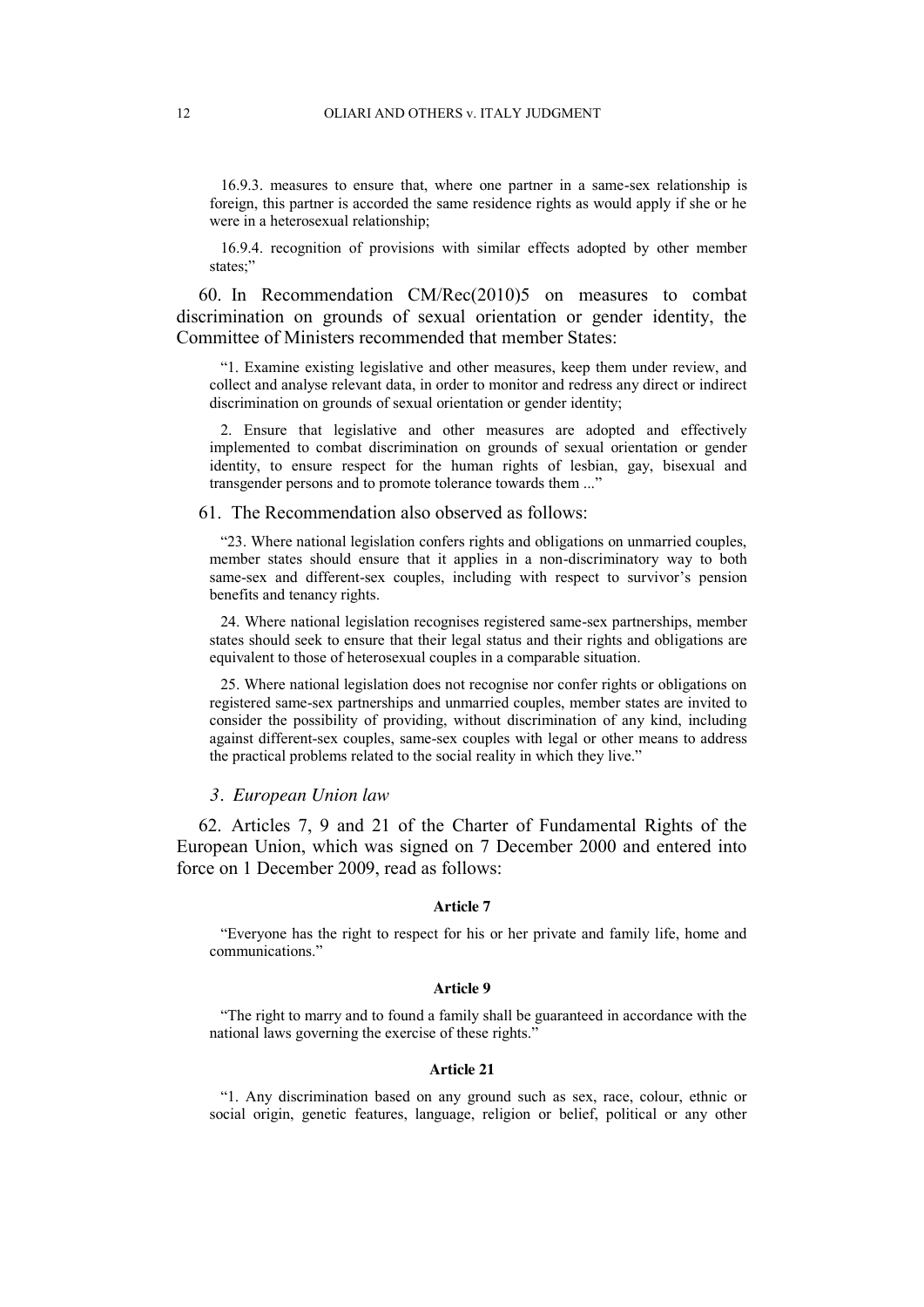opinion, membership of a national minority, property, birth, disability, age or sexual orientation shall be prohibited.

2. Within the scope of application of the Treaty establishing the European Community and of the Treaty on European Union, and without prejudice to the special provisions of those Treaties, any discrimination on grounds of nationality shall be prohibited."

63. The Commentary of the Charter of Fundamental Rights of the European Union, prepared in 2006 by the EU Network of Independent Experts on Fundamental Rights, states as follows with regard to Article 9 of the Charter:

"Modern trends and developments in the domestic laws in a number of countries toward greater openness and acceptance of same-sex couples notwithstanding, a few states still have public policies and/or regulations that explicitly forbid the notion that same-sex couples have the right to marry. At present there is very limited legal recognition of same-sex relationships in the sense that marriage is not available to same-sex couples. The domestic laws of the majority of states presuppose, in other words, that the intending spouses are of different sexes. Nevertheless, in a few countries, e.g., in the Netherlands and in Belgium, marriage between people of the same sex is legally recognized. Others, like the Nordic countries, have endorsed a registered partnership legislation, which implies, among other things, that most provisions concerning marriage, i.e. its legal consequences such as property distribution, rights of inheritance, etc., are also applicable to these unions. At the same time it is important to point out that the name 'registered partnership' has intentionally been chosen not to confuse it with marriage and it has been established as an alternative method of recognizing personal relationships. This new institution is, consequently, as a rule only accessible to couples who cannot marry, and the same-sex partnership does not have the same status and the same benefits as marriage ...

In order to take into account the diversity of domestic regulations on marriage, Article 9 of the Charter refers to domestic legislation. As it appears from its formulation, the provision is broader in its scope than the corresponding articles in other international instruments. Since there is no explicit reference to 'men and women' as the case is in other human rights instruments, it may be argued that there is no obstacle to recognize same-sex relationships in the context of marriage. There is, however, no explicit requirement that domestic laws should facilitate such marriages. International courts and committees have so far hesitated to extend the application of the right to marry to same-sex couples ..."

64. A number of other Directives may also be of interest in the present case: they can be found in *Vallianatos and Others v. Greece* ([GC], nos. 29381/09 and 32684/09, §§ 33-34, ECHR 2013 (extracts)).

# *4. The United States*

65. On 26 June 2015, in the case of *Obergefell et al. v. Hodges, Director, Ohio Department of Health et al*, the Supreme Court of the United States held that same-sex couples may exercise the fundamental right to marry in all States, and that there was no lawful basis for a State to refuse to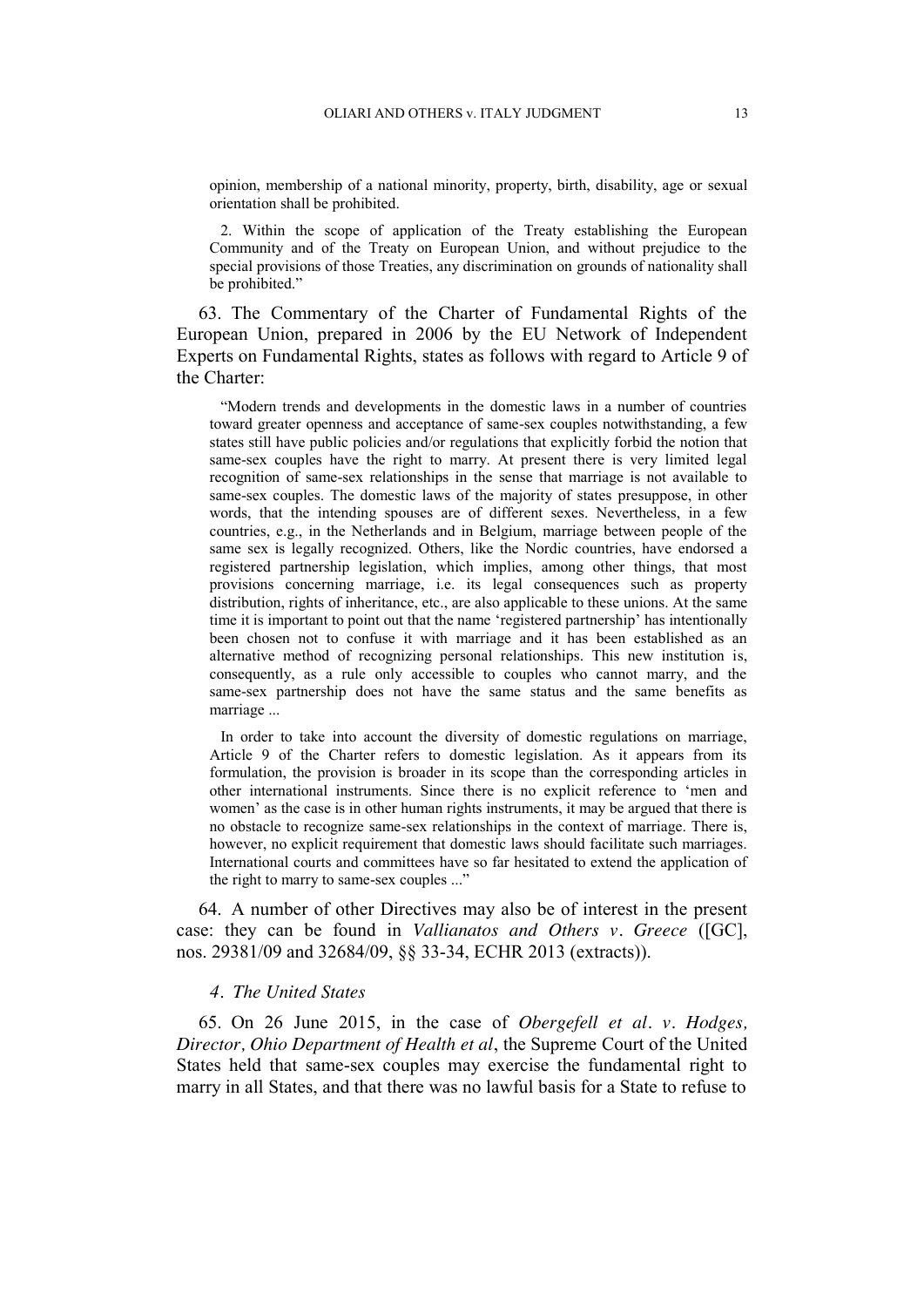recognise a lawful same-sex marriage performed in another State on the ground of its same-sex character.

The petitioners had claimed that the respondent state officials violated the Fourteenth Amendment by denying them the right to marry or to have marriages lawfully performed in another State given full recognition.

The Supreme Court held that that the challenged laws burdened the liberty of same-sex couples, and abridged central precepts of equality. It considered that the marriage laws enforced by the respondents were unequal as same-sex couples were denied all the benefits afforded to opposite-sex couples and were barred from exercising a fundamental right. This denial to same-sex couples of the right to marry worked a grave and continuing harm and the imposition of this disability on gays and lesbians served to disrespect and subordinate them. Indeed, the Equal Protection Clause, like the Due Process Clause, prohibited this unjustified infringement of the fundamental right to marry. These considerations led to the conclusion that the right to marry was a fundamental right inherent in the liberty of the person, and under the Due Process and Equal Protection Clauses of the Fourteenth Amendment couples of the same-sex may not be deprived of that right and that liberty. The Supreme Court thus held that same-sex couples may exercise the fundamental right to marry.

Having noted that substantial attention had been devoted to the question by various actors in society, and that according to their constitutional system individuals need not await legislative action before asserting a fundamental right, it considered that were the Supreme Court to stay its hand and allow slower, case-by-case determination of the required availability of specific public benefits to same sex couples, it still would deny gays and lesbians many rights and responsibilities intertwined with marriage.

Lastly, noting that many States already allowed same-sex marriage – and hundreds of thousands of these marriages had already occurred – it opined that the disruption caused by the recognition bans was significant and ever-growing. Thus, the Supreme Court also found that there was no lawful basis for a State to refuse to recognise a lawful same-sex marriage performed in another State.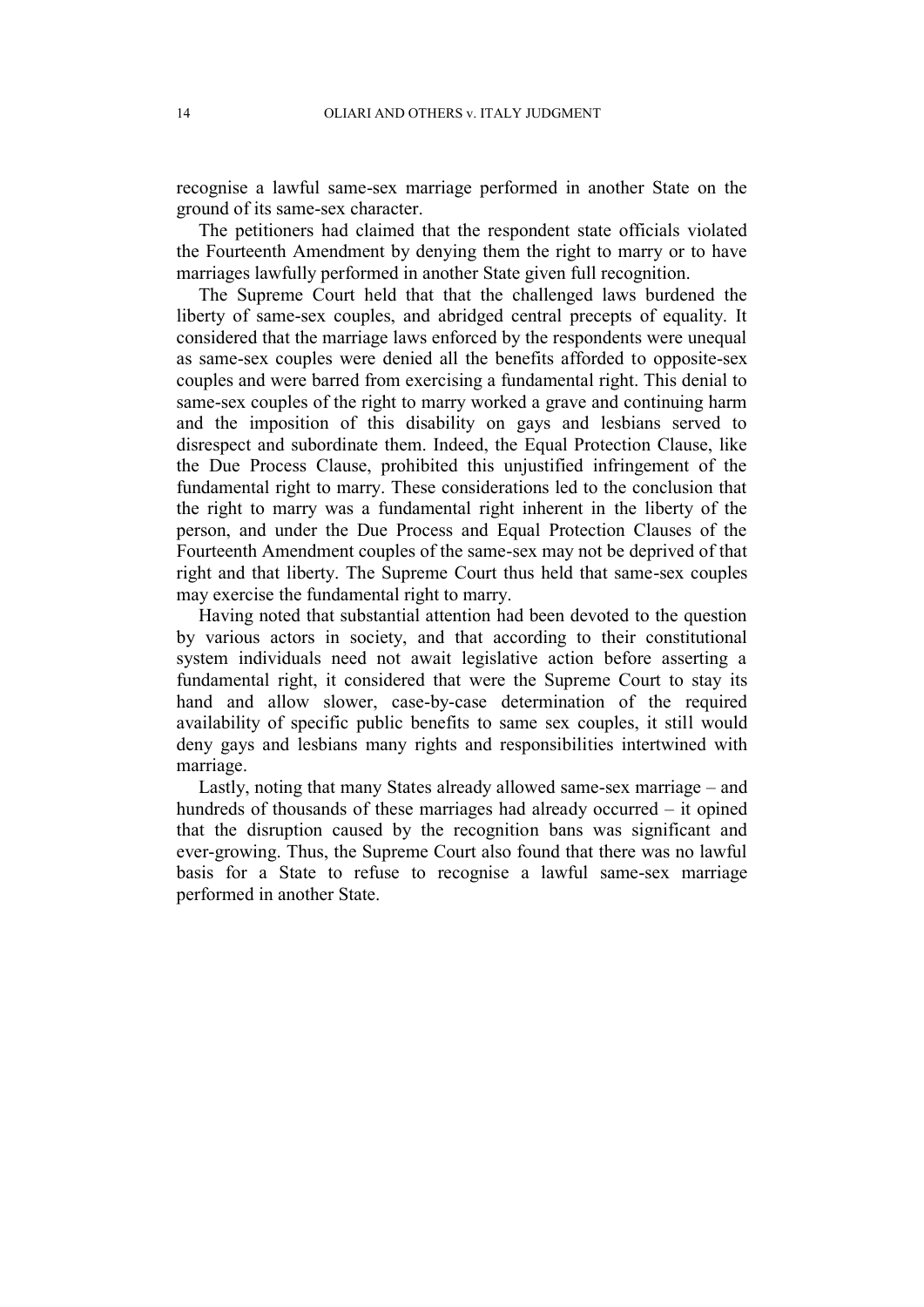# THE LAW

# I. PRELIMINARY OBJECTIONS

# **A. Rule 47**

66. The Government cited Article 47 of the Rules of Court. They highlighted that according to the recent revision of Article 47 of the Rules issued by the Plenary Court, the rules on what an application must contain must be applied in a stricter way. Thus, failure to comply with the requirements set out in paragraphs 1 and 2 of this rule may result in the application not being examined by the Court.

67. The applicants in application no. 18766/11 submitted that on the basis of the principle of *tempus regit actum*, the new Rule 47 adopted in 2013 could not apply to an application lodged in 2011.

68. The Court notes that, quite apart from the failure of the Government to indicate in what way the applicants failed to fulfil the requirements of Rule 47, it is only from 1 January 2014 that the amended Rule 47 applied stricter conditions for the introduction of an application with the Court. In the present case, the Court notes that all the applicants lodged their applications in 2011, and there is no reason to consider that they have not fulfilled the requirements of Rule 47 as applicable at the time.

69. It follows that any Government objection in this respect must be dismissed.

# **B. Victim status**

70. Although not explicitly raised as an objection to the applications' admissibility, the Government submitted that the applicants had not indicated in what way they had suffered any actual damage, and the reference to the injury of the applicants was only abstract (inheritance rights, assistance to the partner, sub-entry into economic relationships acts). They pointed out that the Court could only judge upon specific circumstances of a case and not make evaluations going beyond the scope of the applications.

71. The Court considers it appropriate to deal with the argument at this stage. It notes that the applicants are individuals past the age of majority, who, according to the information submitted, are in same-sex relationships and in some cases are cohabiting. To the extent that the Italian Constitution as interpreted by the domestic courts excludes same-sex couples from the scope of marriage law, and that because of the absence of any legal framework to that effect the applicants cannot enter into a civil union and organise their relationship accordingly, the Court considers that they are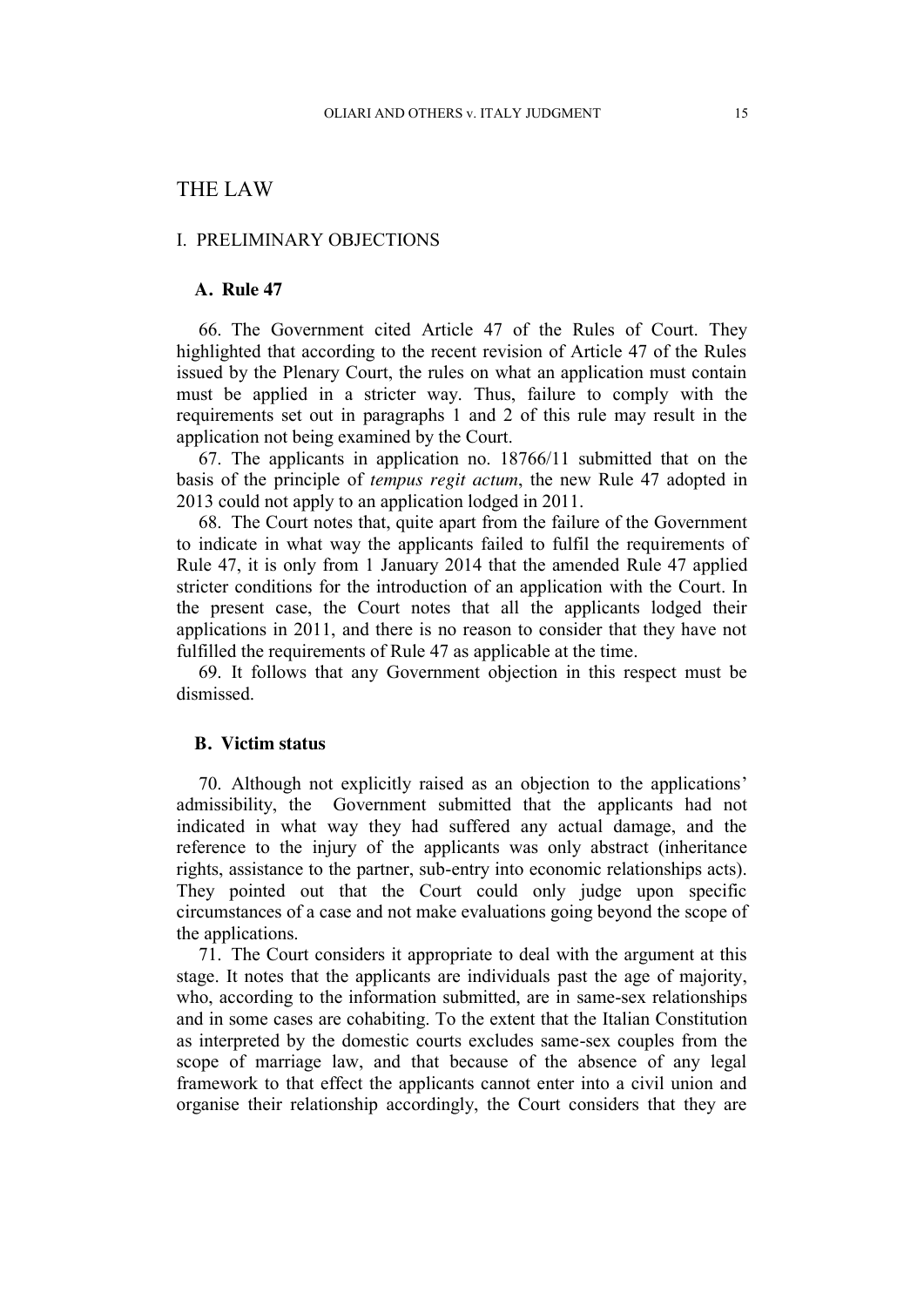directly concerned by the situation and have a legitimate personal interest in seeing it brought to an end (see, *mutatis mutandis*, *Vallianatos and Others v. Greece* [GC], nos. 29381/09 and 32684/09, § 49, ECHR 2013 (extracts), and by implication, *Schalk and Kopf v. Austria*, no. 30141/04, ECHR 2010).

72. Accordingly, the Court concludes that the individuals in the present applications should be considered "victims" of the alleged violations within the meaning of Article 34 of the Convention.

# **C. Exhaustion of domestic remedies**

# *1. The Government*

73. The Government submitted that the applicants had failed to exhaust domestic remedies. They noted that in cases such as the present one it is possible to appeal against refusal to publish wedding banns before the relevant tribunal. The first-instance decision could then be challenged before the Court of Appeal and the Court of Cassation. However, Mr Oliari and Mr A. had failed to lodge a further appeal to the Court of Cassation, had not made any challenge to the administrative refusal to publish their banns, and Mr Perelli Cippo and Mr Zaccheo had failed to appeal against the first-instance judgment handed down in their case. Mr Felicetti and Mr Z

74. The Government referred to the principle of subsidiarity, and considered that the domestic courts could have given the applicants adequate redress for the damage suffered and offered them the legal and judicial means to obtain a statement at least recognising their union as a social formation like a life partnership as traditionally understood [*sic*]. In support of this the Government made reference to the Court of Cassation judgment no. 4184 delivered in 2012 concerning the registration of same-sex marriage contracted abroad, which according to their translation reads as follows:

"[T]he case law of this Court (of Cassation) – according to which the difference in sex of the engaged couple is, together with the manifestation of the will expressed by the same in the presence of the civil state officer celebrant, indispensable minimum requirement for the 'existence of civil marriage' as legally relevant act – is no more suitable to the current legal reality, having been radically overcome the idea that the difference in sex couples preparing for marriage is a prerequisite, as to say 'natural' of the same 'existence' of marriage. For all the above reasons, the no-transcription of homosexual unions depends – not from their 'non-existence', nor by their 'invalidity' but – by their inability to produce, as marriage records precisely, legal effects in the Italian system."

In that light, the Government considered that if the applicants had brought their case before the domestic judges they would at least have had a legal recognition of their union. However, they had deliberately chosen not to do so.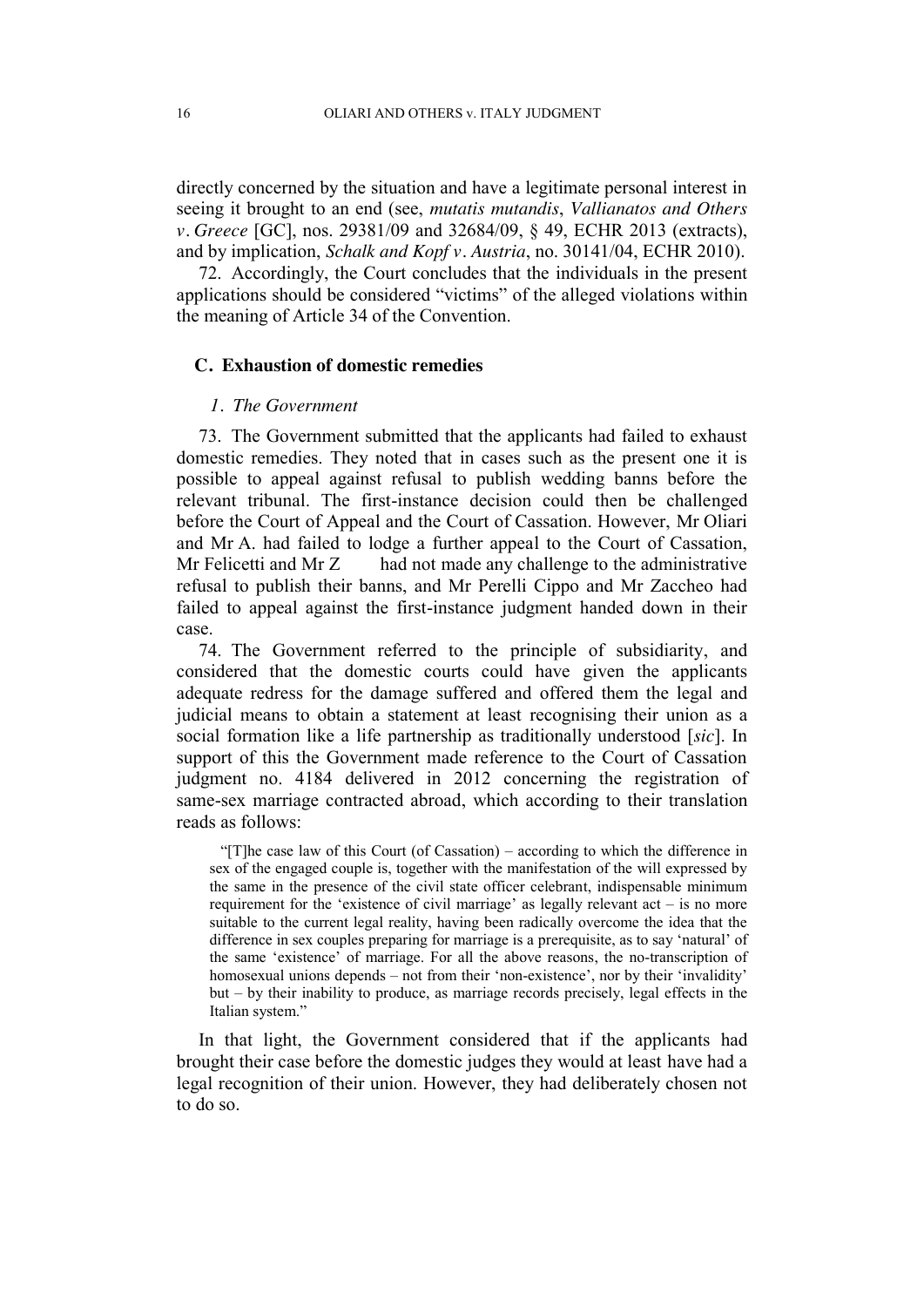75. Furthermore, they noted that the claims lodged before the domestic courts solely concerned their inability to obtain same-sex marriage and not the inability to obtain an alternative form of recognition for such couples.

# *2. The applicants*

76. The applicants submitted that while the Constitutional Court in its judgment of no. 138/10 had found that Article 2 of the Constitution required legal protection of same-sex unions, it had no other option but to declare the complaint inadmissible, given the legislature's competence in the matter. A similar situation obtained in judgment no. 170/14 (see paragraph 36 above). Furthermore, the applicants submitted that the Government had not proved, by means of examples, that the domestic courts could provide any legal recognition of their unions. Indeed, given that the flaw related to the law (or lack thereof), ordinary domestic courts were prevented from taking any remedial action: even the court with competence to review the laws was unable to do this. Within the domestic system the appropriate remedy would have been a challenge before the Constitutional Court, which the Court had already stated was not a remedy to be used, it not being directly accessible to individuals (see *Scoppola v. Italy (no. 2)* [GC], no. 10249/03, § 70, 17 September 2009). Moreover, in the present case such a challenge would not have been successful, given the precedent which lay in judgment no. 138/10, subsequently confirmed by other decisions.

## *3. The Court's assessment*

77. The Court reiterates that Article 35 § 1 of the Convention requires that complaints intended to be made subsequently at Strasbourg should have been made to the appropriate domestic body, at least in substance (see *Akdivar and Others v. Turkey*, 16 September 1996, § 66, *Reports* 1996-IV, and *Gäfgen v. Germany* [GC], no. 22978/05 §§ 144 and 146, ECHR 2010). The purpose of the exhaustion rule is to afford the Contracting States the opportunity of preventing or putting right the violations alleged against them before those allegations are submitted to it (see, among many other authorities, *Selmouni v. France* [GC], no. 25803/94, § 74, ECHR 1999-V). That rule is based on the assumption, reflected in Article 13 of the Convention, with which it has close affinity, that there is an effective remedy available in respect of the alleged breach in the domestic system (ibid.). To be effective, a remedy must be capable of remedying directly the impugned state of affairs, and must offer reasonable prospects of success (see *Sejdovic v. Italy* [GC], no. 56581/00, § 46, ECHR 2006-II).

78. The scope of the Contracting States' obligations under Article 13 varies depending on the nature of the applicant's complaint; however, the remedy required by Article 13 must be "effective" in practice as well as in law (see, for example, *İlhan v. Turkey* [GC], no. 22277/93, § 97,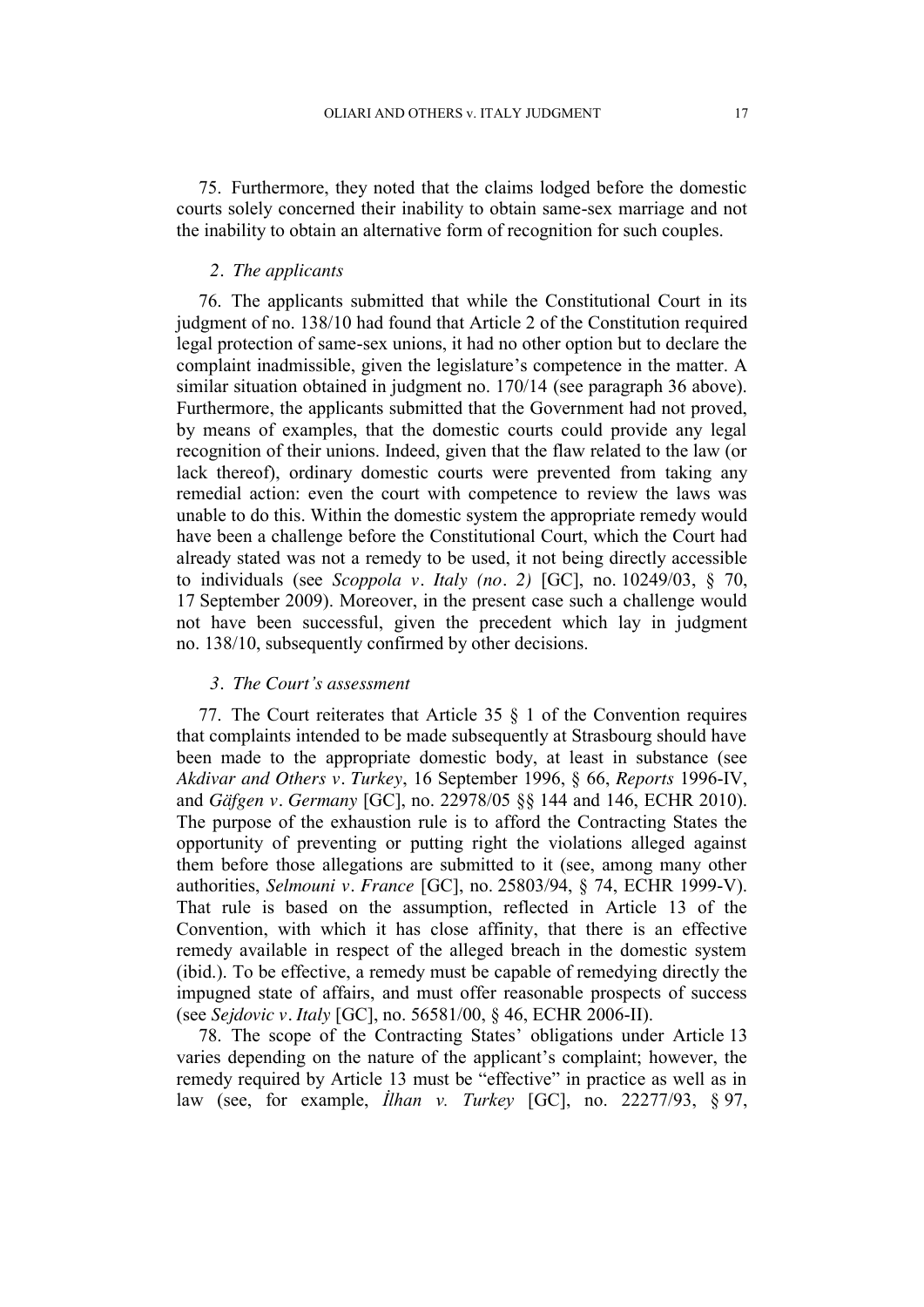ECHR 2000-VII). It is for the Court to determine whether the means available to an applicant for raising a complaint are "effective" in the sense either of preventing the alleged violation or its continuation, or of providing adequate redress for any violation that had already occurred (see *Kudła v. Poland* [GC], no. 30210/96, §§ 157-158, ECHR 2000-XI). Whether the redress given is effective will depend, among other things, on the nature of the right alleged to have been breached, the reasons given for the decision and the persistence of the unfavourable consequences for the person concerned after that decision (see, for example, *Freimanis and Līdums v. Latvia*, nos. 73443/01 and 74860/01, § 68, 9 February 2006). In certain cases a violation cannot be made good through the mere payment of compensation (see, for example, *Petkov and Others v. Bulgaria*, nos. 77568/01, 178/02 and 505/02, § 80, 11 June 2009 in connection with Article 3 of Protocol No. 1) and the inability to render a binding decision granting redress may also raise issues (see *Silver and Others v. the United Kingdom*, 25 March 1983, § 115, Series A no. 61; *Leander v. Sweden*, 26 March 1987, § 82, Series A no. 116; and *Segerstedt-Wiberg and Others v. Sweden*, no. 62332/00, § 118, ECHR 2006-VII).

79. The only remedies which Article 35 of the Convention requires to be exhausted are those that relate to the breaches alleged and at the same time are available and sufficient. The existence of such remedies must be sufficiently certain not only in theory but also in practice, failing which they will lack the requisite accessibility and effectiveness (see *Akdivar and Others*, cited above, § 66, and *Vučković and Others v. Serbia* [GC], no. 17153/11, § 71, 25 March 2014).

80. In addition, according to the "generally recognised principles of international law", there may be special circumstances which absolve the applicant from the obligation to exhaust the domestic remedies at his disposal (see *Selmouni*, cited above, § 75). However, the Court points out that the existence of mere doubts as to the prospects of success of a particular remedy which is not obviously futile is not a valid reason for failing to exhaust domestic remedies (see *Vučković and Others,* cited above, § 74, and *Brusco v. Italy* (dec.), no. 69789/01, ECHR 2001-IX). The issue of whether domestic remedies have been exhausted shall normally be determined by reference to the date when the application was lodged with the Court. This rule is however subject to exceptions which might be justified by the specific circumstances of each case (see, for example, *Baumann v. France*, no. 33592/96, § 47, 22 May 2001; *Nogolica v. Croatia* (dec.), no. 77784/01, ECHR 2002-VIII; and *Mariën v. Belgium* (dec.), no. 46046/99, 24 June 2004).

81. As regards the Government's main argument that none of the applicants availed themselves of the full range of remedies available (up to the Court of Cassation), the Court observes that at the time when all the applicants introduced their applications before the Court (March and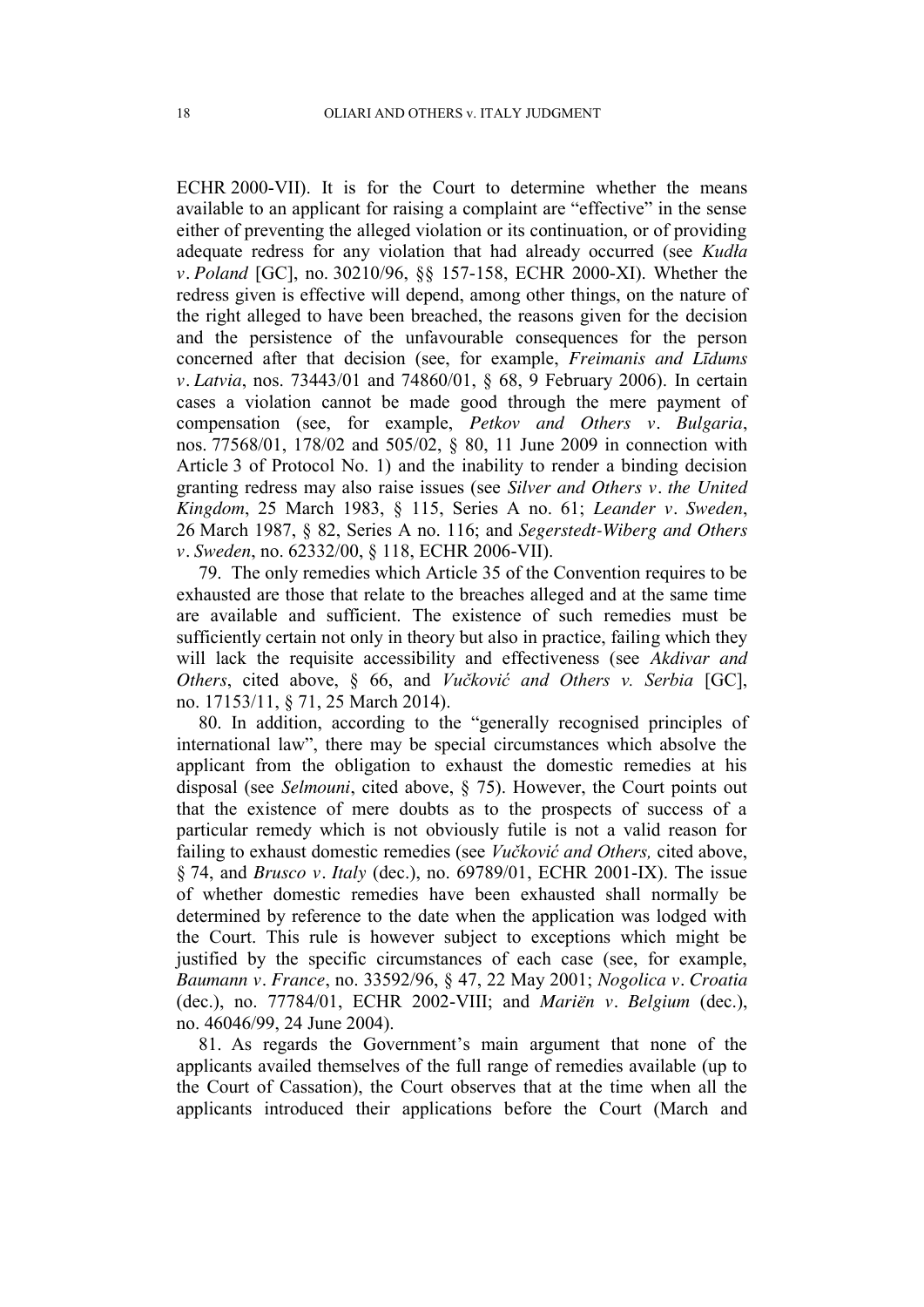June 2011) the Constitutional Court had already given judgment on the merits of the first two applicants' claim (15 April 2010), as a result of which the Court of Appeal dismissed their claims on 21 September 2010. The Constitutional Court subsequently reiterated those findings in two further judgments (lodged in the relevant registry on 22 July 2010 and 5 January 2011, see paragraph 45 above) also delivered before the applicants introduced their applications with the Court. Thus, at the time when the applicants wished to complain about the alleged violations there was consolidated jurisprudence of the highest court of the land indicating that their claims had no prospect of success.

82. The Government have not shown, nor does the Court imagine, that the ordinary jurisdictions could have ignored the Constitutional Court's findings and delivered different conclusions accompanied by the relevant redress. Further, the Court observes that the Constitutional Court itself could not but invite the legislature to take action, and it has not been demonstrated that the ordinary courts could have acted more effectively in redressing the situations in the present cases. In this connection, and in the light of the Government's argument that they could have obtained a statement at least on the recognition of their union based on the Court of Cassation judgment no. 4184/12, the Court notes as follows: firstly, the Government failed to give even one example of such a formal recognition by the domestic courts; secondly, it is questionable whether such recognition, if at all possible, would have had any legal effect on the practical situation of the applicants in the absence of a legal framework – indeed the Government have not explained what this *ad hoc* statement of recognition would entail; and thirdly, judgment no. 4184, referred to by the Government (which only makes certain references *en passant*), was delivered after the applicants had introduced their application with the Court.

83. Bearing in mind the above, the Court considers that there is no evidence enabling it to hold that on the date when the applications were lodged with the Court the remedies available in the Italian domestic system would have had any prospects of success. It follows that the applicants cannot be blamed for not having pursued an ineffective remedy, either at all or until the end of the judicial process. Thus, the Court accepts that there were special circumstances which absolved the applicants from their normal obligation to exhaust domestic remedies (see *Vilnes and Others v. Norway*, nos. 52806/09 and 22703/10, § 178, 5 December 2013).

84. Without prejudice to the above, in reply to the Government's last argument the Court observes that the domestic proceedings (undertaken by four of the applicants in the present case) related to the authorities' refusal to permit the applicants to marry. As the opportunity to enter into a registered partnership did not exist in Italy, it is difficult to see how the applicants could have raised the question of legal recognition of their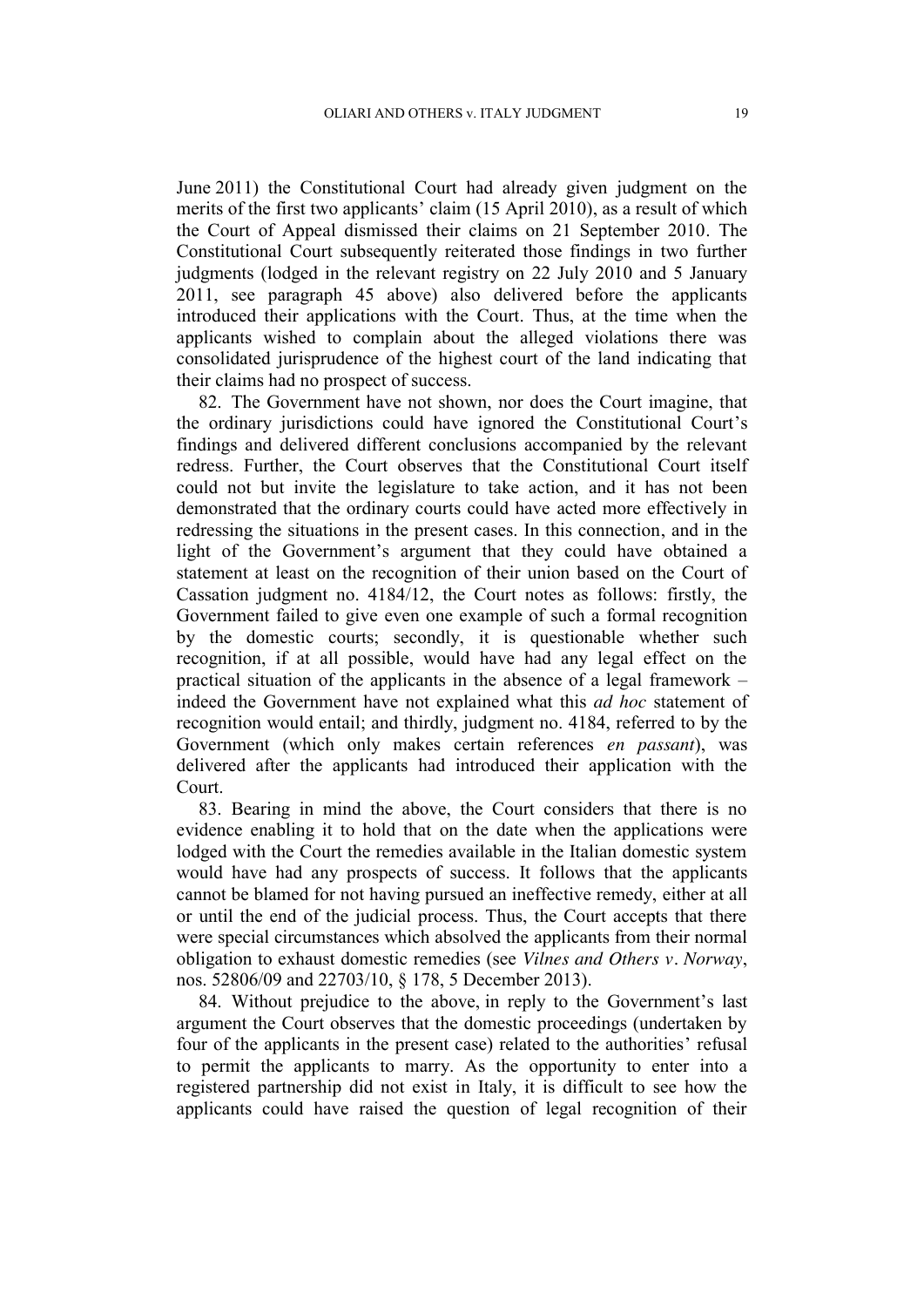partnership except by seeking to marry, especially given that they had no direct access to the Constitutional Court. Consequently, their domestic complaint focused on their lack of access to marriage. Indeed, the Court considers that the issue of alternative legal recognition is so closely connected to the issue of lack of access to marriage that it has to be considered as inherent in the present application (see *Schalk and Kopf,* cited above,  $\S$  76). Thus, the Court accepts that such a complaint, at least in substance, included the lack of any other means to have their relationship recognised by law (ibid., § 75). It follows that the domestic courts, particularly the Constitutional Court hearing the case concerning the first two applicants, was in a position to deal with the issue and, indeed, addressed it briefly, albeit only to conclude that it was for the legislature to take action on the matter. In these circumstances, the Court is satisfied that national jurisdictions were given the opportunity to redress the alleged violations being complained of in Strasbourg, as also characterised by the Court (see, *mutatis mutandis*, *Gatt v. Malta*, no. 28221/08, § 24, ECHR 2010).

85. It follows that in these circumstances the Government's objection must be dismissed.

# **D. Six months**

# *1. The Government*

86. The Government submitted that the complete application no. 18766/11 of 4 August 2011 was received by the Court on 9 August 2011, one year after the judgment of the Court of Appeal of Trent dated 23 September 2010, and that the complete application no. 36030/11 of 10 June 2011 was received by the Court on 17 June 2011, one year after the judgment of the Milan Tribunal of 9 June 2010, lodged in the relevant registry on 1 July 2010 in respect of Mr Perelli Cippo and Mr Zaccheo and in the absence of any judgment in respect of Mr Felicetti and Mr  $Z$ Any material submitted to the Court before those dates had not contained all the characteristics of the application.

# *2. The applicants*

87. The applicants in application no. 18766/11 submitted that under Italian law the decision of the Trent Court of Appeal served on the applicants on 23 September 2010 became final after six months. It followed that the application introduced on 21 March 2011 complied with the six-month rule provided in the Convention.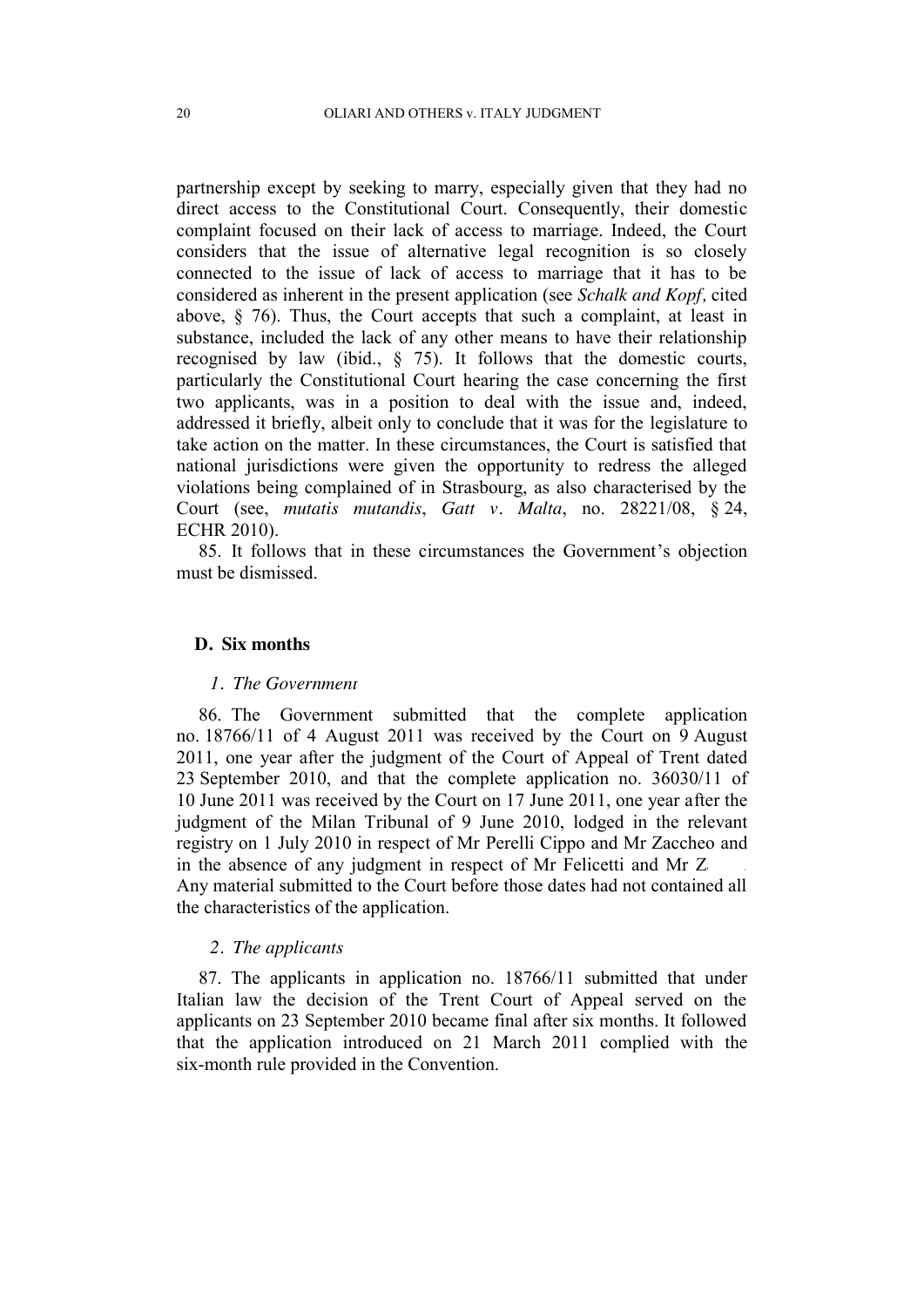88. The applicants in application no. 36030/11 considered that the alleged violations had a continuous character, as long as same-sex unions were not recognised under Italian law.

### *3. The Court's assessment*

#### **(a) Dates of introduction of the applications**

89. The Court reiterates that the six-month period is interrupted on the date of introduction of an application. In accordance with its established practice and Rule 47 § 5 of the Rules of Court, as in force at the relevant time, it normally considered the date of the introduction of an application to be the date of the first communication indicating an intention to lodge an application and giving some indication of the nature of the application. Such first communication, which at the time could take the form of a letter sent by fax, would in principle interrupt the running of the six-month period (see *Yartsev v. Russia* (dec.) no. 1376/11, § 21, 26 March 2013; *Abdulrahman v. the Netherlands* (dec.), no. 66994/12, 5 February 2013; and *Biblical Centre of the Chuvash Republic v. Russia*, no. 33203/08, § 45, 12 June 2014).

90. In the instant case, concerning application no. 18766/11, the first communication indicating the wish to lodge a case with the Court as well as the object of the application (in the instant case in the form of an incomplete application), was deposited by hand at the Court Registry on 21 March 2011: a completed application followed in accordance with the instructions of the Registry. There is thus no doubt that the date of introduction in respect of application no. 18766/11 was 21 March 2011. Similarly, concerning application no. 36030/11 a complete application was received by the Court by fax on 10 June 2011, it was followed by the original received by the Court on 17 June 2011. There is therefore also no doubt that the introduction date in respect of application no. 36030/11 must be considered to be 10 June 2011. It follows that in these circumstances the date of "receipt" by the Court of the original or the completed application forms is irrelevant for determining the date of introduction; the Government's argument to that effect is therefore misconceived.

91. It remains to be determined whether the applications introduced on those days complied with the six-month rule.

# **(b) Compliance with the six-month time-limit**

# *(i) General principles*

92. As a rule, the six-month period runs from the date of the final decision in the process of exhaustion of domestic remedies. Where it is clear from the outset, however, that no effective remedy is available to the applicant, the period runs from the date of the acts or measures complained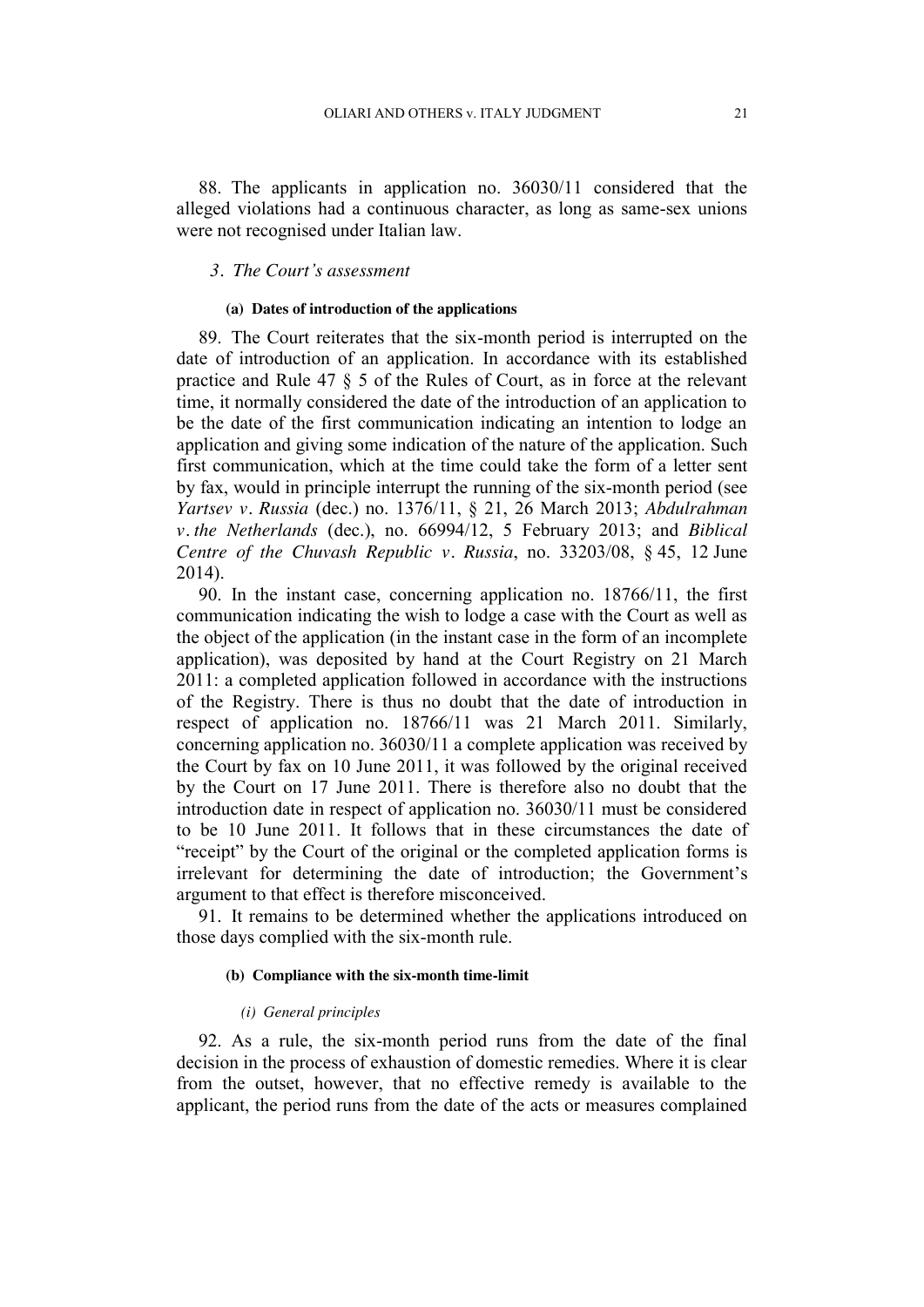of, or from the date of knowledge of that act or its effect on or prejudice to the applicant (see *Mocanu and Others v. Romania* [GC], nos. 10865/09, 45886/07 and 32431/08, § 259, ECHR 2014 (extracts)). Where an applicant avails himself of an apparently existing remedy and only subsequently becomes aware of circumstances which render the remedy ineffective, it may be appropriate for the purposes of Article 35 § 1 to take the start of the six-month period as the date when the applicant first became or ought to have become aware of those circumstances (ibid., § 260; see also *El-Masri v. the former Yugoslav Republic of Macedonia* [GC], no. 39630/09, § 136, ECHR 2012, and *Paul and Audrey Edwards v. the United Kingdom* (dec.), no. 46477/99, 4 June 2001).

93. In cases where there is a continuing situation, the period starts to run afresh each day, and it is in general only when that situation ends that the six-month period actually starts to run (see *Varnava and Others v. Turkey* [GC], nos. 16064/90, 16065/90, 16066/90, 16068/90, 16069/90, 16070/90, 16071/90, 16072/90 and 16073/90, § 159, ECHR-2009).

94. The concept of a "continuing situation" refers to a state of affairs which operates by continuous activities by or on the part of the State which render the applicants victims (see *Ananyev and Others v. Russia*, nos. 42525/07 and 60800/08, § 75, 10 January 2012; see also, conversely, *McDaid and Others v. the United Kingdom*, no. 25681/94, Commission decision of 9 April 1996, Decisions and Reports (DR) 85-A, p. 134, and *Posti and Rahko v. Finland*, no. 27824/95, § 39, ECHR 2002-VII). The Court has however also established that omissions on the part of the authorities may also constitute "continuous activities by or on the part of the State" (see, for example, *Vasilescu v. Romania*, 22 May 1998, § 49, *Reports of Judgments and Decisions* 1998-III concerning a judgment preventing the applicant from regaining possession of her property; *Sabin Popescu v. Romania*, no. 48102/99, § 51, 2 March 2004 concerning a parent's inability to regain parental rights; *Iordache v. Romania*, no. 6817/02, § 66, 14 October 2008; and *Hadzhigeorgievi v. Bulgaria*, no. 41064/05, §§ 56-57, 16 July 2013, both concerning non-enforcement of judgments, as well as, by implication, *Centro Europa 7 S.r.l. and Di Stefano v. Italy* [GC], no. 38433/09, § 104, ECHR 2012, concerning the inability to broadcast television programmes).

95. In its case-law the Court has considered that there were "continuing situations" bringing the case within its competence with regard to Article 35 § 1, where a legal provision gave rise to a permanent state of affairs, in the form of a permanent limitation on an individual Convention-protected right, such as the right to vote or to stand for election (see *Paksas v. Lithuania*  [GC], no. 34932/04, § 83, 6 January 2011, and *Anchugov and Gladkov v. Russia*, nos. 11157/04 and 15162/05, § 77, 4 July 2013) or the right of access to court (see *Nataliya Mikhaylenko v. Ukraine*, no. 49069/11, § 25, 30 May 2013), or in the form of a legislative provision which intrudes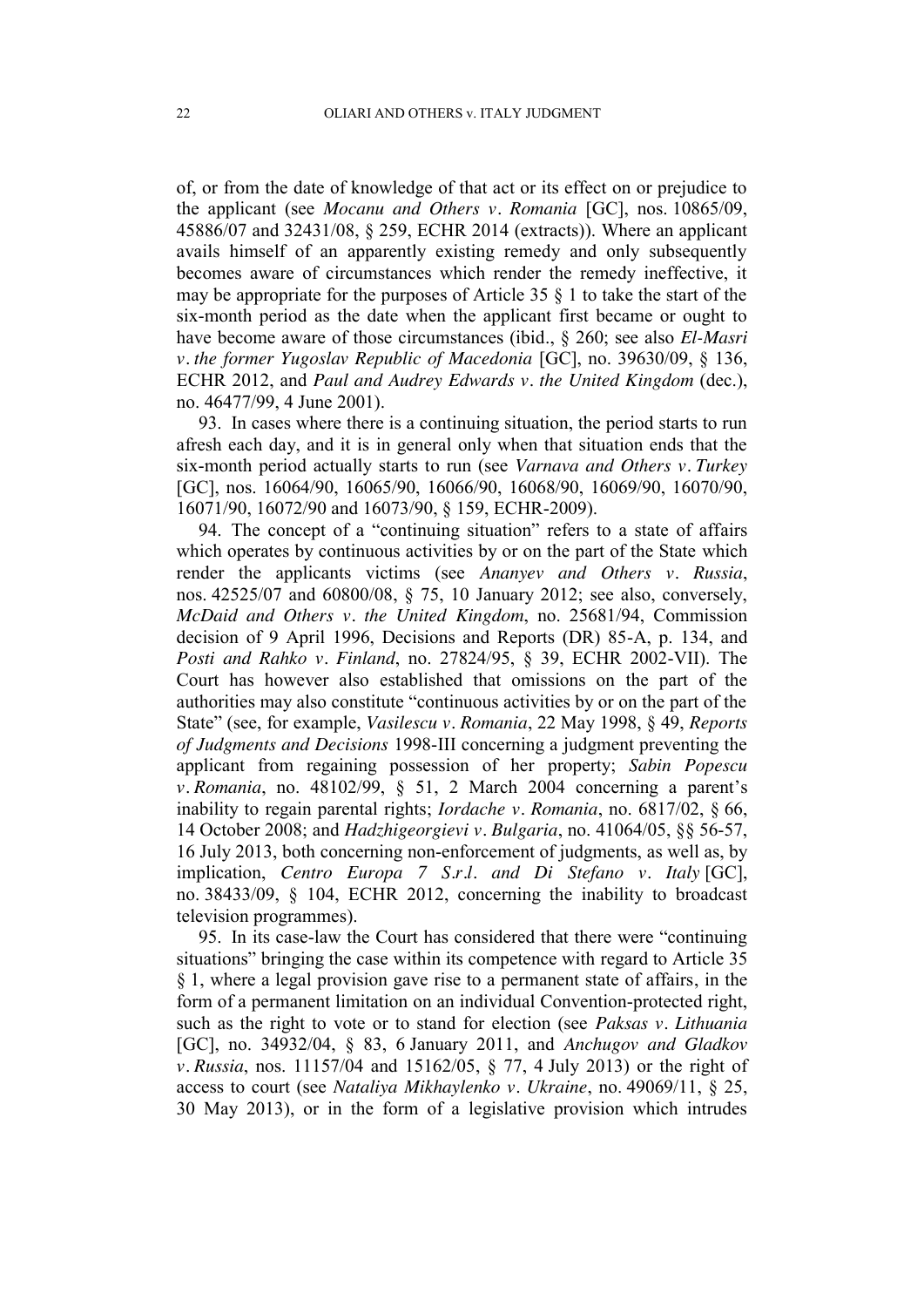continuously on an individual's private life (see *Dudgeon v. the United Kingdom*, 22 October 1981, § 41, Series A no. 45, and *Daróczy v. Hungary*, no. 44378/05, § 19, 1 July 2008)

# *(ii) Application to the present case*

96. Turning to the particular features of the present case, the Court notes that in so far as the rights under Articles 8, 12 and 14 concerning the inability to marry or enter into a civil union are at issue the applicants' complaints do not concern an act occurring at a given point in time or even the enduring effects of such an act, but rather concern provisions (or in this case the lack thereof) giving rise to a continuing state of affairs, namely a lack of recognition of their union, with all its practical consequences on a daily basis, against which no effective domestic remedy was in fact available. The Convention organs have previously held that when they receive an application concerning a legal provision which gives rise to a permanent state of affairs for which there is no domestic remedy, the question of the six-month period arises only after this state of affairs has ceased to exist: "... in the circumstances, it is exactly as though the alleged violation was being repeated daily, thus preventing the running of the six-month period" (see *De Becker v. Belgium*, (dec.) 9 June 1958, no. 214/56, Yearbook 2, and *Paksas,* cited above, § 83).

97. In the instant case, in the absence of an effective domestic remedy given the state of domestic case-law, and the fact that the state of affairs complained of has clearly not ceased, the situation must be considered as a continuing one (see, for example, *Anchugov and Gladkov v. Russia*, nos. 11157/04 and 15162/05, § 77, 4 July 2013, albeit a different line had been taken previously in British cases concerning similar circumstances, see *Toner v. The United Kingdom* (dec.), § 29, no. 8195/08, 15 February 2011, and *Mclean and Cole v. The United Kingdom* (dec.), § 25, 11 June 2013). It cannot therefore be maintained that the applications are out of time.

98. Accordingly, the Government's objection is dismissed.

# II. ALLEGED VIOLATION OF ARTICLE 8 OF THE CONVENTION AND ARTICLE 14 IN CONJUNCTION WITH ARTICLE 8

99. The applicants in application no. 18766/11 complained that they had no means of legally safeguarding their relationship, in that it was impossible to enter into any type of civil union in Italy. They invoked Article 8 alone. The applicants in application nos. 18766/11 and 36030/11 complained that they were being discriminated against in breach of Article 14 in conjunction with Article 8. Those provisions read as follows: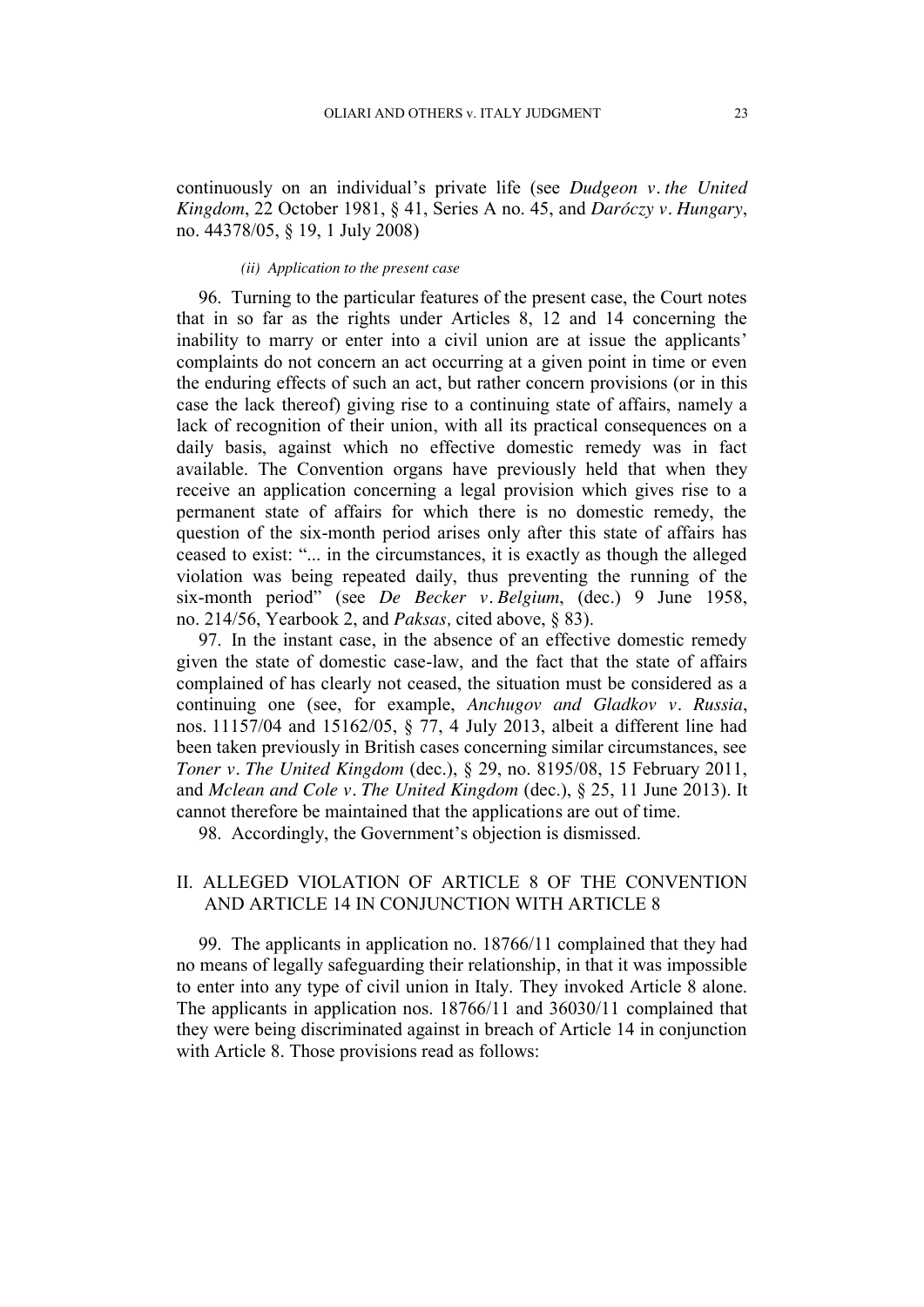#### **Article 8**

"1. Everyone has the right to respect for his private and family life, his home and his correspondence.

2. There shall be no interference by a public authority with the exercise of this right except such as is in accordance with the law and is necessary in a democratic society in the interests of national security, public safety or the economic well-being of the country, for the prevention of disorder or crime, for the protection of health or morals, or for the protection of the rights and freedoms of others."

#### **Article 14**

"The enjoyment of the rights and freedoms set forth in [the] Convention shall be secured without discrimination on any ground such as sex, race, colour, language, religion, political or other opinion, national or social origin, association with a national minority, property, birth or other status."

100. The Court reiterates that it is the master of the characterisation to be given in law to the facts of the case (see, for example, *Gatt*, cited above, § 19). In the present case the Court considers that the complaints raised by the applicants in application no. 36030/11, also fall to be examined under Article 8 alone.

## **A. Admissibility**

## *1. Applicability*

101. The Government, referring to *Schalk and Kopf* (§§ 93-95), did not dispute the applicability of Article 14 in conjunction with Article 8.

102. As the Court has consistently held, Article 14 complements the other substantive provisions of the Convention and its Protocols. It has no independent existence, since it has effect solely in relation to "the enjoyment of the rights and freedoms" safeguarded by those provisions. Although the application of Article 14 does not presuppose a breach of those provisions – and to this extent it is autonomous – there can be no room for its application unless the facts at issue fall within the ambit of one or more of the latter (see, for instance, *E.B. v. France* [GC], no. 43546/02, § 47, 22 January 2008; *Karner v. Austria*, no. 40016/98, § 32, ECHR 2003-IX; and *Petrovic v. Austria*, 27 March 1998, § 22, *Reports* 1998-II).

103. It is undisputed that the relationship of a same-sex couple, such as those of the applicants, falls within the notion of "private life" within the meaning of Article 8. Similarly, the Court has already held that the relationship of a cohabiting same-sex couple living in a stable *de facto* partnership falls within the notion of "family life" (see *Schalk and Kopf,*  cited above*,* § 94). It follows that the facts of the present applications fall within the notion of "private life" as well as "family life" within the meaning of Article 8. Consequently, both Article 8 alone and Article 14 taken in conjunction with Article 8 of the Convention apply.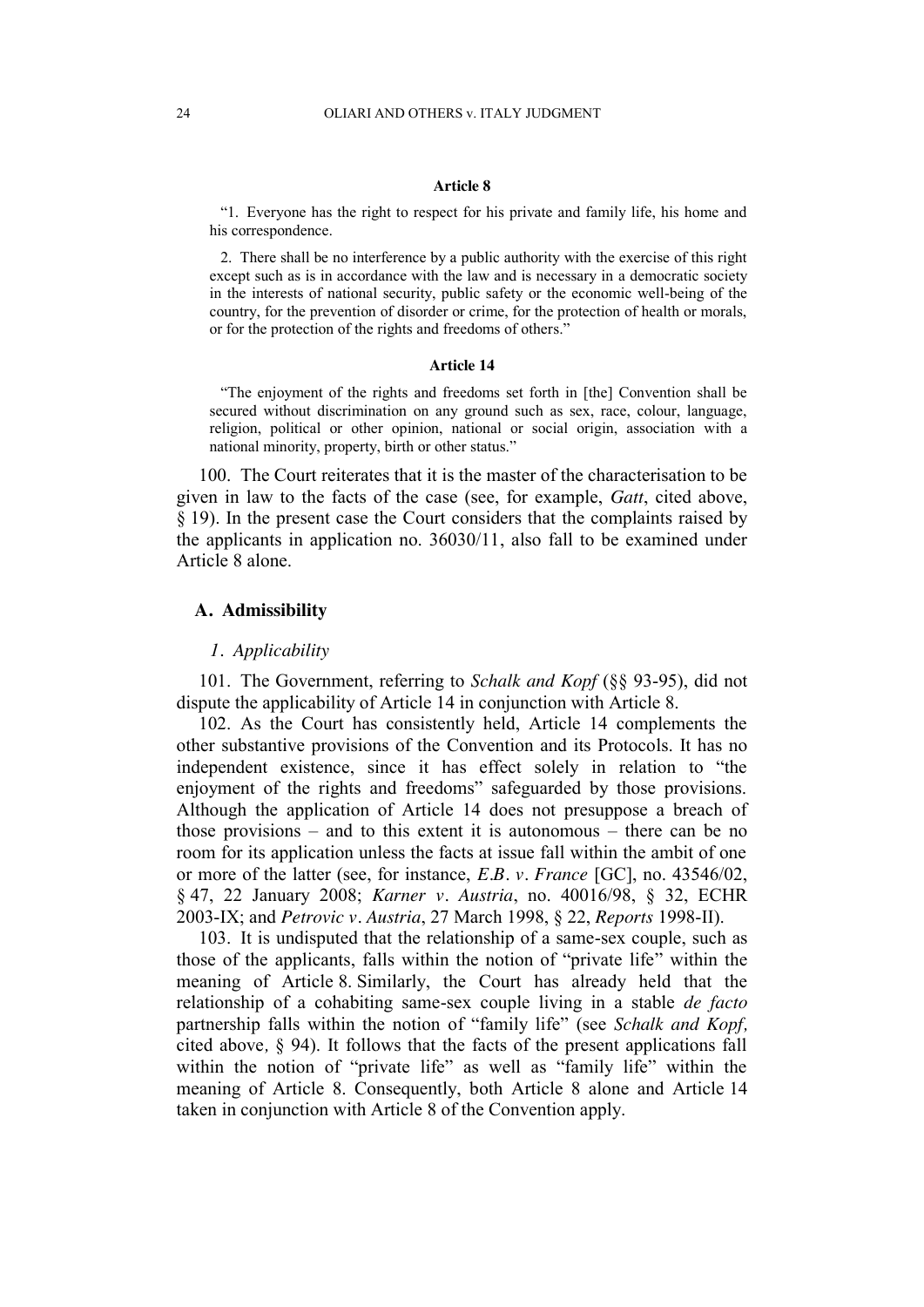# *2. Conclusion*

104. The Court notes that the complaints are not manifestly ill-founded within the meaning of Article 35 § 3 (a) of the Convention. It further notes that they are not inadmissible on any other grounds. They must therefore be declared admissible.

# **B. Merits**

### *1. The parties' submissions*

# **(a) The applicants in application no. 18766/11**

105. The applicants referred to the evolution which had taken place, as a result of which many countries had legislated in favour of some type of institution for same-sex couples, the most recent additions being Gibraltar and Malta, whose legislation enacted in 2014 gave same-sex couples *grosso modo* the same rights and duties applicable to married couples; registered partnership for same-sex couples had also been instituted in Croatia. They considered that there was no reason why those unions should not be provided for in Italy. They noted in particular that the Italian Constitutional Court itself had considered that the state had an obligation to introduce in its legal system some form of civil union for same-sex couples. They referred to the Court's jurisprudence concerning the positive obligations inherent in an effective respect for private and family life, and reiterated that according to the Court, where a particular facet of an individual's existence or identity was at stake, or where the activities at stake involved a most intimate aspect of private life, the margin allowed to a State was correspondingly narrow (*Söderman v. Sweden* [GC], no. 5786/08, § 79, ECHR 2013).

106. The applicants noted that the Government had given no justification for the failure to legislate to this effect. On the contrary, they had tried to convince the Court that same-sex couples were already protected, despite the lack of a specific legal framework. This in itself was contradictory, because if the Government recognised the need to protect, then there was no other way of doing so than by providing a stable legal framework, such as marriage or a similar institution of registered partnership, or the like. Further, the applicants failed to understand the connection between the protection of family in its traditional sense and the legal recognition of a stable relationship of a same-sex couple.

107. The applicants considered that the recognition in law of one's family life and status was crucial for the existence and well-being of an individual and for his or her dignity. In the absence of marriage the State should, at least, give access to a recognised union by means of a solemn juridical institution, based on a public commitment and capable of offering them legal certainty. Currently they were denied such protection in law, and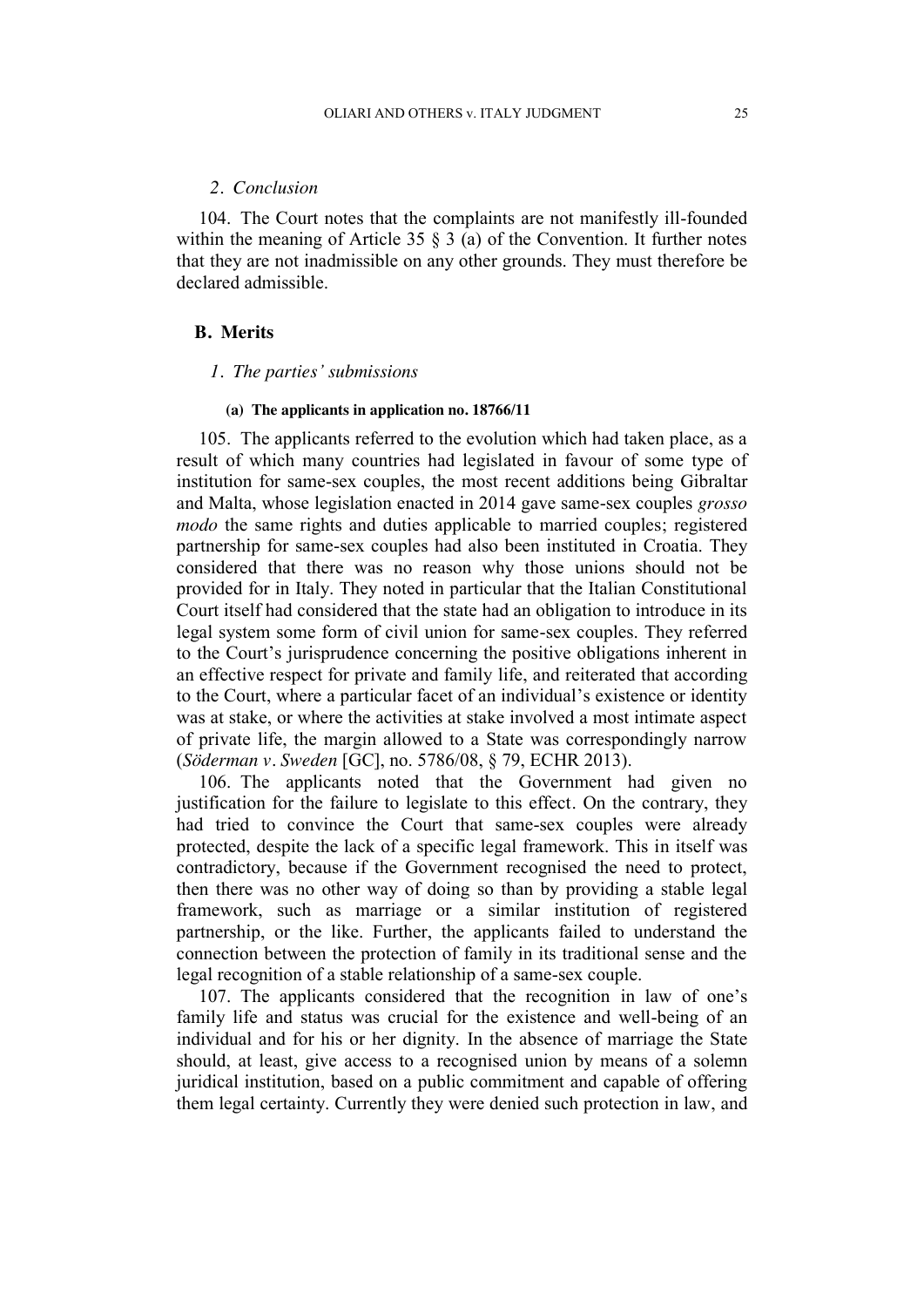same-sex couples suffered a state of uncertainty, as shown by the domestic cases cited by the Government, which left people in the applicants' situation at the mercy of judicial discretion. The applicants noted that despite the fact that Italy had transposed EU directive 78/2000, the administration continued to deny certain benefits to same-sex couples, and did not consider them equal to heterosexual couples.

108. The applicants considered that the Government was misleading the Court by a wrong interpretation of the decision of the municipality of Milan concerning registration (see paragraph 130 below). The registration referred to did not provide for the issuance of a document certifying a "civil union" based on a bond of affection, but of a "union for record purposes (*unione anagrafica*)" based on a bond of affection. It solely concerned registration for the purposes of statistical records of the existing population, which was not to be confused with the notion of an individual's civil status. While noting that certain municipalities had embraced this system, very few couples had actually registered, since it had no effect on a person's civil status, and could only be produced as proof of cohabitation. Indeed it had no effects *vis-à-vis* third parties, nor did it deal with matters such as succession, parental matters, adoption, and the right to create a family business (*impresa famigliare*). Similarly, the judgment of the tribunal of Grosseto concerning the registration of the marriage of a homosexual couple (see paragraph 38 above) had been a unique judgment and was, at the time of the submission of observations, pending appeal at the request of the Government. They further noted that the remarks made by the Court of Cassation in its judgment no. 4184/12, to the effect that a same-sex marriage contracted abroad was no longer contrary to the Italian public order, had been said in passing (*obiter dictum*), were not binding and the administration had not followed suit. Indeed the Court of Cassation had clearly decided the matter, in the sense that no such marriage was possible.

109. In connection with Article 14, the applicants reiterated that the State's margin of appreciation was narrow when the justification for evading such an obligation was based on the sexual orientation of individuals (they referred to *X and Others v. Austria* [GC], no. 19010/07, ECHR 2013, and *X v. Turkey*, no. 24626/09, 9 October 2012), and very weighty reasons were necessary to justify a difference of treatment based on such grounds. They relied on the dissenting opinions in the judgment of *Schalk and Kopf.* They further considered that in the present case there was no point in arguing that it was not open for heterosexual couples to enter into some sort of registered union, given that heterosexual couples had the opportunity to marry, while homosexual couples had no protection of this kind whatsoever.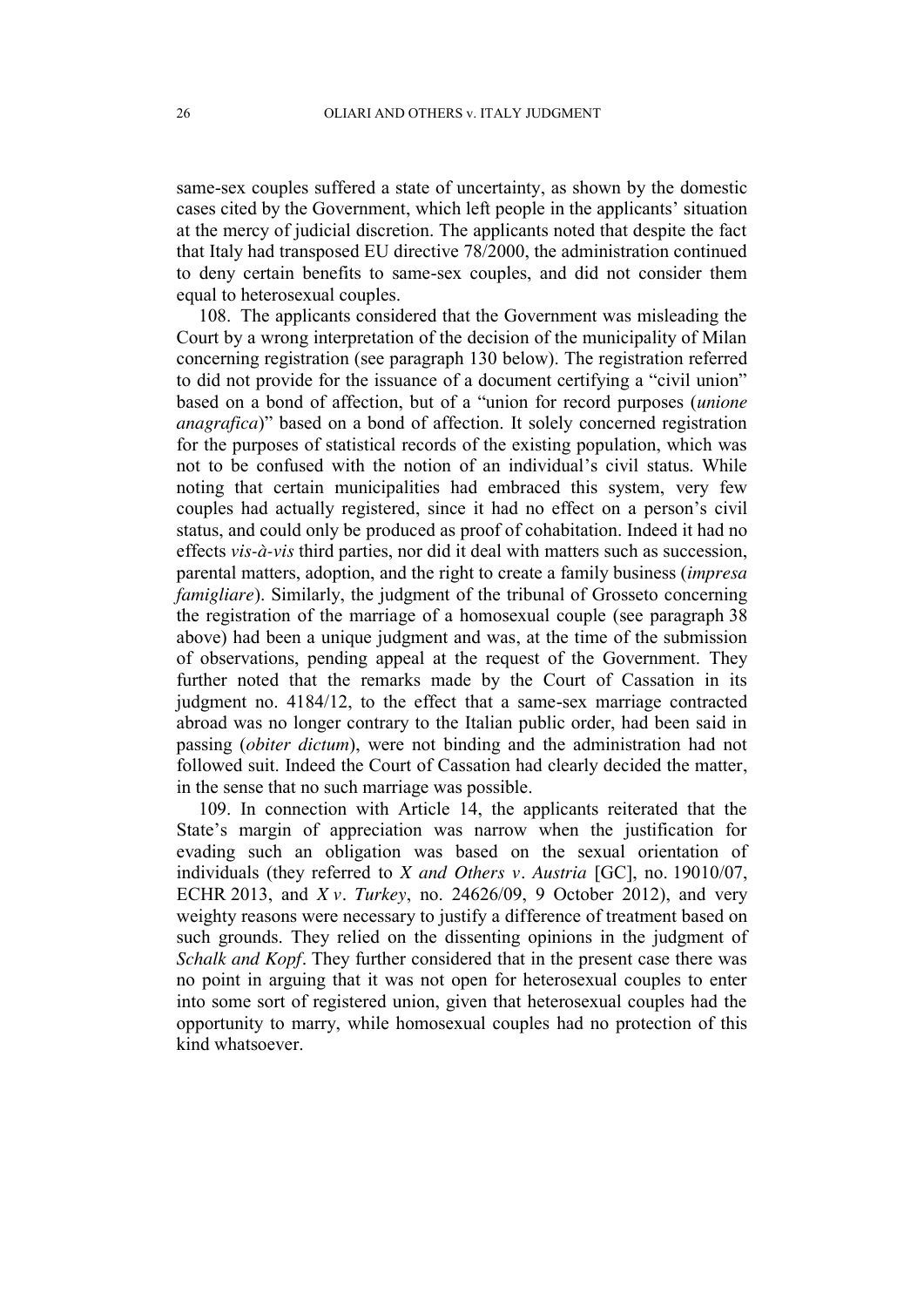#### **(b) The applicants in application no. 36030/11**

110. The applicants submitted that in view of the positive trend registered in Europe, the Court should now impose on States a positive obligation to ensure that same sex-couples have access to an institution, of whatever name, which was more or less equivalent to marriage. This was particularly so given that in Italy the Constitutional Court had upheld the need for homosexual unions to be recognised in law with the relevant rights and duties; despite this the legislator had remained inert.

111. The applicants noted that the Government had failed to demonstrate how recognition of same-sex unions would adversely affect actual and existing "traditional families". Neither had the Government explained that prevention of any adverse effects could not be attained through less restrictive means. The applicants also noted that a finding of a violation in the present case would only oblige Italy to take legislative measures in this regard, leaving to the State the space to address any legitimate aim by tailoring the relevant legislation. It followed that the margin of appreciation, which was particularly narrow in respect of a total denial of legal recognition to same-sex couples, was, conversely, existent in relation to the form and content of such recognition, which however was not the subject of this application. They further noted that the present case did not raise moral and ethical issues of acute sensitivity (such as the issue of abortion) nor did it involve a balance with the rights of others, in particular children (such as adoption by homosexuals): the present case simply related to the rights and duties of partners towards each other (irrespective of the recognition of rights such as parental rights, adoption or access to medically assisted procreation).

112. The applicants submitted that in *Schalk and Kopf* one of the Chambers of the Court had found no violation of Article 14 in conjunction with Article 8, by a tight majority (4-3), considering that States enjoyed a margin of appreciation as to the timing of such recognition, and that at the time there was not yet a majority of States providing for such recognition. The applicants noted that until June 2014 (date of observations) 22 of 47 States recognised some form of same-sex union. These included all the Council of Europe (CoE) founding States except Italy, as well as countries sharing, like Italy, a deep attachment to the Catholic religion (such as Ireland and Malta). In addition Greece was also under an obligation to introduce such recognition following the judgment in *Vallianatos*. This meant that, at the time they submitted their observations, 49% of States had recognised same-sex unions. However, the applicants noted, with respect, that in *Schalk and Kopf* the Chamber had taken as a decisive factor "the majority of member States", while in earlier case-law (namely *Christine Goodwin v. the United Kingdom* [GC], no. 28957/95, § 84, ECHR 2002-VI), notwithstanding the little common ground that existed between States, and the fact that a European common approach was still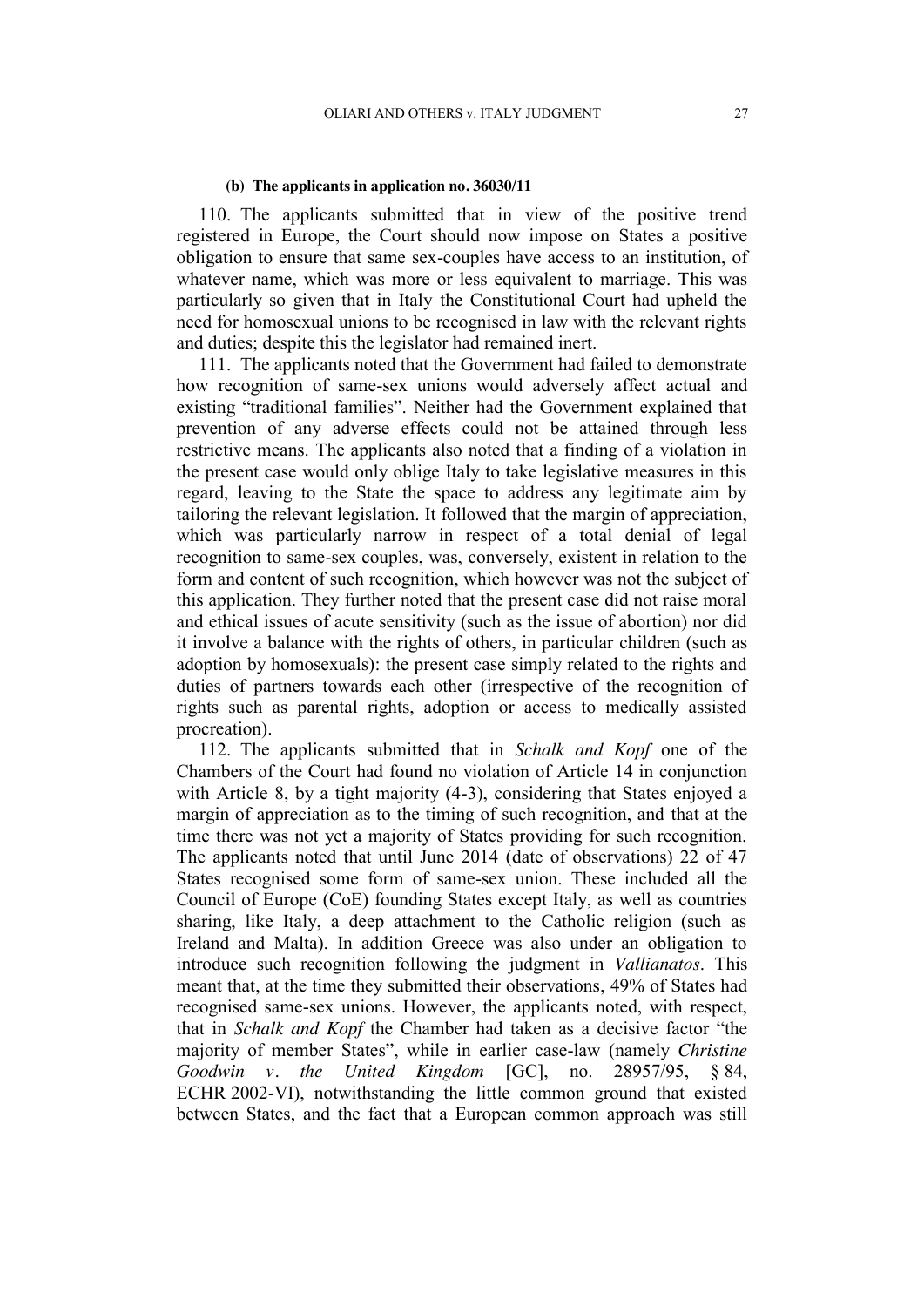lacking, the Grand Chamber chose to give less importance to those criteria and to give more importance to the clear and uncontested evidence of a continuing international trend. Further, the applicants noted that in the present case it could not be said that there was a consensus on the practice followed by Italy.

113. The applicants contended that the Court could not be reduced to being an "accountant" of majoritarian domestic views. On the contrary, it had to be the guardian of the Convention and its underlying values, which include the protection of minorities (they referred in this connection to *L. and V. v. Austria*, nos. 39392/98 and 39829/98, § 52, ECHR 2003-I, and *Smith and Grady v. the United Kingdom*, nos. 33985/96 and 33986/96, § 97, ECHR 1999-VI). The applicants noted that bias was still present throughout Europe, and could be stronger in certain countries where prejudice against homosexuals was rooted in traditional, if not archaic, convictions and where democratic ideals and practices had only established themselves in recent times. The applicants noted that empirical evidence (submitted to the Court) showed that lack of recognition of same-sex couples in a given state corresponded to a lower degree of social acceptance of homosexuality. It followed that by simply deferring normative choices to the national authorities, the Court would fail to take account of the fact that certain national choices were in fact based on prevailing discriminatory attitudes against homosexuals, rather than the outcome of a genuine democratic process guided by the consideration of what is strictly necessary in a democratic society.

114. In the applicants' view, even accepting a certain margin of appreciation it was not appropriate for the Italian Government to rely on it for the specific reason that the domestic courts had upheld the existence in domestic constitutional law of an obligation to recognise same-sex unions. The applicants contended that under the Court's jurisprudence once a State provided for a right in domestic law it was then obliged to provide effective and non-discriminatory protection of such a right (they referred to *A, B and C v. Ireland* [GC], no. 25579/05, § 249, ECHR 2010). The applicants noted that Constitutional Court judgment no. 138/10 had the effect of affirming the existence of a constitutional fundamental right for same-sex partners to obtain recognition of their union and, to this effect, of a constitutional duty upon the legislature to enact an appropriate general regulation on the recognition of same-sex unions, with consequent rights and duties for partners. The recognition by the domestic courts that the concept of family was not limited to the traditional notion based on marriage had gone even beyond judgment no. 138/10. Other judgments in the field of fundamental rights held that as a matter of domestic constitutional law the notion of traditional family played a minor role in justifying restrictions: examples pertained to medically assisted procreation (nos. 162/14 and 151/09); rules on the transmission of the family name to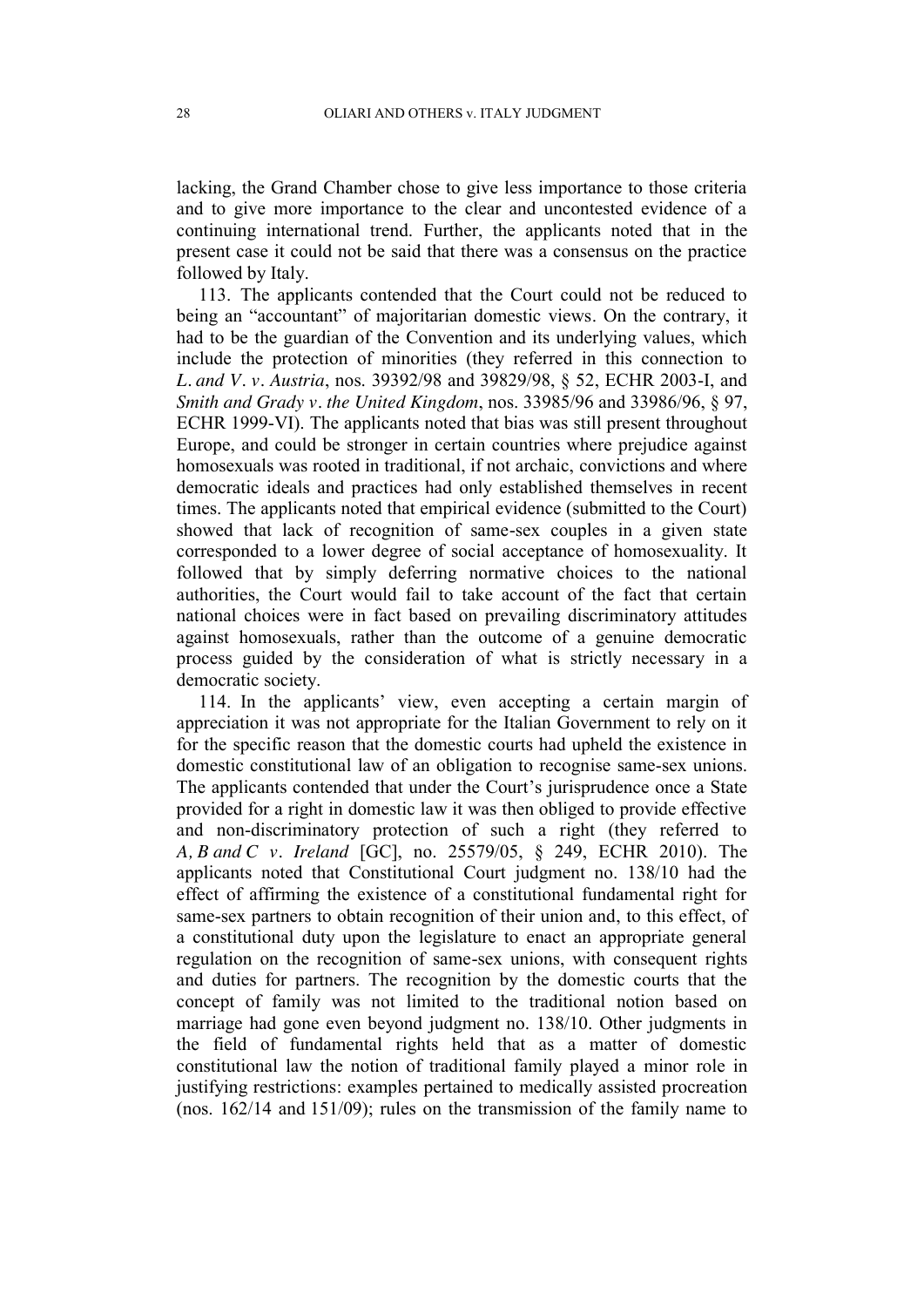children (no. 61/06); a partner's right to succeed in a lease contract (no. 404/88); and a partner's right to refrain from giving testimony in judicial proceedings (no. 7/97).

115. The lack of recognition of their union affected and disadvantaged the applicants in many specific and concrete ways. The applicants noted that even if the law recognised some specific and limited rights for non-married (heterosexual or same-sex) couples, these were not dependent on status, but on a *de facto* situation of cohabitation *more uxorio*. In fact, in the domestic cases concerning reparation in the case of a partner's death, the Court of Cassation (judgment no. 23725/08) had held that for such purposes the existence of a stable relationship providing mutual, moral and material assistance would have to be proved, and that declarations made by the interested individuals (*affidavit*) or indications given to the administration for the purposes of statistics would not suffice. Thus, the applicants submitted that to exercise or claim their rights they could not rely on status resulting from an act of common will, but had to resort to proving the existence of a factual situation. In addition, only a limited number of rights had been recognised in respect of *de facto* partners, and in most cases they remained without legal protection. They submitted the following as a non-exhaustive list of examples of the latter (on the basis of legal provisions, and in certain cases confirmed by case-law): the law failed to regulate the respective rights and duties of partners (as also noted by the Constitutional Court) in spheres such as material and moral assistance between partners, the responsibilities in contributing to the needs of the family, or their choices concerning family life; there was a lack of inheritance rights in the case of intestate succession; *de facto* partners were not entitled to a reserved portion (*legitim*) and a surviving partner did not enjoy a right *in rem* to live in the family home owned by the deceased partner (Constitutional Court judgment no. 310/89); there existed no right to a survivor's pension (Constitutional Court judgment no. 461/2000); *de facto* partners had limited rights concerning assistance to a hospitalised partner when the latter was not able to express his or her will; in principle a *de facto* partner had no right to access his or her companion's medical file (although the *Garante della Privacy* in its decision of 17 September 2009, found otherwise, in the event of proof of written consent); *de facto* partners did not have maintenance rights and duties; *de facto* partners were not entitled to special leave from work to assist a partner affected by a serious disability; *de facto* partners did not benefit from most taxation or social policies relating to family: for example, they could not benefit from tax deductions applicable to dependent spouses; and *de facto* partners had no access to adoption or to medically assisted procreation.

116. The applicants noted that while a certain limited degree of protection could have been obtained by means of private agreements, this was irrelevant, and the Court's Grand Chamber had already rejected such an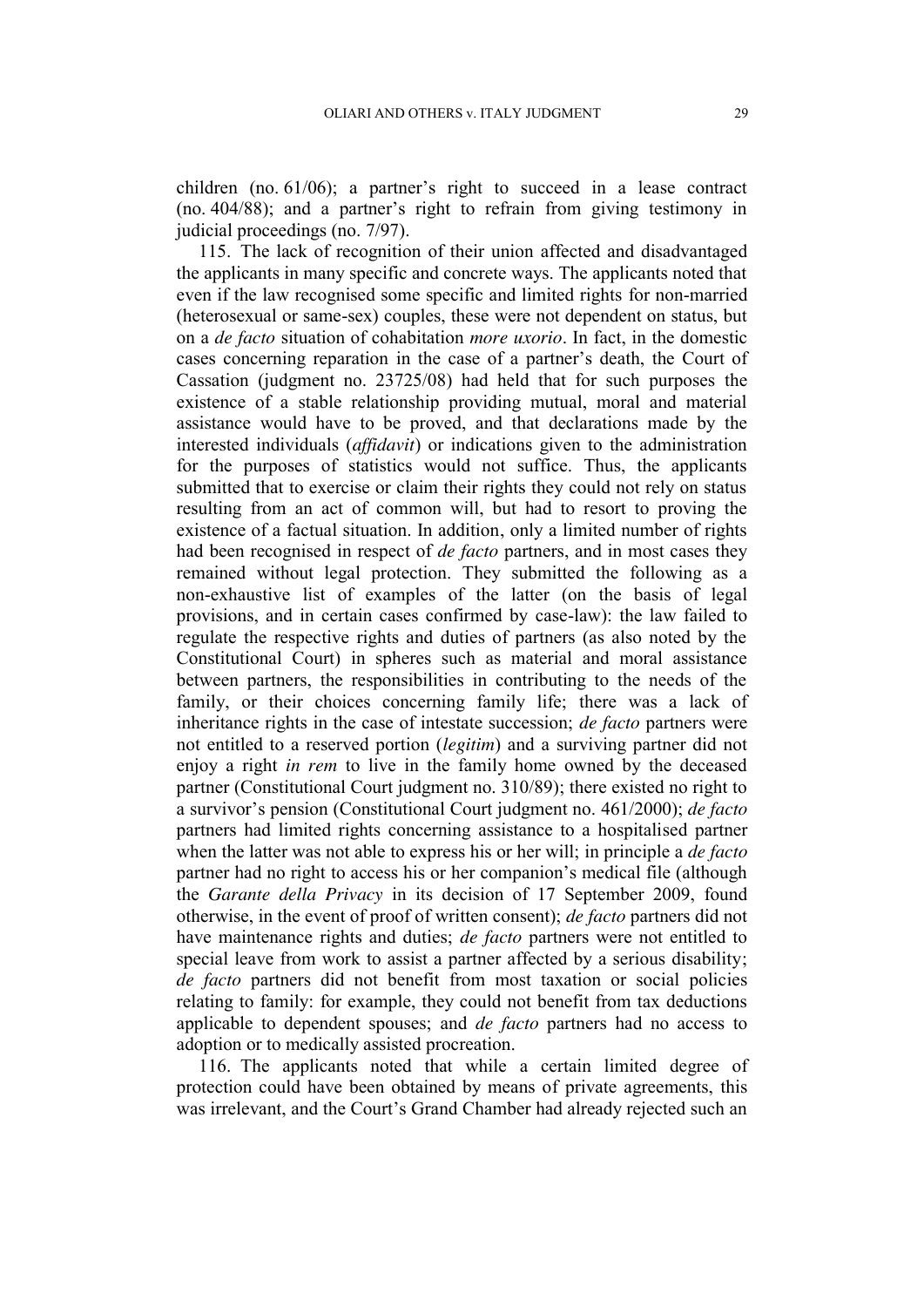argument in *Vallianatos* (§ 81). Furthermore, such arrangements were time-consuming and costly, as well as stressful, and again it was a burden only to be carried by the applicants and not by heterosexual couples, who could opt for marriage, or by couples who were not interested in having any legal recognition. The lack of legal recognition of the union, besides causing legal and practical problems, also prevented the applicants from having a ritualised public ceremony through which they could, under the protection of the law, solemnly undertake the relevant duties towards each other. They considered that such ceremonies brought social legitimacy and acceptance, and particularly in the case of homosexuals, they went to show that they also have the right to live freely and to live their relationships on an equal basis, both in private and in public. They noted that the absence of such recognition brought about in them a sense of belonging to an inferior class of persons, despite their needs in the sphere of love being the same.

117. The applicants submitted that the fact that 155 of the existing 8,000 municipalities had recently instituted what are known as "registers of civil unions" had not corrected the situation. Accepting their political and symbolic importance, the applicants submitted that such registers, available only on a small portion of the territory, were merely administrative acts which were unable to confer a status on the applicants or bestow any legal rights. Such initiatives only testified to the willingness of certain authorities to include unions outside marriage when taking measures concerning families, within their sphere of competence.

118. The applicants submitted that the alleged violation was a direct consequence of the vacuum in the legal system in force. The applicants' were in a relevantly similar situation to that of a different-sex couple as regards their need for legal recognition and protection of their relationship. They further claimed that they were also in a position which was significantly different from that of opposite-sex couples who, though eligible for marriage, did not wish to obtain legal recognition of their union. They noted that the only basis for the difference in treatment suffered by the applicants was their sexual orientation, and that the Government had failed to give weighty reasons justifying such treatment, which constituted direct discrimination. Neither was any justification submitted as to why they were subject to indirect discrimination, in that they were treated in the same way as persons who were in a significantly different situation (they referred to *Thlimmenos v. Greece* [GC], no. 34369/97, ECHR 2000-IV), namely that of heterosexual couples who were not willing to marry.

119. The Government, relying solely on their margin of appreciation, gave no reasons at all, let alone weighty ones, to justify such a situation. In the applicants' view this stance was already sufficient to find a violation of the cited provisions.

120. Nevertheless, even assuming that the difference in treatment may be considered to be aiming at "the protection of the family in the traditional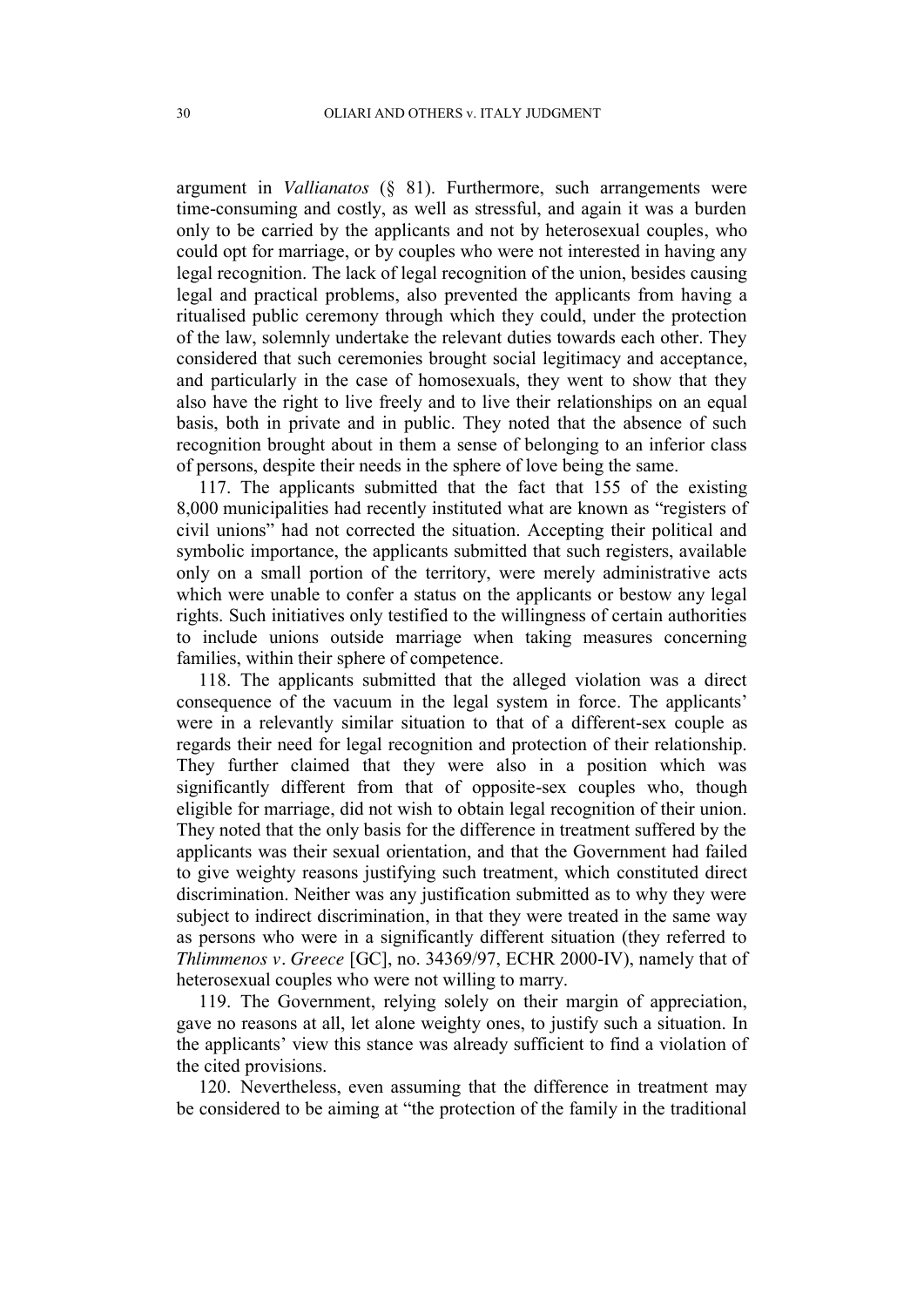sense", given the Court's evolving case-law they considered that it would be unacceptable to frame restrictions on the basis of sexual orientation as aimed at protecting public morals. This, in their view, would be in radical contrast with the demands of pluralism, tolerance and broadmindedness without which there was no democratic society (they referred to *Handyside v. the United Kingdom*, 7 December 1976, § 50, Series A no. 24). In connection with the notion of the traditional family the applicants referred to the Court's findings in *Vallianatos* (cited above, § 84) and *Konstantin Markin* (cited above, § 127).

121. Lastly, they noted that in *Vallianatos* the Court stressed that "the principle of proportionality does not merely require the measure chosen to be suitable in principle for achievement of the aim sought. It must also be shown that it was necessary, in order to achieve that aim, to exclude certain categories of people – in this instance persons living in a homosexual relationship – from the scope of application of the provisions at issue ... the burden of proof in this regard is on the respondent Government." Moreover, the need for any restriction was to be assessed in relation to the principles which normally prevail in a democratic society (they referred to *Konstantin Markin,* cited above).

# **(c) The Government**

122. The Government noted that the Court recognised the Convention right of same-sex couples to see their union legally acknowledged, but considered that the relevant provisions (Articles 8, 12 and 14) did not give rise to a legal obligation on the Contracting States, as the latter enjoyed a wider margin of appreciation in the adoption of legislative changes able to meet the changed "common sense" of the community. Indeed, in that light, in *Schalk and Kopf*, although lacking legislation on marriage or other forms of recognition of homosexual unions, the Austrian State was not held responsible for violations of the Convention. In the Government's view, as in *Gas and Dubois v. France*, (no. 25951/07, ECHR 2012), the Court had acknowledged that the State had no obligation to provide for same-sex marriage, so it also had no obligation to provide for other same-sex unions.

123. Referring to the principles laid down by the Court, the Government observed that the social and cultural sensitivities of the issue of legal recognition of homosexual couples gave each Contracting State a wide margin of appreciation in the choice of the times and modes of a specific legal framework. They further relied on the provisions of Protocol No. 15. They noted that the same margin had been provided for in EU law, particularly Article 9 of the Bill of Rights. This matter had thus to be left to the individual State (in this case Italy), which was the only entity capable of having cognisance of the "common sense" of its own community, particularly concerning a delicate matter which affected the sensitivity of individuals and their cultural identities, and where time was necessarily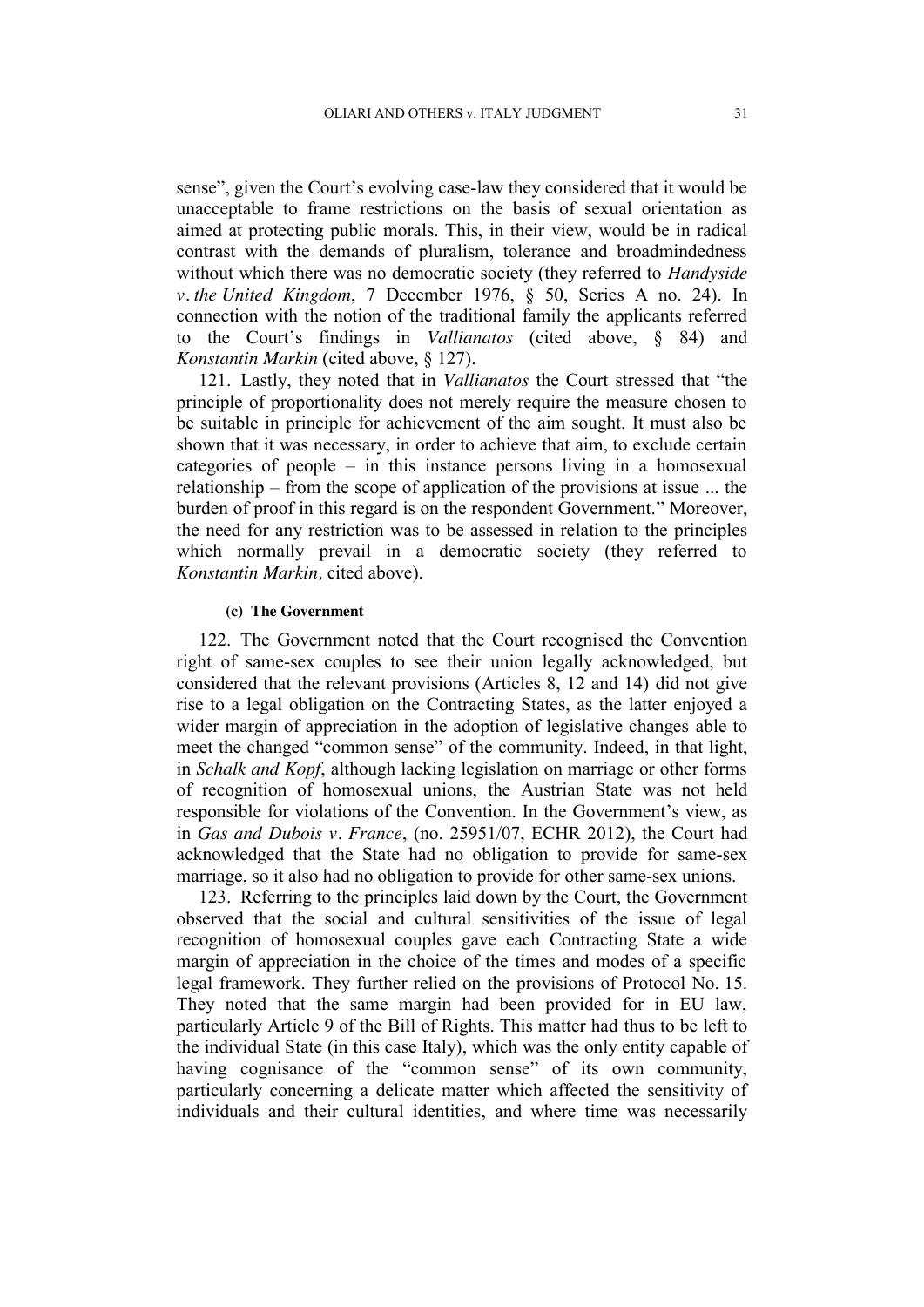required to achieve a gradual maturation of a common sense of national community on the recognition of this new form of family in the Convention sense.

124. In the Government's view the Court had no power to impose such an obligation. Nor could such an obligation be dictated by other States which, in the meantime – most of them only recently (see for example, Malta, 2014) – had adopted a rule as a result of an internal process of social maturation. The Government noted that, at the time of the submission of their observations, less than half the European Contracting States had provided legal forms of protection for unmarried couples, including homosexuals, and many had done so only recently (for example, Austria in 2010, Ireland in 2011, and Finland in 2012), and in the other half it was not provided for at all. They further considered that the fact that at the end of a gradual evolution a State was in an isolated position with regard to an aspect of its legislation did not necessarily mean that that aspect was in conflict with the Convention (they referred to *Vallianatos*, § 92). The Government thus considered that no positive obligation to legislate in the matter of homosexual couples descended from any article of the Convention. It was solely for the State to decide whether to prohibit or allow same-sex unions, and currently there was no trend to this effect (this process and result could also be seen in the United States of America, where each state was allowed to regulate the matter).

125. Turning to the situation pertaining to Italy, the Government referred to judgment no. 138/10 (see paragraph 16 above), in which the Constitutional Court had recognised the importance for same-sex couples of being able to see their union legally acknowledged, but had left it to Parliament to identify the timing, methods and limits of such a regulatory framework. Thus, contrary to the applicants' argument, there was no immediate obligation, and the Constitutional Court had not enshrined such a constitutional obligation. Reference to this finding had also been made in the recent Constitutional Court judgment no. 170/14 concerning "forced divorce" following gender reassignment. However, unlike in the present case, in the latter case the Constitutional Court had invited the legislator to act promptly because the individuals concerned had already established a marital relationship productive of effects and consequences which were suddenly brought to a halt. In the instant case, the Constitutional Court acknowledged the existence of a fundamental right, with a consequent need to ensure the legal protection of same-sex unions whenever unequal treatment arose. However, it had delegated to the ordinary national courts the role of controlling, on a case-by-case basis, whether in each specific case the rules provided for different gender unions were extendable to same-sex ones. If, in the courts' view, there was unequal treatment to the detriment of same-sex couples, they could refer the question to the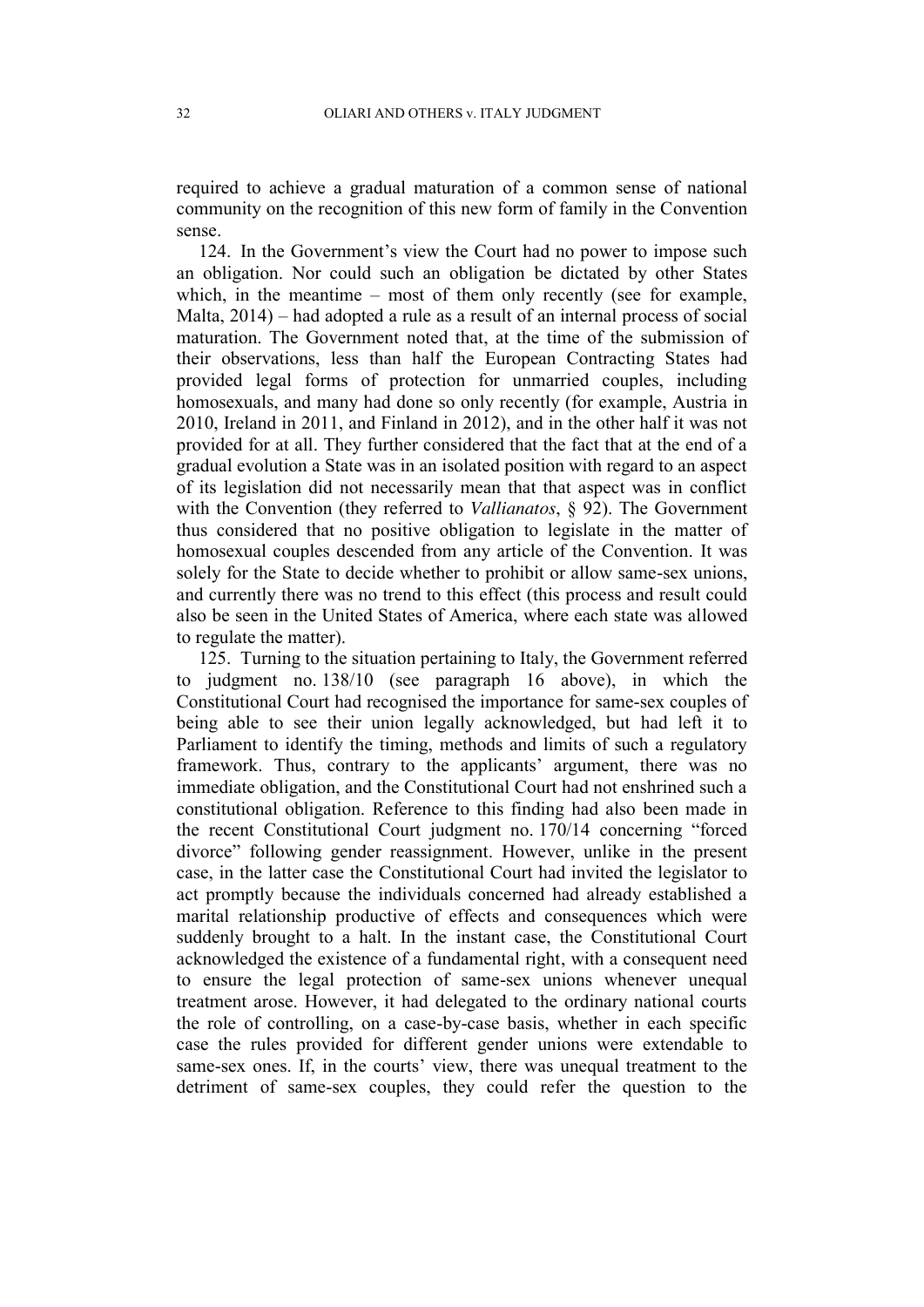Constitutional Court claiming the rule examined to be discriminatory and calling for corrective intervention by the judge.

126. The Government further submitted that the Italian State had been engaged in developing legal status for same-sex unions since 1986, by means of intense debate and a variety of bills on the recognition of civil unions (also between same-sex couples). The issue had always been considered timely and relevant, and recent bills to this effect, introduced by various political parties, were in the process of undergoing parliamentary scrutiny (see paragraphs 46-47 above). Thus, while noting the widespread social and legal ferment on the issue, the Government highlighted that the matter had continued to be debated in recent times. They referred particularly to the President of the Italian Council of Ministers, who had publicly claimed to have assigned top priority to the legal recognition of same-sex unions and to the imminent discussion and examination in the Senate of Bill no. 14 on civil unions for same-sex couples, which, in terms of obligations, specifically corresponded to the institution of marriage and the rights therein, including adoption, inheritance rights, the status of a couple's children, health care and penitentiary care, residence and working benefits. Thus, Italy was perfectly in line with the pace of maturation which would lead to a European consensus, and could not be blamed for not having yet legislated on the matter. This intense activity in the past thirty years showed an intention on the part of the State to find a solution which would meet with public approval, as well as corresponding to the needs of the protection of a part of the community. It also showed, however, that despite the attention paid to the issue by various political forces, it was difficult to reach a balance between the different sensitivities on such a delicate and deeply felt social issue. They noted that the delicate choices involved in social and legislative policy had to achieve the unanimous consent of different currents of thought and feeling, as well as religious sentiment, which were present in society. It followed that the Italian State could not be held responsible for the tortuous course towards recognition of same-sex unions.

127. The Government, however, contended that they had still, in many ways, demonstrated that they recognised homosexual unions as legally existing and relevant, and that they had offered them specific and concrete forms of legal protection, through judicial and non-judicial means. Domestic jurisprudence had in most circumstances recognised same-sex unions as a reality, with legal and social importance. Indeed, the Italian supreme courts recognised that, in some specific circumstances, same-sex couples may have the same rights as heterosexual married couples: they referred to the Constitutional Court judgments nos. 138/10; 276/2010 and 4/2011 (all mentioned above) and particularly the Court of Cassation judgment no. 4184/12, as well as the Reggio Emilia ordinance of 13 February 2012 and the decision of the Tribunal of Grosseto (see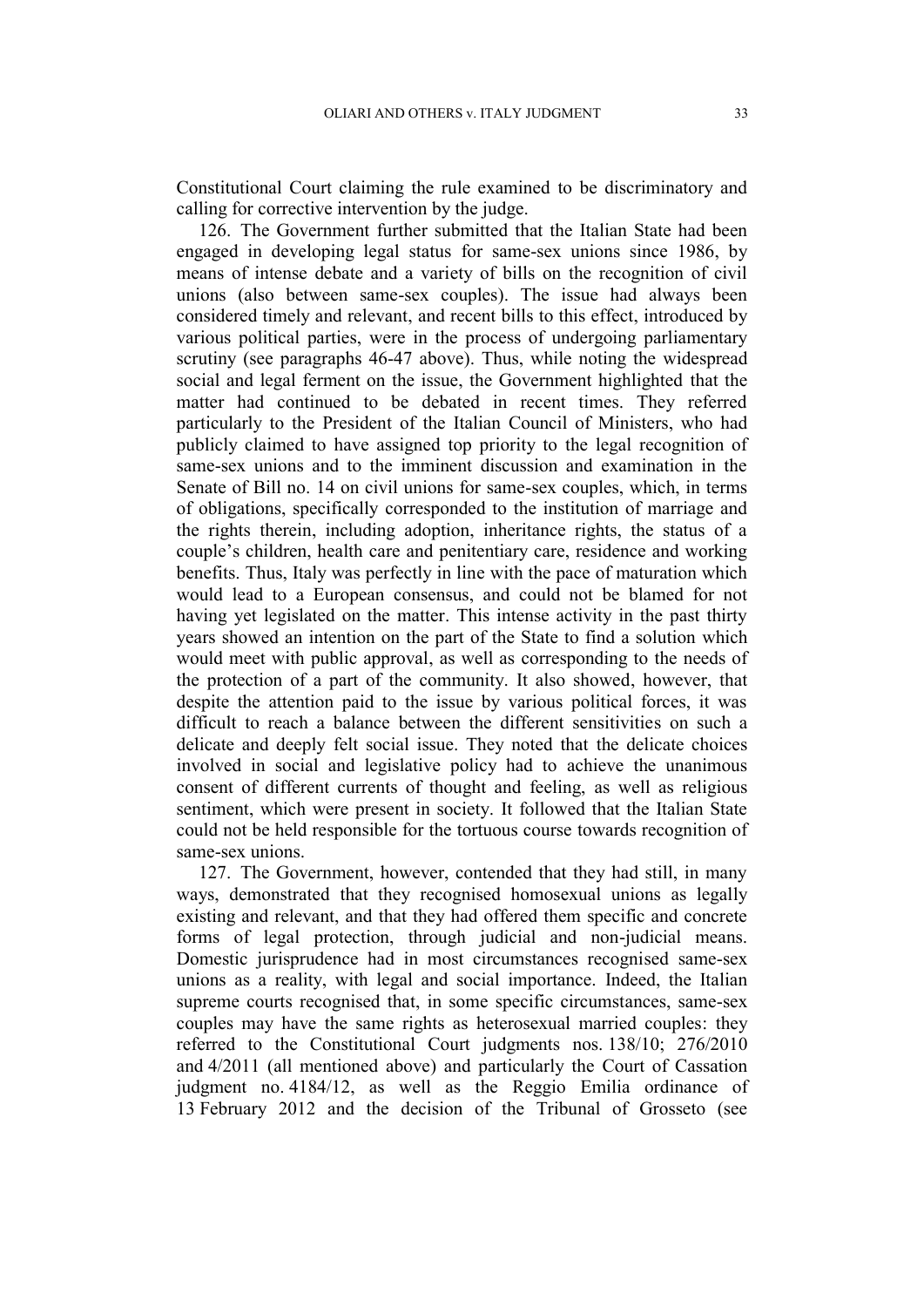paragraph 37 above): according to the Government, subsequent to the latter decision registration of such marriages became the common practice (an example was the decision of the Municipality of Milan of 7 May 2013).

128. The Government pointed out that the protection of same-sex couples was not limited to the recognition of the union and the family relationship itself. It was actually ensured with specific reference to concrete aspects of their common life. The Government referred to a number of judgments of the ordinary courts: the Rome Tribunal judgment no. 13445/82 of 20 November 1982 which, in a case concerning the lease of an apartment, considered cohabitation by a homosexual couple to be on an equal footing with that of a heterosexual couple; the Milan Tribunal ordinance of 13 February 2011, in which the surviving partner, who had had a long-standing relationship with the victim, was awarded non-pecuniary damages for the loss of the same-sex partner; the Milan Tribunal ordinance of 13 November 2009 [*sic*] admitting the application as a civil party of the homosexual partner of a victim for the purposes of compensation for the loss suffered; Judgment no. 7176/12 of the Milan Court of Appeal, Labour Section of 29 March 2012, lodged in the relevant registry on 31 August 2012, which granted to the same-sex partner the welfare benefits payable by the employer to the family living with the employee; Judgment of the Rome Court of Minors no. 299/14 of 30 June 2014 which granted "the right to adopt to a homosexual couple" [*sic*], *recte*: the right of a non-biological "mother" to adopt her lesbian partner's child (conceived through medically assisted procreation, abroad, in pursuance of their wish for joint parenthood) given the best interests of the child.

129. The Government further stressed that same-sex couples wishing to give a legal framework to various aspects of their community life could enter into cohabitation agreements (*contratti di convivenza*). Such agreements enabled same-sex couples to regulate aspects related to; i) the manner of sharing common expenses, ii) the criteria for the allocation of ownership of assets acquired during the cohabitation; iii) the manner of use of the common residence (whether owned by one or both partners); iv) the procedure for the distribution of assets in the event of termination of cohabitation; v) provisions relating to rights in cases of physical or mental illness or incapacity; and vi) acts of testamentary disposition in favour of the cohabiting partner. Such agreements had recently been publicised by the National Council of Notaries, in the light of the growing phenomenon of *de facto* unions. The Government explained that in order to give cohabitation agreements the organic nature of a legal framework for *de facto* unions, whether between couples of the same or different sex, a proposal had been made for the Civil Code to be amended, which introduced a regulatory body dedicated to these situations (Civil Code Chapter XXVI, Article 1986 *bis et sequi*).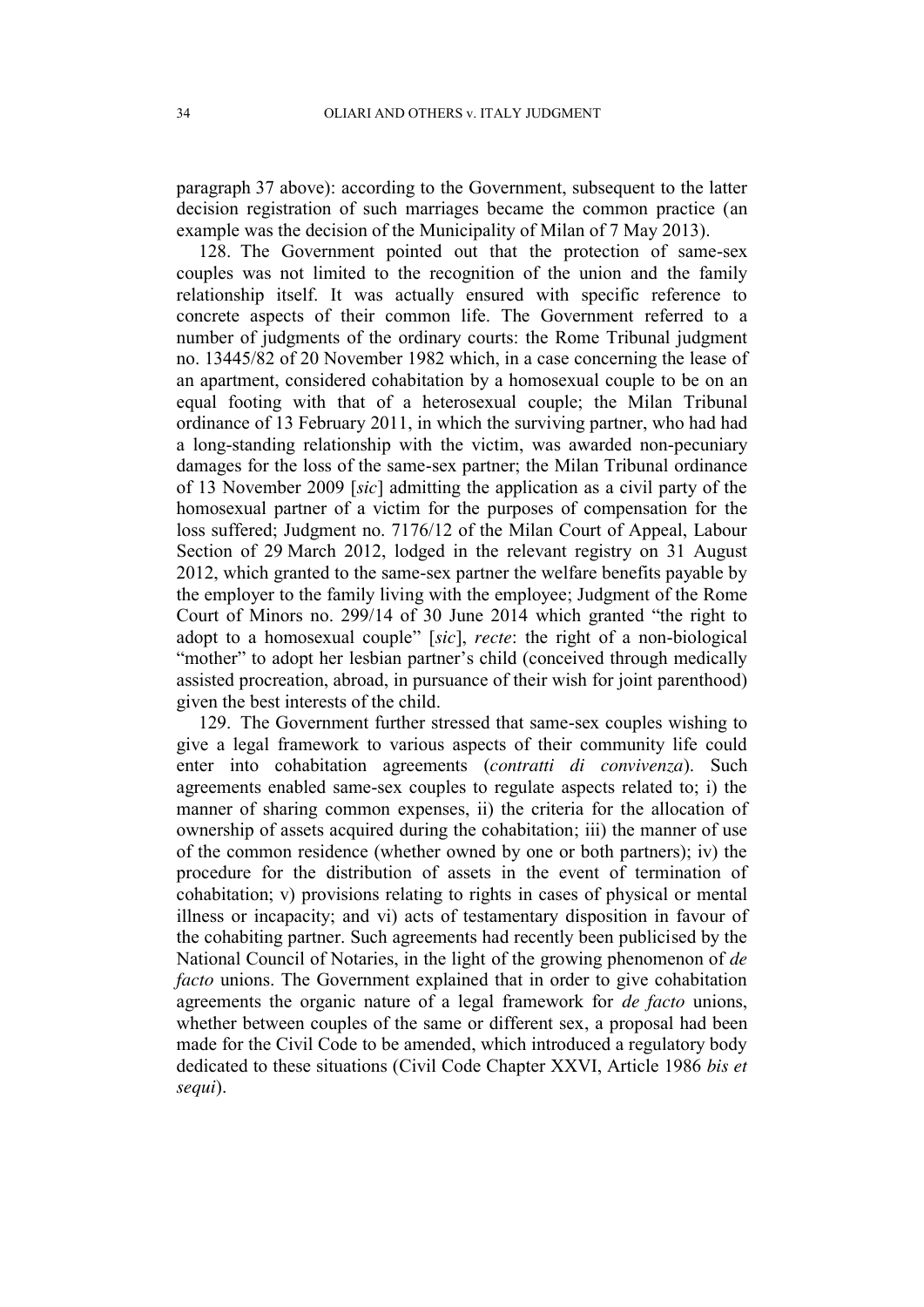130. The Government further noted that since 1993 a growing number of municipalities (to date 155) had established a Register of Civil Unions, which allowed homosexual couples to register themselves to enable their recognition as families for the purposes of administrative, political, social and welfare policy of the city. This was in place in both small and larger towns, and was an unequivocal sign of a progressive and growing social consensus in favour of the recognition of such families. Concerning the content and effects of this form of protection, the Government referred by way of example to the regulations of the register of civil unions issued by the city of Milan (resolution no. 30 of 26 July 2012) according to which the city was committed to protecting and supporting civil unions, in order to overcome situations of discrimination and to promote integration into the social, cultural and economic development of the territory. The thematic areas within which priority action was required were housing, health and social services, policies for youth, parents and seniors, sports and leisure, education, school and educational services, rights, participation, and transportation. The acts of the administration were to provide non-discriminatory access to these areas and to prevent conditions of social and economic disadvantage. Within the city of Milan, a person enrolled in the register was equivalent to "the next of kin of the person with whom he or she is registered" for the purposes of assistance. The City Council shall, at the request of interested parties, grant a certificate of civil union based on an affective bond of mutual, moral and material assistance.

131. The Government further submitted that since 2003 Italian legislation had been in place for equal treatment in employment and occupation under Directive 2000/78/EC. They noted that the protection of civil unions received more acceptance in certain branches of the State than in others. As an example, they referred to a decision of the *Garante della Privacy* (a collegial body made of four elected parliamentarians that deals with the protection of personal data) of 17 September 2009, which recognised a surviving partner's right to request a copy of the deceased partner's medical records, despite the heirs' opposition.

132. In their observations in reply, the Government denied categorically that the aim of the contested measure, or rather the absence of such a measure, was to protect the traditional family or the morals of society (as had been claimed by the applicants).

133. In particular, in connection with Article 14, the Government distinguished the present case from that of *Vallianatos*. They noted that it was not possible yet to state that there existed a European common view on the matter and most states were, in fact, still deprived of this kind of regulatory framework. They further relied on the Court's findings in *Shalk and Kopf*. The Government submitted that while the Italian State had engaged in the development of a number of bills concerning *de facto* couples, they had not given rise to unequal treatment or discrimination.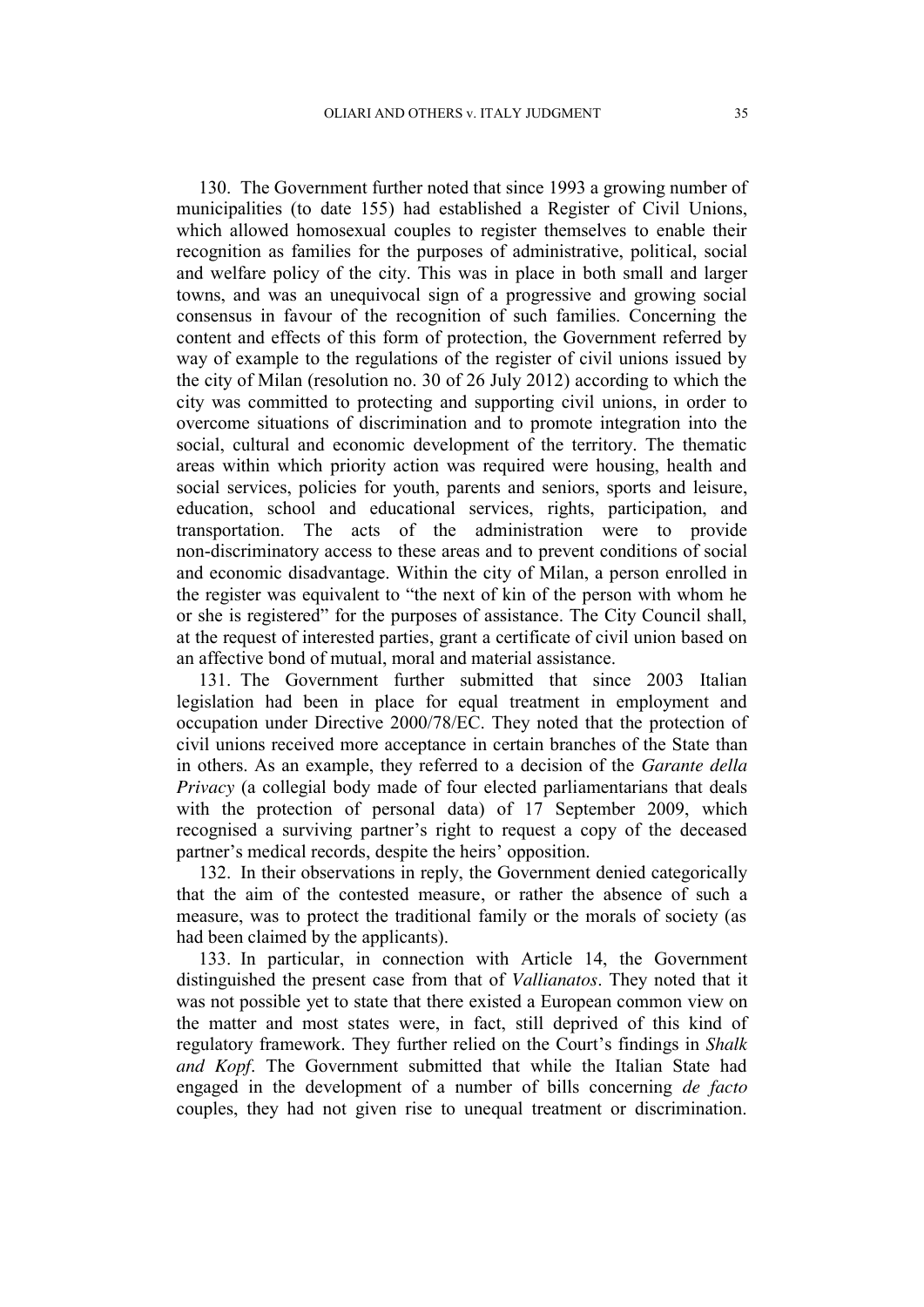Similarly, given the concrete recognition and legal judicial, legislative, and administrative protection awarded to same-sex couples (as described above), the conduct of the Italian State could not be considered discriminatory. Furthermore, the applicants had not given specific details of the suffering they alleged, and any abstract or generic damage could not be considered discriminatory. Had it been so, it could also be considered discriminatory against heterosexual unmarried couples, as no difference of treatment existed between the two mentioned types of couples.

#### **(d) Third-party interveners**

*(i) Prof Robert Wintemute, on behalf of the non-governmental organisations FIDH (Fédération Internationale des ligues de Droit de l'Homme), AIRE Centre (Advice on Individual Rights in Europe), ILGA-Europe (European Region of the International Lesbian, Gay, Bisexual, Trans and Intersex Association), ECSOL (European Commission on Sexual Orientation Law), UFTDU (Unione forense per la tutela dei diritti umani) and LIDU (Lega Italiana dei Diritti dell'Uomo).*

# *(α) positive obligation to provide some means of recognition*

134. Those intervening submitted that there existed an emerging consensus, in European and other democratic societies, that a government may not limit a particular right, benefit or obligation to married couples, to the exclusion of same-sex couples who were legally prevented from getting married. They referred to the situation in March 2014, where at the time 44.7% of CoE member States had legislated in favour of same-sex relationships (see above for the current situation) and where Greece was yet to amend its legislation following the judgment in *Vallianatos*, as well as the Italian Constitutional Court's invitation to the legislature to legislate accordingly. They noted that up until March 2014, outside Europe legislation had been adopted in Argentina, Australia<sup>1</sup>, Canada<sup>2</sup>, Mexico<sup>3</sup>, New Zealand, South Africa and Uruguay. In the United States, 21 of 50 states (42%) and the District of Columbia had granted legal recognition to same-sex couples, through access to marriage, civil union or domestic partnership, as the result of legislation or a judicial decision. The interveners opined that there was a growing consensus in European and other democratic societies that same-sex couples must be provided with some means of qualifying for particular rights, benefits and obligations attached to legal marriage, and as noted in *Smith and Grady v. the United Kingdom*

 <sup>1.</sup> Alternative registration systems in 5 of 8 states and territories, in addition to recognition of cohabiting same-sex couples at the federal level in all 8 states and territories.

<sup>2.</sup> Federal legislation on capacity to marry applying to all 13 provinces and territories, in addition to recognition of cohabiting same-sex couples at the federal level and in all 13 provinces and territories, and civil unions in Québec.

<sup>3.</sup> At least 2 states and the Federal District.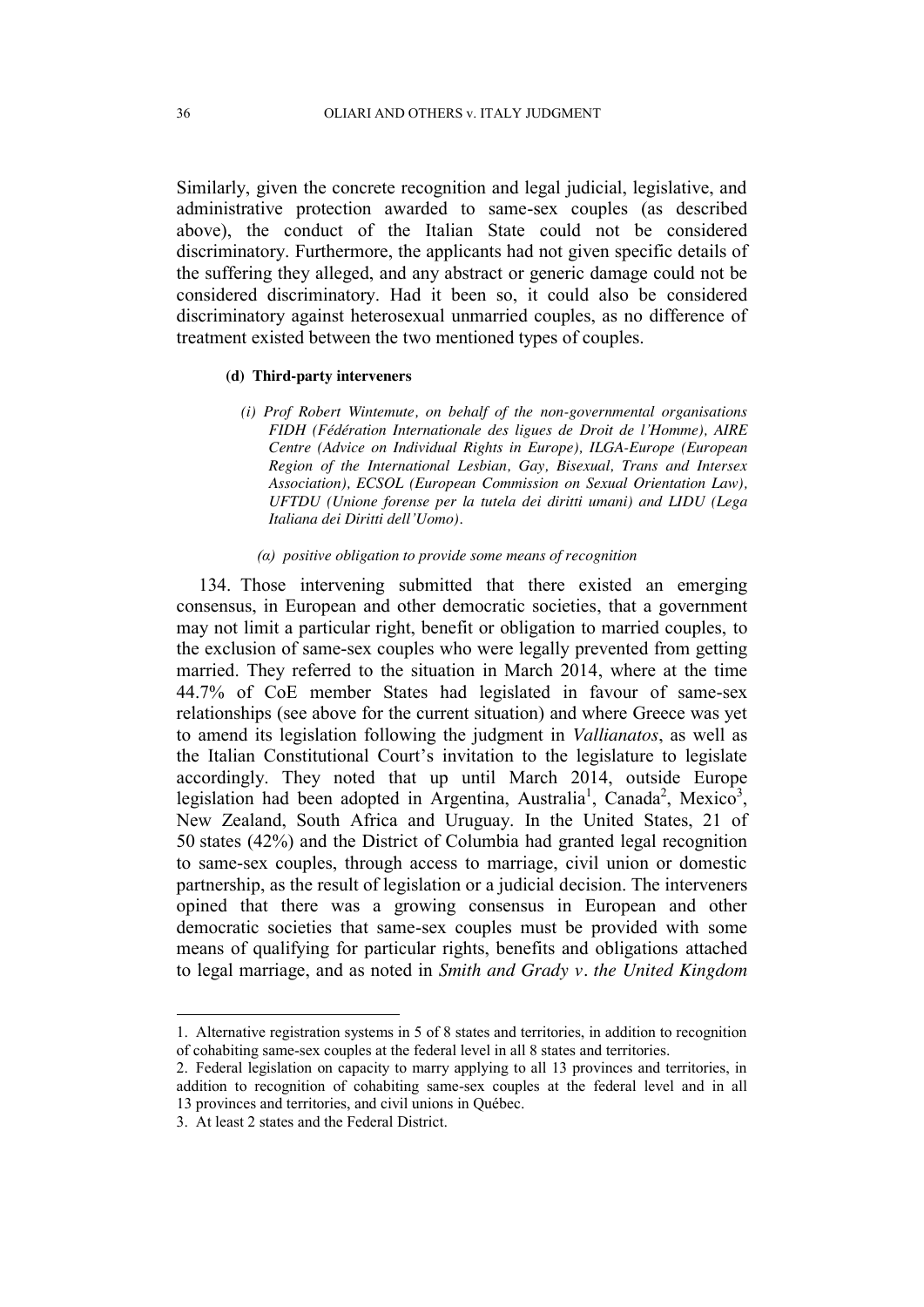(nos. 33985/96 and 33986/96, § 104, ECHR 1999-VI), even if relatively recent, the Court cannot overlook the widespread and consistently developing views and associated legal changes to the domestic laws of Contracting States on this issue. The Court had therefore to take account of this evolution and any further development until the date of its judgment. They considered that the Court's approach in *Goodwin* (§ 85; see also §§ 91, 93, 103) to give more weight to "a continuing international trend" applied, *mutatis mutandis*, in the present case.

135. They submitted that judicial reasoning in a growing number of decisions required at least an alternative to legal marriage, if not access to legal marriage for same-sex couples. They noted that although many of the courts (mentioned below) found direct discrimination based on sexual orientation, and required equal access to legal marriage for same-sex couples, their reasoning supported *a fortiori* (at least) a finding of indirect discrimination based on sexual orientation, and (at least) a requirement that governments provide alternative means of legal recognition to same-sex couples. They noted the following:

The first court to require equal access for same-sex couples to the rights, benefits and obligations of legal marriage, while leaving it to the legislature to decide whether this access would be through legal marriage or an alternative registration system, was the Vermont Supreme Court in *Baker v. State*, 744 A.2d 864 (1999):

"We hold only that plaintiffs are entitled under ... the Vermont Constitution to obtain the same benefits and protections afforded ... to married opposite-sex couples. We do not purport to infringe upon the prerogatives of the Legislature ... other than to note ... [the existence of] 'registered partnership' acts, which ... establish an alternative legal status to marriage for same-sex couples, ... create a parallel ... registration scheme, and extend all or most of the same rights and obligations ... [T]he current statutory scheme shall remain in effect for a reasonable period of time to enable the Legislature to ... enact implementing legislation in an orderly and expeditious fashion."

A law on same-sex civil unions was passed in 2000.

The British Columbia Court of Appeal went further in *EGALE Canada* (1 May 2003), 225 D.L.R. (4th) 472, holding that the exclusion of same-sex couples from legal marriage amounted to discrimination violating the Canadian Charter. It could not see (§ 127):

"... how according same-sex couples the benefits flowing to opposite-sex couples in any way inhibits, dissuades or impedes the formation of heterosexual unions ..."

The Ontario Court of Appeal agreed with the above in *Halpern* (10 June 2003), 65 O.R. (3d) 161 (§ 107):

"... [S]ame-sex couples are excluded from ... the benefits that are available only to married persons ... Exclusion perpetuates the view that same-sex relationships are less worthy of recognition than opposite-sex relationships ... [and] offends the dignity of persons in same-sex relationships."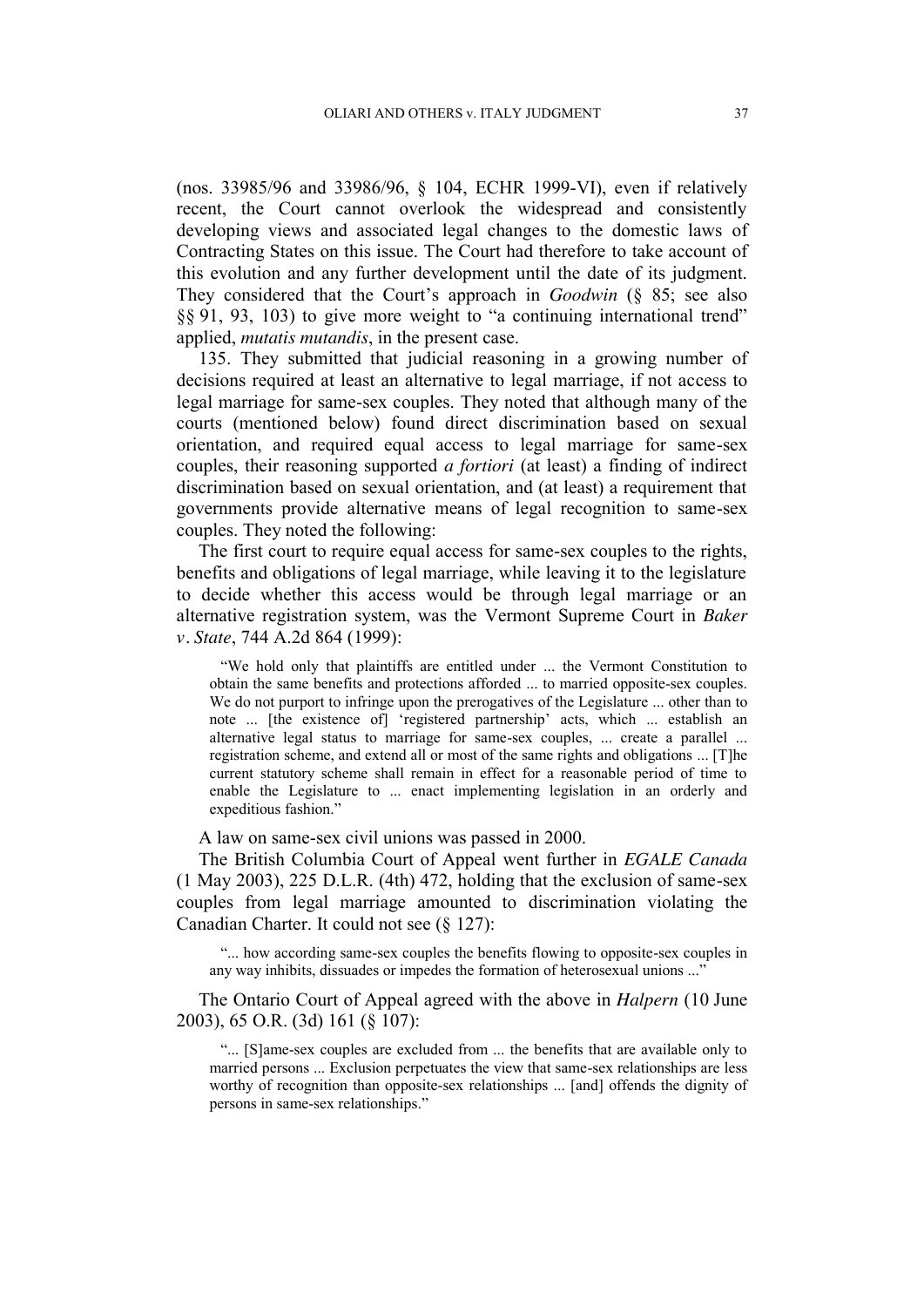The Ontario Court ordered the issuance of marriage licences to same-sex couples that day.

The British Columbia Court followed on 8 July 2003 (228 D.L.R. (4th) 416). A federal law (approved by the Supreme Court of Canada)<sup>1</sup> extended these appellate decisions to all ten provinces and three territories from 20 July 2005. $^2$ 

On 18 November 2003 the Massachusetts Supreme Judicial Court reached the same conclusion as the Canadian courts in *Goodridge*, 798 N.E.2d 941:

"The question before us is whether, consistent with the Massachusetts Constitution, the [State] may deny the protections, benefits, and obligations conferred by civil marriage to two individuals of the same sex ... We conclude that it may not."

On 30 November 2004, South Africa's Supreme Court of Appeal agreed with the Canadian and Massachusetts courts, and restated the common-law definition of marriage as: "the union between two persons to the exclusion of all others for life."<sup>3</sup> On 1 December 2005, South Africa's Constitutional Court concluded that the remaining statutory obstacle to marriage for same-sex couples was discriminatory  $(\S 71)$ :

" ... The exclusion of same-sex couples from ... marriage ... represents a harsh if oblique statement by the law that same-sex couples are outsiders ... that their need for affirmation and protection of their intimate relations as human beings is somehow less than that of heterosexual couples ... that their capacity for love, commitment and accepting responsibility is by definition less worthy of regard than that of heterosexual couples ..."<sup>4</sup>

South Africa's Parliament responded by enacting the Civil Union Act (No. 17 of 2006, in force on 30 November 2006), allowing any couple, different-sex or same-sex, to contract a "civil union" and choose whether it should be known as a 'marriage' or a 'civil partnership'.

On 25 October 2006, in *Lewis* v. *Harris*, 908 A.2d 196 (2006), the New Jersey Supreme Court adopted the same approach as the Vermont Supreme Court:

"Although we cannot find that a fundamental right to same-sex marriage exists in this State [cf. *Schalk & Kopf*], the unequal dispensation of rights and benefits to committed same-sex partners can no longer be tolerated under our State Constitution. With this State's legislative and judicial commitment to eradicating sexual orientation discrimination as our backdrop, we now hold that denying rights and benefits to committed same-sex couples ... given to their heterosexual counterparts violates the equal protection guarantee ... [T]he Legislature must either amend the marriage statutes to include same-sex couples or create a parallel statutory structure, which will

 <sup>1.</sup> *Reference re Same-Sex Marriage*, [2004] 3 S.C.R. 698.

<sup>2.</sup> See R. Wintemute, "Sexual Orientation and the Charter", (2004) 49 *McGill Law Journal* 1143; Civil Marriage Act, Statutes of Canada 2005, chapter 33.

<sup>3.</sup> *Fourie* v. *Minister of Home Affairs* (30 Nov. 2004), Case No. 232/2003.

<sup>4.</sup> *Minister of Home Affairs* v. *Fourie*; *Lesbian & Gay Equality Project* (Cases CCT60/04, CCT10/05).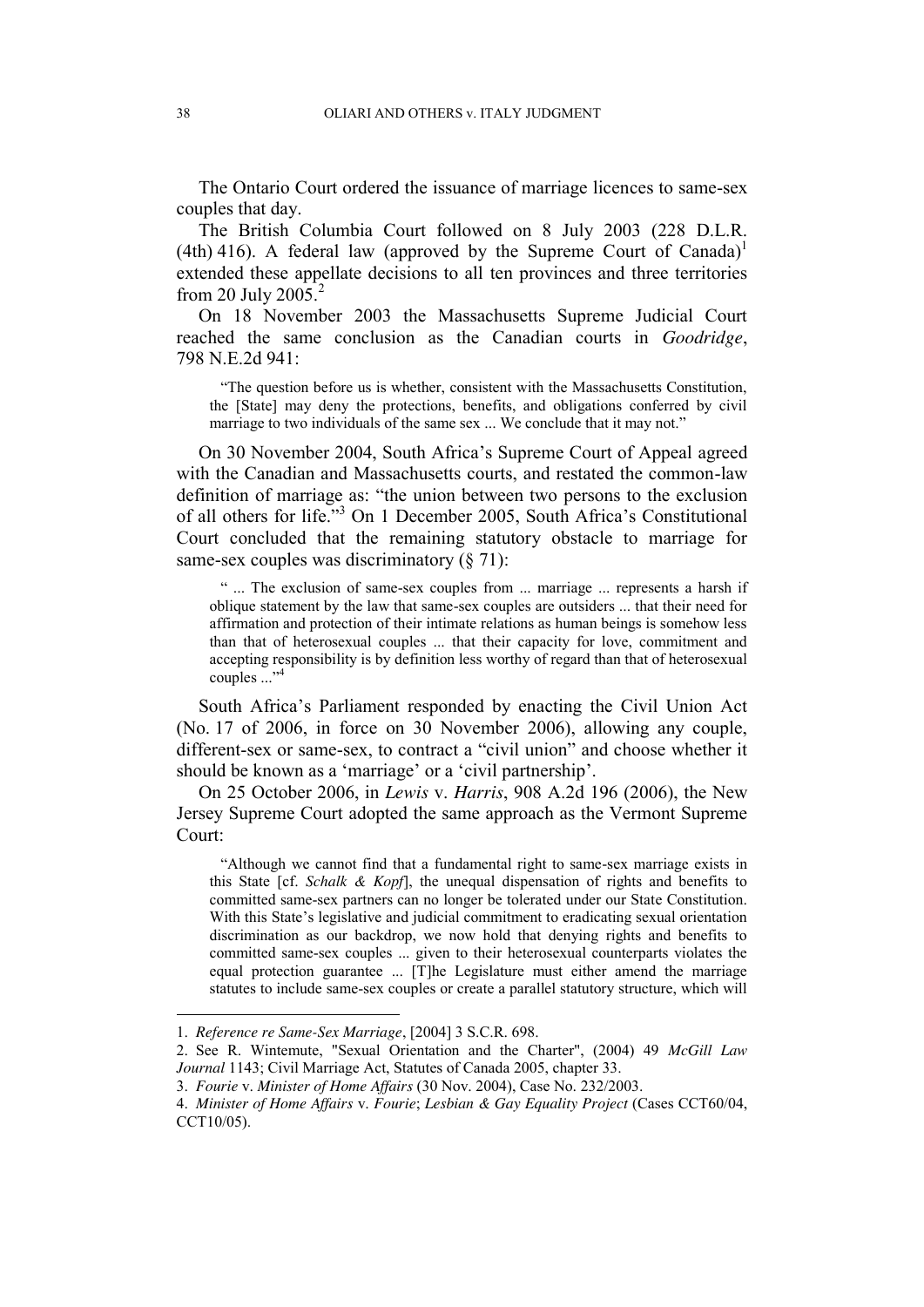provide for, on equal terms, the rights and benefits enjoyed and burdens and obligations borne by married couples. ... The name to be given to the statutory scheme ..., whether marriage or some other term, is a matter left to the democratic process."

A law on same-sex civil unions was passed in 2006.

On 15 May 2008 the California Supreme Court decided *In re Marriage Cases*, 183 P.3d 384 (2008). It found that legislation excluding same-sex couples from legal marriage breached (prima facie): (a) their fundamental right to marry, an aspect of the right of privacy; and (b) their right to equal protection based on sexual orientation, a 'suspect classification'. It subjected the legislation to 'strict scrutiny' and found that it was not 'necessary' to further a 'compelling constitutional interest', even though same-sex couples could acquire nearly all the rights and obligations attached to marriage by California law through a "domestic partnership".<sup>1</sup>

On 10 October 2008 the Connecticut Supreme Court agreed with the California Court in *Kerrigan* v. *Commissioner of Public Health*, 957 A.2d 407 (2008).

On 3 April 2009 in *Varnum* v. *Brien*, 763 N.W.2d 862 (2009), the Iowa Supreme Court agreed with the decisions in Massachusetts, California and Connecticut:

"[C]ivil marriage with a person of the opposite sex is as unappealing to a gay or lesbian person as civil marriage with a person of the same sex is to a heterosexual. Thus, the right of a gay or lesbian person ... to enter into a civil marriage only with a person of the opposite sex is no right at all. ... State government can have no religious views, either directly or indirectly, expressed through its legislation. ... This ... is the essence of the separation of church and state. ... [C]ivil marriage must be judged under our constitutional standards of equal protection and not under religious doctrines or the religious views of individuals ... [O]ur constitutional principles ... require that the state recognize both opposite-sex and same-sex civil marriage."

On 5 May 2011 Brazil's *Supremo Tribunal Federal* (STF) interpreted Brazil's Constitution as requiring that existing legal recognition of 'stable unions' (cohabitation outside marriage) include same-sex couples.<sup>2</sup> On 25 October 2011 Brazil's *Superior Tribunal de Justiça* (STJ) ruled in

 <sup>1.</sup> The Californian Court's decision allowed same-sex couples to marry in California from 16 June 2008 until 4 November 2008, when 52% of voters in a referendum supported an amendment to the Californian Constitution (Proposition 8). Proposition 8 converted the rule denying access to legal marriage to same-sex couples from a sub-constitutional rule (adopted after the 2000 referendum on Proposition 22 and struck down by the Court in 2008) to a constitutional rule that could only be repealed after a second referendum: Article I, Section 7.5: "Only marriage between a man and a woman is valid or recognized in California." The Court upheld Proposition 8 in *Strauss* v. *Horton* (26 May 2009), but maintained the validity of the legal marriages of same-sex couples who married before 4 November 2008. The Court's decision was reinstated, and Proposition 8 struck down, by the procedural effect of *Hollingsworth* v. *Perry*, 133 S.Ct. 2652 (26 June 2013).

<sup>2.</sup> See <http://www.stf.jus.br/portal/cms/verNoticiaDetalhe.asp?idConteudo=178931> (last accessed June 2015)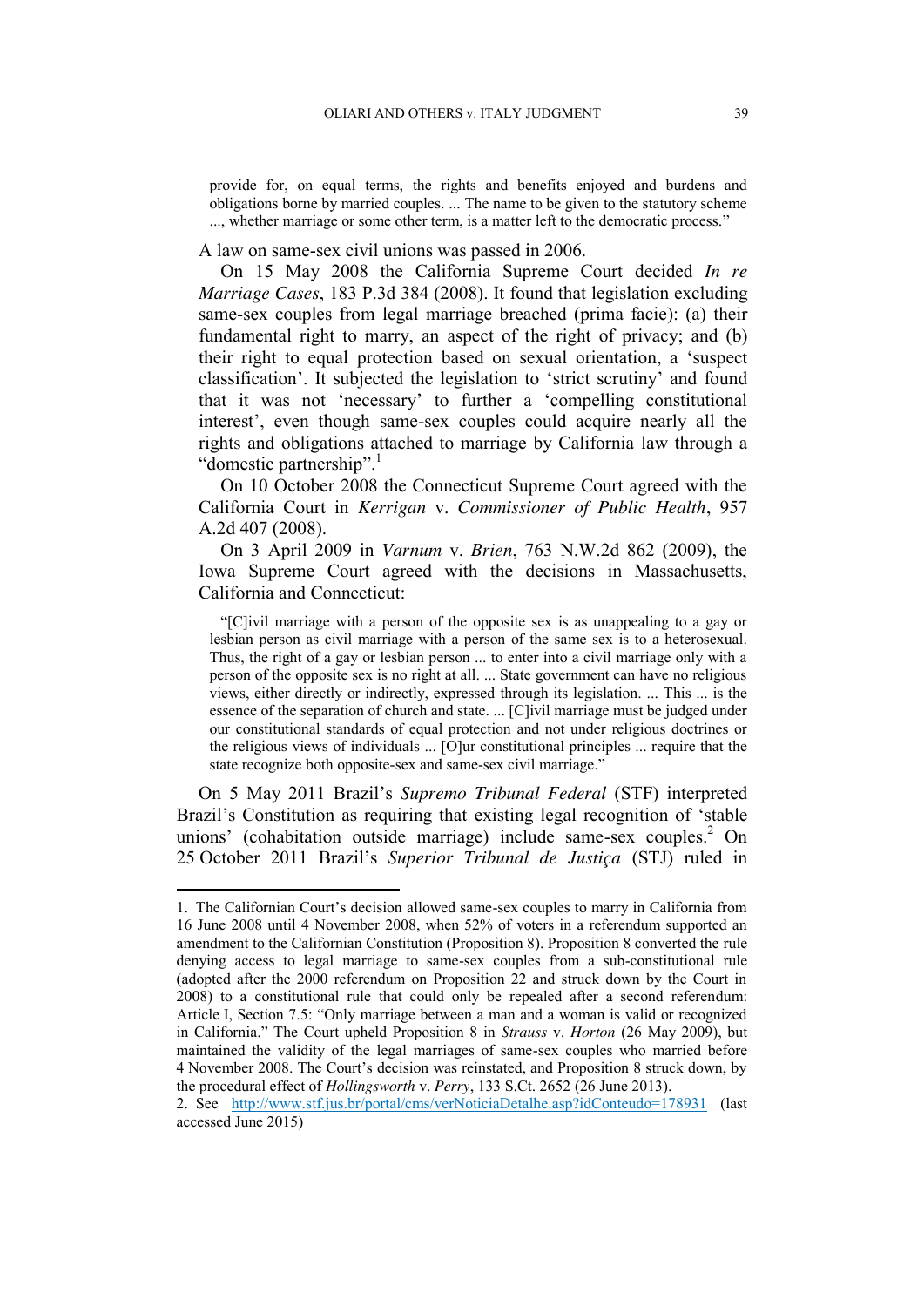*Recurso Especial* no. 1.183.378/RS that, in the absence of an express prohibition (as opposed to authorisation) of same-sex marriage in Brazilian law, two women could convert their 'stable union' into a marriage under Article 1726 of the Civil Code ("A stable union can be converted into a marriage at the request of the partners before a judge and following registration in the Civil Registry"). On 14 May 2013, relying on the decisions of the STF and the STJ, the *Conselho Nacional de Justiça* (CNJ, which regulates the judiciary but is not itself a court, *Resolução* No. 175) ordered all public officials authorised to marry couples, or to convert 'stable unions' into marriages, to do so for same-sex couples. A constitutional challenge to the resolution of the CNJ by the *Partido Social Cristão* has been pending in the STF since 7 June 2013: *Ação Direta de Inconstitucionalidade* (ADI) 4966. It seems likely that the STF will endorse the reasoning of the STJ and the CNJ.

On 26 July 2011 Colombia's Constitutional Court "exhorted" Colombia's Congress to legislate to provide same-sex couples with the same rights as married different-sex couples. Congress refused to do so, triggering the Court's default remedy from 20 June 2013: same-sex couples have the right to appear before a notary or judge to "formalise and solemnise their contractual link".<sup>1</sup>

On 5 December 2012 Mexico's Supreme Court decided that three same-sex couples in the state of Oaxaca had the right under the federal constitution to marry. $^{2}$ 

On 19 December 2013 in *Griego* v. *Oliver*, 316 P.3d 865 (2013), the New Mexico Supreme Court became the fifth state supreme court to require equal access to marriage for same-sex couples:

"We conclude that the purpose of New Mexico marriage laws is to bring stability and order to the legal relationship of committed couples by defining their rights and responsibilities as to one another, their children if they choose to raise children together, and their property. Prohibiting same-gender marriages is not substantially related to the governmental interests advanced ... or to the purposes we have identified. Therefore, barring individuals from marrying and depriving them of the rights, protections, and responsibilities of civil marriage solely because of their sexual orientation violates the Equal Protection Clause ... of the New Mexico Constitution. ... [T]he State of New Mexico is constitutionally required to allow same-gender couples to marry and must extend to them the rights, protections, and responsibilities that derive from civil marriage under New Mexico law."

136. As regards national supreme courts in Europe, although no court has yet interpreted its national constitution as prohibiting the exclusion of same-sex couples from legal marriage, or requiring alternative means of legal recognition, on 9 July 2009 two of the five judges of Portugal's

 $\overline{a}$ 

<sup>1.</sup> *Sentencia* C-577/11, [http://www.corteconstitucional.gov.co/relatoria/2011/C-577-](http://www.corteconstitucional.gov.co/relatoria/2011/C-577-11.htm) [11.htm](http://www.corteconstitucional.gov.co/relatoria/2011/C-577-11.htm) (last accessed June 2015), pp. 193-194.

<sup>2.</sup> *Amparos en Revisión 457/2012, 567/2012, 581/2012, Primera Sala de la Suprema Corte de Justicia*.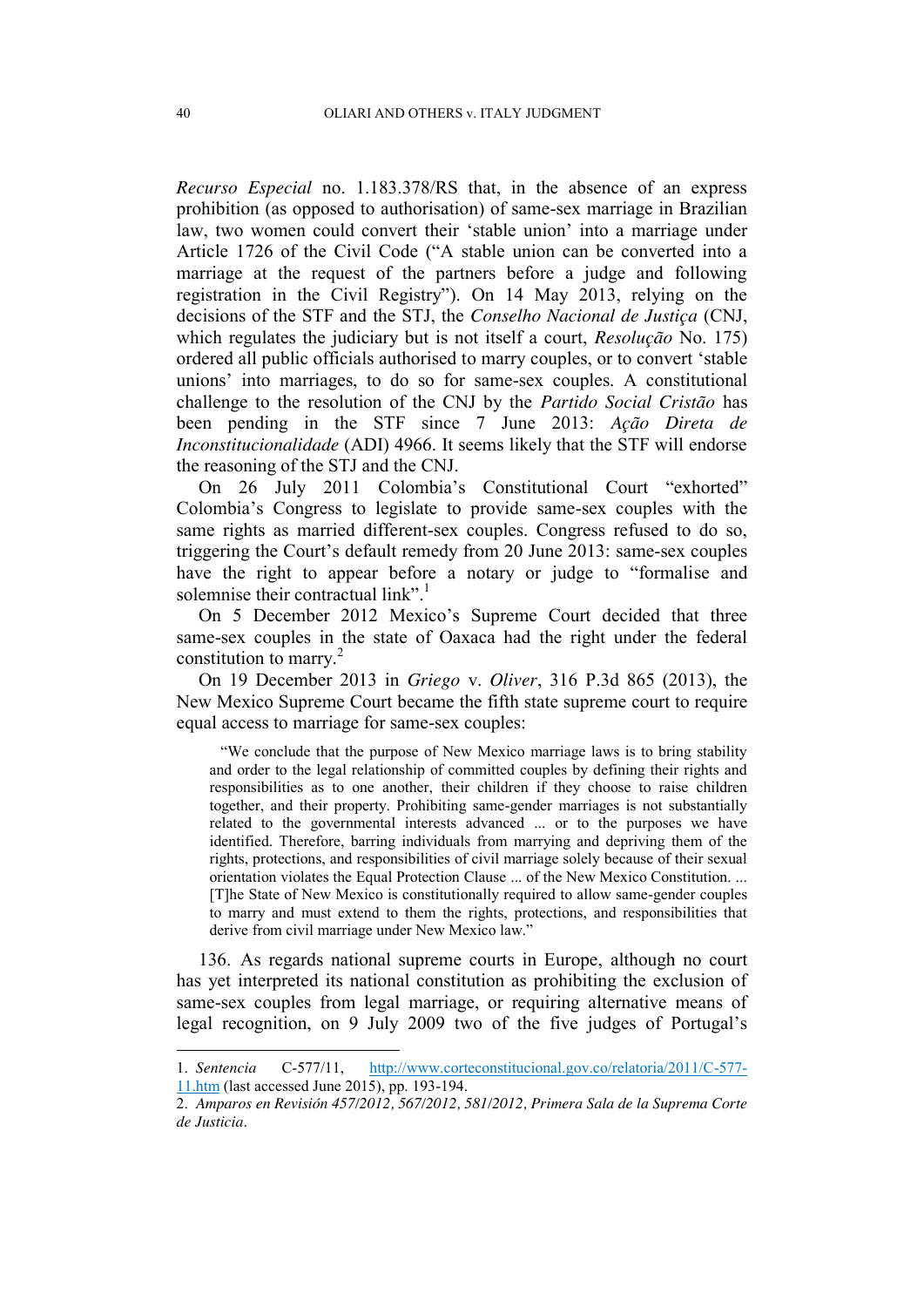*Tribunal Constitucional* dissented from the majority's decision to uphold the exclusion.1 On 2 July 2009, Slovenia's Constitutional Court held in *Blažic & Kern v. Slovenia* (U-I-425/06-10) that same-sex registered partners must be granted the same inheritance rights as different-sex spouses. On 7 July 2009, Germany's Federal Constitutional Court held (1 BvR 1164/07) that same-sex registered partners and different-sex spouses must be granted the same survivor's pensions. And, since 22 September 2011, Austria's Constitutional Court has issued five decisions finding that (same-sex) registered partners must have the same rights as (different-sex) married couples.<sup>2</sup>

137. Those intervening further noted that the Parliamentary Assembly of the CoE (PACE) has recommended: (a) that member States "review their policies in the field of social rights and protection of migrants ... to ensure that homosexual partnership[s] and families are treated on the same basis as heterosexual partnerships and families" (Recommendation 1470 (2000)); and (b) that they "adopt legislation which makes provision for registered [same-sex] partnerships".<sup>3</sup> The EU's European Parliament first called for equal treatment of different-sex and same-sex couples in a 1994 resolution seeking to end "the barring of [same-sex] couples from marriage or from an equivalent legal framework".<sup>4</sup>

138. In 2004, the EU's Council amended the Staff Regulations to provide for benefits for the non-marital partners of EU officials:

"non-marital partnership shall be treated as marriage provided that ... the couple produces a legal document recognised as such by a member State ... acknowledging their status as non-marital partners, ... [and] ... has no access to legal marriage in a member State". 5

139. Finally, in 2008, the CoE's Committee of Ministers agreed that:

"A staff member who is registered as a stable non-marital partner shall not be discriminated against, with regard to pensions, leave and allowances under the Staff Regulations ..., vis-à-vis a married staff member provided that ...: (i.) the couple produces a legal document recognised as such by a member state ... acknowledging

 <sup>1.</sup> See *Acórdão* 359/09 (9 July 2009), <http://w3.tribunalconstitucional.pt/acordaos/acordaos09/301-400/35909.htm> (last accessed June 2015) (*Declaração de Voto*: Judges Gil Galvão and Maria João Antunes).

<sup>2.</sup> See [http://www.sexualorientationlaw.eu/documents/austria.htm.](http://www.sexualorientationlaw.eu/documents/austria.htm) (no longer accessible)

<sup>3.</sup> Recommendation 1474 (2000), para. 11(iii)(i). See also Resolution 1547 (2007), para. 34.14.

<sup>4.</sup> "Resolution on equal rights for homosexuals ... in the EC" (8 Feb. 1994), OJ C61/40 at 42, para. 14.

<sup>5.</sup> Staff Regulations of [EC] officials ..., Article 1d(1); Annex VII, Article 1(2)(c); Annex VIII, Article. 17, as amended by Council Regulation 723/2004/EC (22 March 2004), OJ L124/1. Cf. Decision No. 2005/684/EC of the European Parliament, Art. 17(9), (28 Sept. 2005), OJ L262/6 ("[p]artners from relationships recognised in the Member States shall be treated as equivalent to spouses").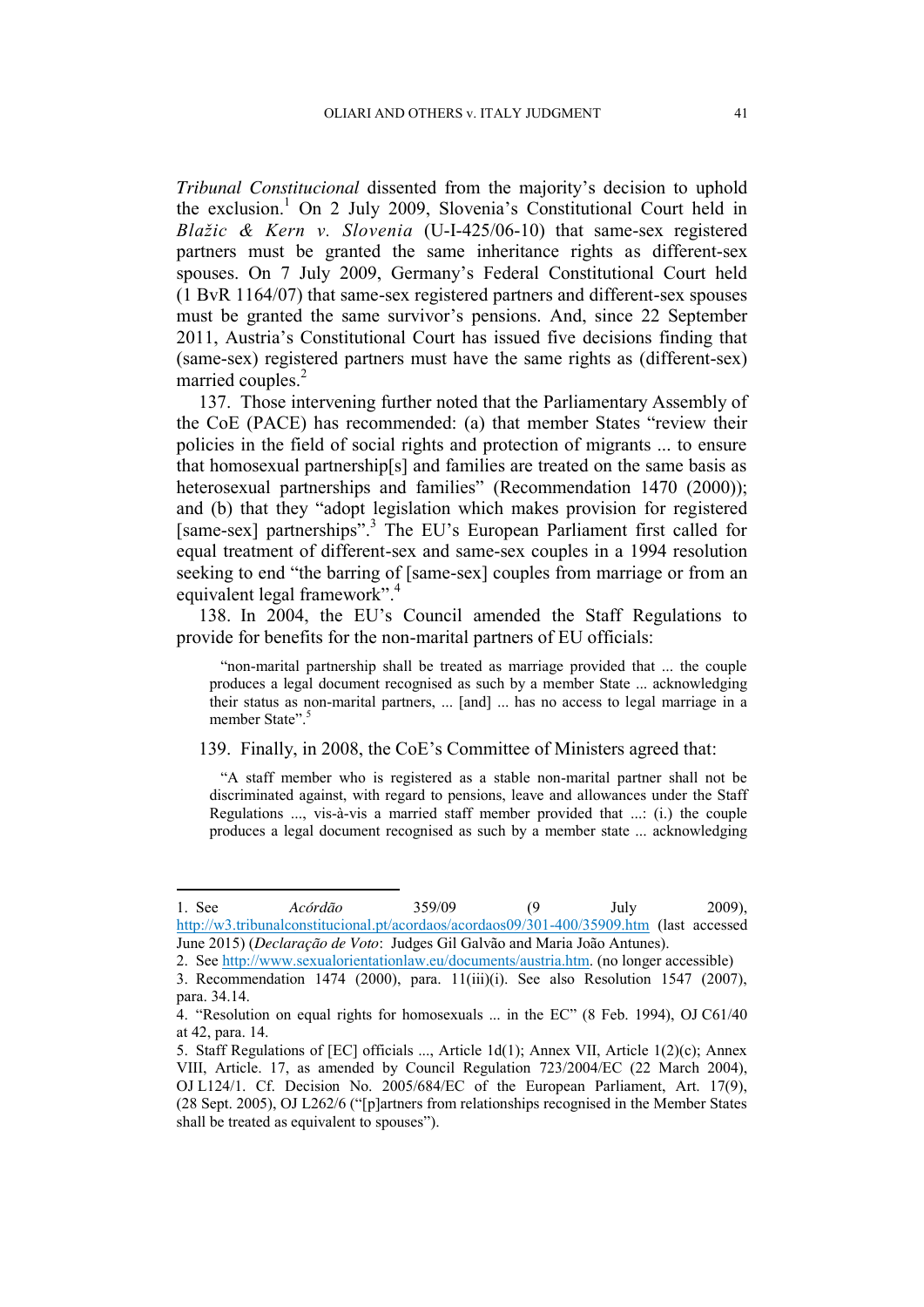their status as non-marital partners; ... (v.) the couple has no access to legal marriage in a member state."<sup>1</sup>

#### *(β) Discrimination*

140. Those intervening considered that, even assuming that the Convention did not yet require equal access to legal marriage for same-sex couples, it was (at least) indirect discrimination based on sexual orientation to limit particular rights or benefits to married different-sex couples, but provide no means for same-sex couples to qualify. Referring to *Thlimmenos v. Greece* and *D.H. and Others v. the Czech Republic* ([GC], no. 57325/00, ECHR 2007-IV), they considered that failure to treat same-sex couples differently because of their legal inability to marry, by providing them with alternative means of qualifying for the right or benefit, required an objective and reasonable justification. They noted that indirect discrimination, as defined in Council Directive 2000/78/EC, Art. 2(2)(b), occurs when "an apparently neutral ... criterion ... would put persons having a ... particular sexual orientation at a particular disadvantage compared with other persons unless [it] is objectively justified by a legitimate aim and the means of achieving that aim are appropriate and necessary." In their view, to avoid indirect discrimination against same-sex couples, governments must grant them an exemption from a requirement that they be legally married to qualify for particular rights or benefits. This meant, for example, that a public-sector employer or pension scheme could maintain a marriage requirement for different-sex couples<sup>2</sup> (just as the rule on felony convictions could be maintained in *Thlimmenos*), but must exempt same-sex couples and find some alternative means for them to qualify (example, a civil union or registered partnership certificate, a sworn statement, or other evidence of a committed relationship).

141. In *Christine Goodwin* (cited above), the Grand Chamber required CoE member States to legally recognise gender reassignment, but left the details of recognition to each member State. Similarly, an obligation to exempt same-sex couples from a marriage requirement, to avoid indirect discrimination, would leave to member States the choice of the method used to do so. A member State would find at least five options within its margin of appreciation: (1) it could grant same-sex couples who could prove the existence of their relationship for a reasonable period a permanent exemption from the marriage requirement;<sup>3</sup> (2) it could grant the same

<sup>1.</sup> Resolution CM/Res(2008)22, 19 Nov. 2008.

<sup>2.</sup> See *Irizarry* v. *Board of Education of City of Chicago*, 251 F.3d 604 (7th Cir. 2001).

<sup>3.</sup> The Court of Justice of the European Union effectively granted such an exemption in *K.B.*, Case C-117/01 (7 Jan. 2004), which implicitly entitled Ms. K.B. and Mr. R. (her transsexual male partner) to an exemption from the marriage requirement until U.K. legislation was amended. If she had died on 8 January 2004 (the day after the judgment), he would have been entitled to a survivor's pension even though he was not married to her (the U.K. had yet to implement *Goodwin*). Cf. *Maruko*, Case C-267/06 (1 April 2008)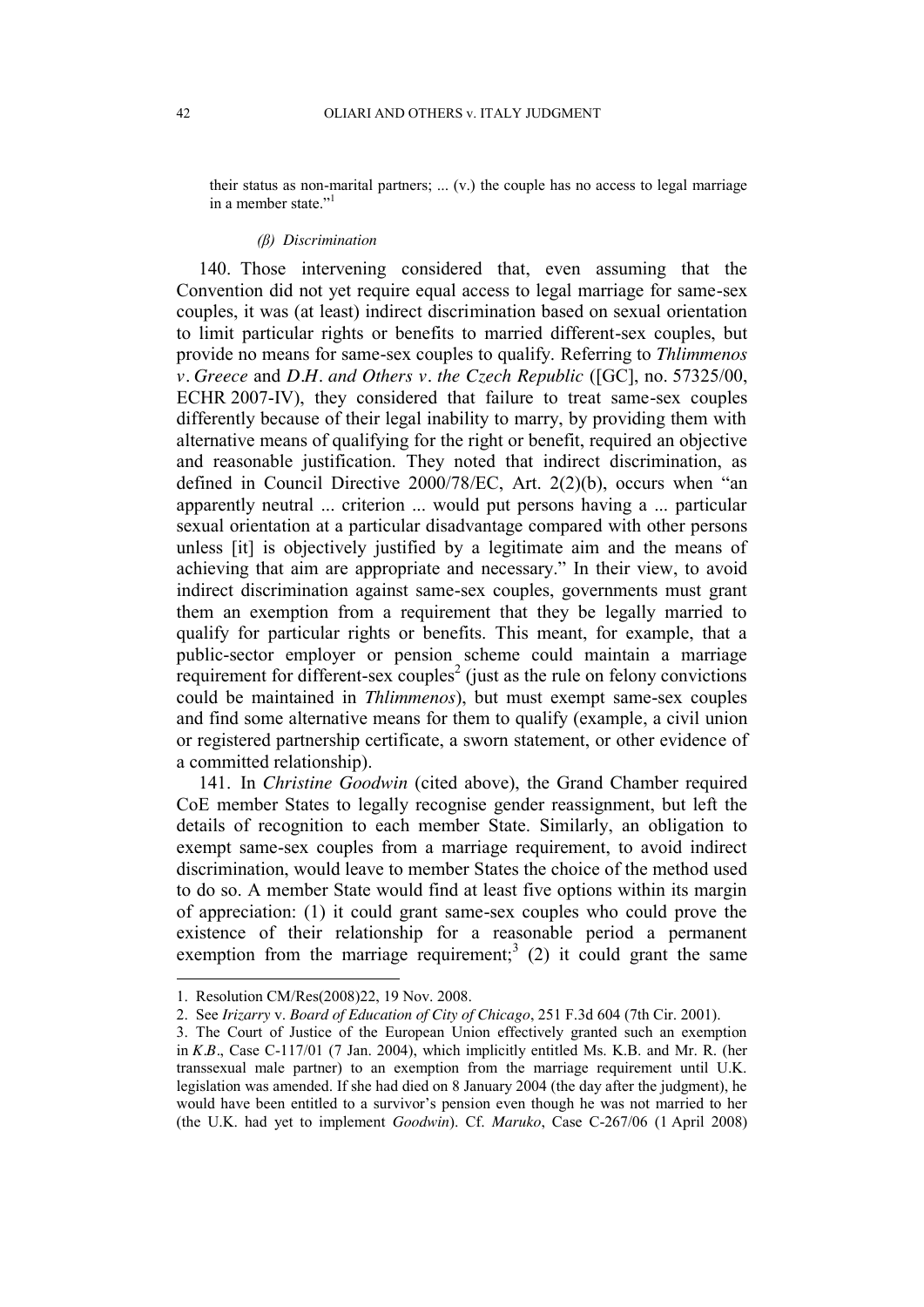exemption to unmarried different-sex couples; (3) it could grant a temporary exemption to same-sex couples until it had created an alternative registration system, with a name other than marriage, allowing same-sex couples to qualify; (4) it could grant access to the same system to different-sex couples; or (5) if it did not wish to grant the right or benefit to unmarried couples, or to create an alternative registration system, it could grant a temporary exemption to same-sex couples until it had had time to pass a law granting them equal access to legal marriage. It could also decide (subject to subsequent ECtHR supervision) whether any exceptions could be justified, for example relating to parental rights.

142. The principle that marriage requirements discriminate indirectly against same-sex couples was concisely stated by the legal report on homophobia published by the European Union's Agency for Fundamental Rights in June  $2008<sup>1</sup>$ . The report concluded (at pp. 58-59, emphasis added) that "any measures denying to same-sex couples benefits ... available to opposite-sex married couples, where marriage is not open to same-sex couples, should be treated presumptively as a form of indirect discrimination on grounds of sexual orientation", and that "international human rights law complements EU law, by requiring that same-sex couples either have access to an institution such as ... registered partnership[,] that would provide them with the same advantages ... [as] marriage, or ... that their *de facto* durable relationships extend[ ] such advantages to them". According to Advocate General Jääskinen of the Court of Justice of the European Union, in his opinion of 15 July 2010, in Case C-147/08, *Römer v. Freie und Hansestadt Hamburg*:

"(§ 76) It is the [EU] Member States that must decide whether or not their national legal order allows any form of legal union available to homosexual couples, or whether or not the institution of marriage is only for couples of the opposite sex. In my view, a situation in which a Member State does not allow any form of legally recognised union available to persons of the same sex may be regarded as practising discrimination on the basis of sexual orientation, because it is possible to derive from the principle of equality, together with the duty to respect the human dignity of homosexuals, an obligation to recognise their right to conduct a stable relationship within a legally recognised commitment. However, in my view, this issue, which concerns legislation on marital status, lies outside the sphere of activity of [EU] law."

Those intervening contended that the potential discrimination noted by the Advocate General fell outside the scope of EU law, but fell squarely

<sup>(</sup>Council Directive 2000/78/EC requires equal survivor's pensions for same-sex registered partners if national law places them "in a situation comparable to that of [different-sex] spouses").

<sup>1.</sup> "Homophobia and Discrimination on Grounds of Sexual Orientation in the EU Member States: Part 1 – Legal Analysis",

[http://fra.europa.eu/en/publication/2010/homophobia-and-discrimination-grounds-sexual](http://fra.europa.eu/en/publication/2010/homophobia-and-discrimination-grounds-sexual-orientation-eu-member-states-part-i)[orientation-eu-member-states-part-i.](http://fra.europa.eu/en/publication/2010/homophobia-and-discrimination-grounds-sexual-orientation-eu-member-states-part-i) (last accessed June 2015)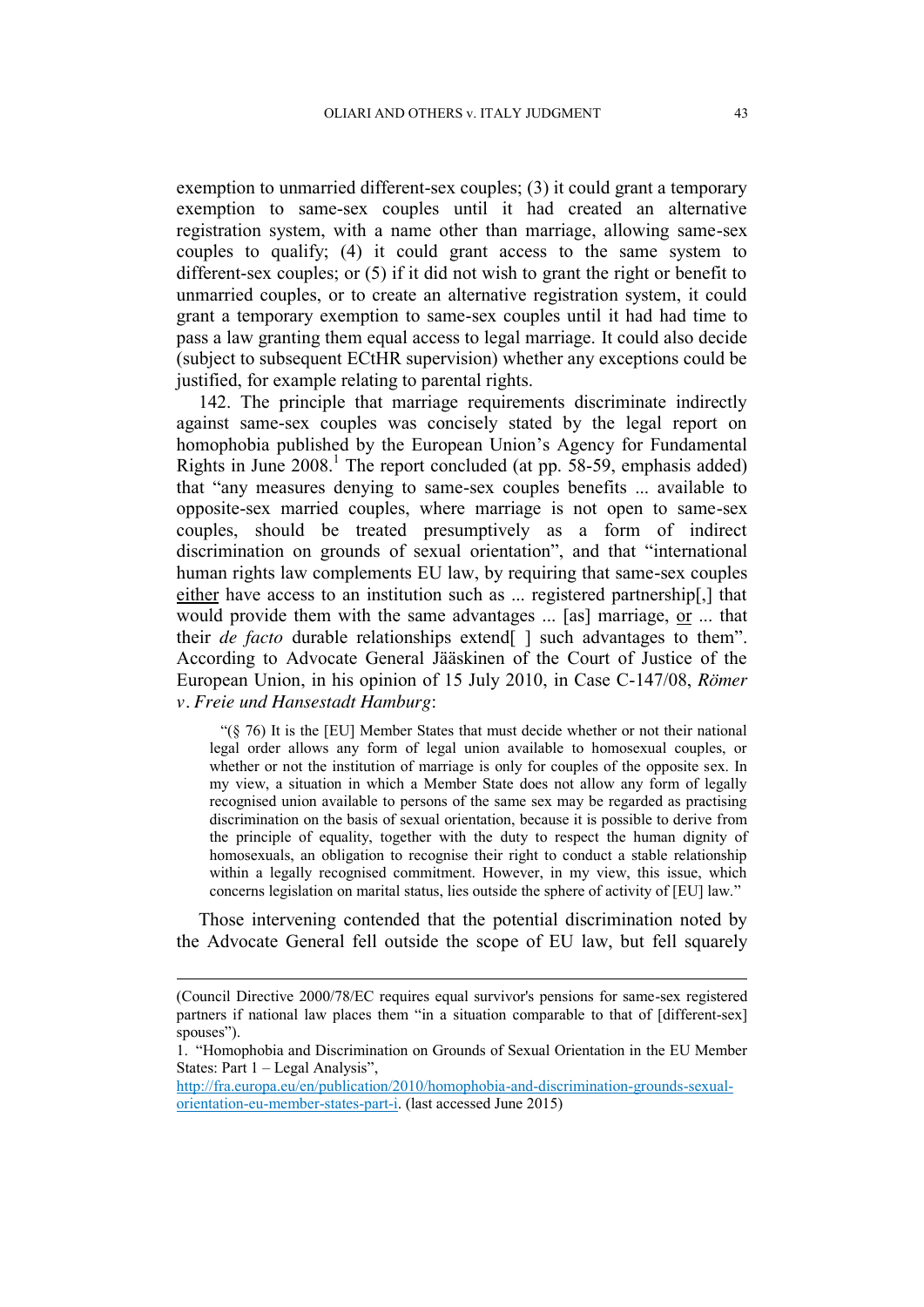within the scope of the Convention, which applies to all legislation of CoE member States, including in the area of family law.

143. Those intervening noted that according to the Court's case-law differences in treatment based on sexual orientation were analogous to difference in treatment based on race, religion and sex, and could only be justified by particularly serious reasons. This was relevant for the purposes of the proportionality test in which "It must also be shown that it was necessary in order to achieve that aim to exclude ... persons living in a homosexual relationship ..." (see *Karner v. Austria*, no. 40016/98, § 41, ECHR 2003-IX) The Court found no evidence of necessity where there was a difference of treatment between unmarried different-sex couples and unmarried same-sex couples. Those intervening considered that the necessity test should also be applied to the prima facie indirect discrimination created by an apparently neutral marriage requirement. Such a requirement failed to treat same-sex couples, who are legally unable to marry, differently from different-sex couples who *were* legally able to marry but had neglected to do so, or had chosen not to do so (because of a decision by one or both partners). The Court's reasoning in *Vallianatos* (cited above, § 85) concerning the burden of proof being on the Government, also applied *mutatis mutandis* to the present case.

#### *(ii) Associazione Radicale Certi Diritti (ARCD)*

144. The ARCD submitted that a survey carried out (amongst Italians aged between 18 and 74) in 2011 by the  $ISTAT<sup>1</sup>$  (Italian institute for statistics) found as follows: 61.3% thought that homosexuals were discriminated against or severely discriminated against; 74.8% thought that homosexuality was not a threat to the family; 65.8% declared themselves in agreement with the content of the phrase "It is possible to love a person of a different sex or the same sex, love is what is important"; 62.8% of those responding to the survey agreed with the phrase "it is just and fair for a homosexual couple living as though they were married to have before the law the same rights as a married heterosexual couple"; 40.3% of the one million homosexuals or bisexuals living in central Italy declared themselves to have been discriminated against; the 40.3% increases to 53.7% if discrimination clearly based on homosexual or bisexual orientation is added in relation to the search for apartments (10.2%), their relations with neighbours (14.3%), their needs in the medical sector (10.2%) or in relations in with others in public places, offices or on public transport (12.4%).

145. Those intervening submitted that to date a same-sex partner was "recognised" in written legislation only in limited cases, namely:

Article 14 *quarter* and Article 18 of the prison regulations, through which cohabitees have the right to visit the person incarcerated;

 $\overline{a}$ 

<sup>1.</sup> published on 17 May 2012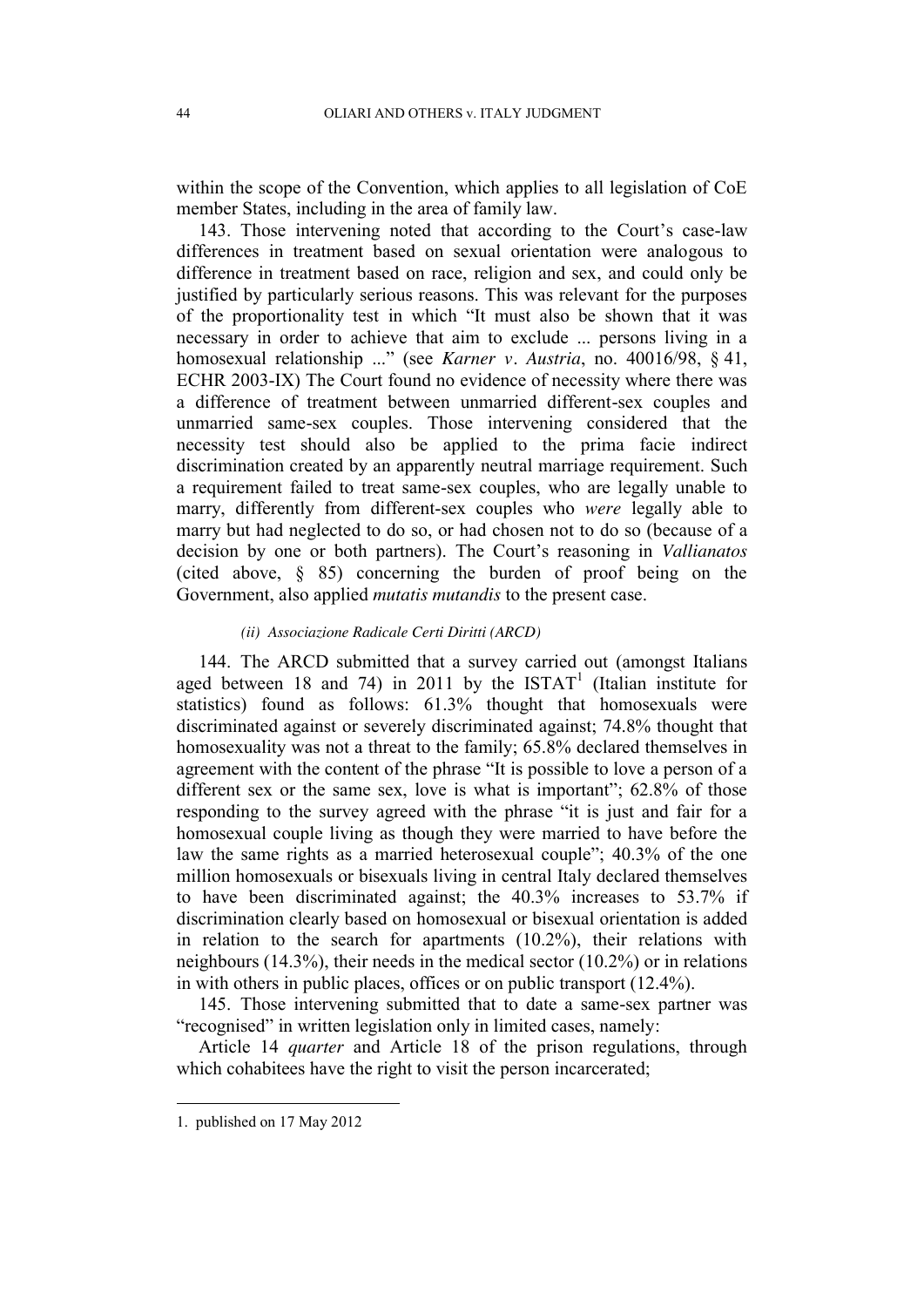Law no. 91/99 concerning organ donation, where the partner *more uxorio* must be informed of the nature and circumstances surrounding the removal of the organ. They also have the right to object to such a procedure;

Article 199 (3) (a) of the Code of Criminal Procedure concerning the right not to testify against a partner;

Article 681 of the Code of Criminal Procedure regarding presidential pardon which may be signed by a cohabitee;

Circular no. 8996 issued by the Italian Minister for the Interior of 26 October 2012, which had as its object same-sex unions and residence permits in connection with legislative decree no. 30/2007;

The inclusion in the medical insurance scheme of the partners of homosexual parliamentarians;

146. In this connection domestic judges made various pronouncements, namely:

Judgment no. 404/88 of the Constitutional Court, which found that it was unconstitutional to evict a cohabiting surviving partner from a leased property. By means of the judgment of the Court of Cassation no. 5544/94 this right was extended to same-sex couples living *more uxorio*; (see also judgment of the Court of Cassation no. 33305/02 regarding rights to sue as a civil party for civil damage);

Ordinance no. 25661/10 of the Court of Cassation of 17 December 2010, which found that the right of entry [to Italian territory] and stay for the purposes of family reunification with an Italian citizen is solely regulated by EU directives.

Judgment no. 1328/11 of the Court of Cassation, which held that the notion of "spouse" must be understood according to the judicial regime where the marriage was celebrated. Thus, a foreigner who marries an EU national in Spain must be considered related for the purposes of their stay in Italy;

Judgment no. 9965/11 of the Milan Tribunal (at first instance) of 13 June 2011 which recognised the right of a homosexual partner to compensation following the loss suffered pursuant to the death of the partner in a traffic accident;

Judgment no. 7176/12 of the Milan Court of Appeal, Labour Section, (mentioned above) which confirmed that a same-sex partner had the right to be covered under the employed partner's medical insurance.

147. The ARCD further referred to the importance of the findings in judgments nos. 138/10 and 4184/12 (for both, see Relevant domestic law above) as well as those in the Tribunal of Reggio Emilia's ordinance of 13 February 2012. These decisions went to prove that Italian jurisprudence had assimilated the relevant notions, and the meticulous reasoning of the decisions (particularly that of the Court of Cassation, no. 4184/12) left no room for future U-turns on the matter.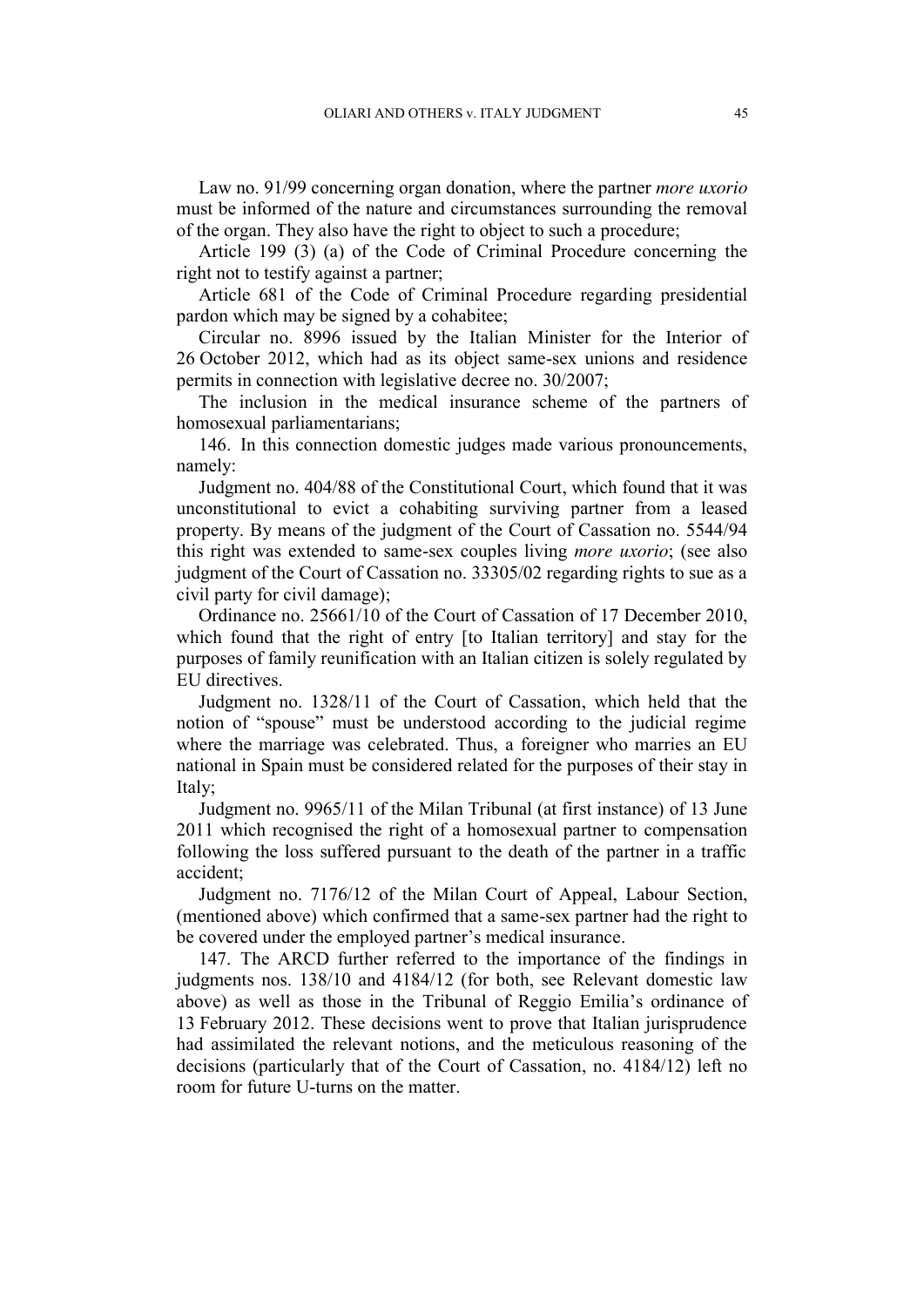148. In conclusion, the ARCD noted that given that the Court had established that same-sex couples had the same protection under Article 8 as different-sex couples did, the recognition of their right to some kind of a union was desirable to ensure such protection.

# *(iii) European Centre for Law and Justice (ECLJ)*

149. The ECLJ feared that if the Court established that same-sex couples had a right to recognition in the form of a civil union, the next issue would be what rights to attach to such a union, in particular in connection with procreation. They noted that in *Vallianatos* the Court had not established such an obligation, but had solely considered that to provide for such unions for heterosexual couples but not for same-sex couples gave rise to discrimination. It followed that the Court could not find a violation in the present case.

150. In their view, Article 8 did not oblige States to provide a legal framework beyond that of marriage to safeguard family life. They considered that family life essentially concerned the relations between children and their parents. They noted that before the judgment in *Schalk and Kopf* the Court used to consider that in the absence of marriage it was only the existence of a child which brought into play the concept of family (they referred to *Johnston and Others v. Ireland*, 18 December 1986, Series A no. 112, and *Elsholz v. Germany* [GC], no. 25735/94, ECHR 2000-VIII). This was in line with international instruments and the Convention. They considered that any recognition given to a couple by society depended on the couple's contribution to the common good through founding a family, and definitely not on the basis that the couple had feelings for each other, that being a matter concerning private life only.

151. The Centre, intervening, noted that Article 8 § 2 set limits on the protection of family life by the State. Such limits justified the refusal of the State to recognise certain families, such as polygamous or incestuous ones. In their view, Article 8 did not provide an obligation to give non-married couples a status equivalent to married ones. This was a matter to be regulated by the States and not the Convention. Neither could the States' consent be assumed through the adoption of the CoE's Committee of Ministers recommendation (2010)5. According to the ECLJ, during the preparatory work of the commission of experts and rapporteurs on the mentioned text the States refused to recommend the adoption of a legal framework for non-married couples, finally settling for a text which reads as follows:

"25. Where national legislation does not recognise nor confer rights or obligations on registered same-sex partnerships and unmarried couples, member states are invited to consider the possibility of providing, without discrimination of any kind, including against different sex couples, same-sex couples with legal or other means to address the practical problems related to the social reality in which they live."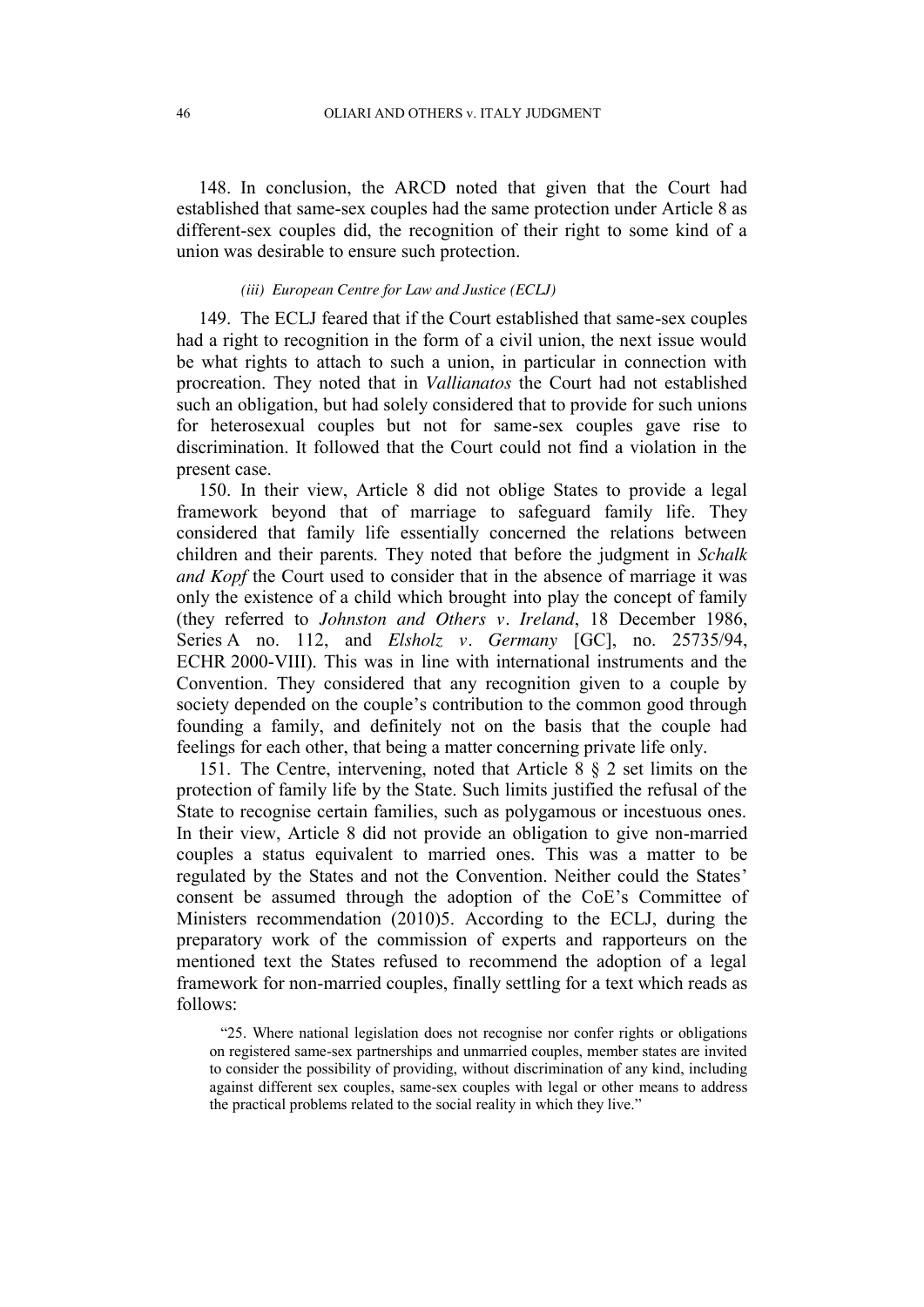152. ECLJ considered that although the Court had to interpret the Convention as a living instrument, it could not substitute it, as it remained the principal reference. Otherwise, the Court would transform itself into an instrument of ideological actualisation on the basis of national legislations, in matters related to society – a role which surely did not fall within its competence. The intervener questioned whether it was prudent and respectful of the subsidiarity principle for the Court to supervise whether states were updating legislation according to evolving customs and morals (*moeurs*), as interpreted by a majority of judges. This would make the protection of human rights dependant less on the Convention and its protocols and more on the Court's composition (as evidenced by the slight (10-7) majority in *X and Others v. Austria* [GC], no. 19010/07, ECHR 2013). They considered therefore that the Court should not usurp the role of States, especially given that the latter were free to add an additional protocol to the Convention had they wished to regulate sexual orientation (as was done to abolish the death penalty).

153. The ECLJ questioned why homosexuality was more acceptable than polygamy. They considered that if the legislator had to take account of an evolving society, then it had also to legislate in favour of polygamy and child marriage, even more so given that in many countries (such as Turkey, Switzerland, Belgium and the United Kingdom), there were more practising Muslims than same-sex couples.

154. They further referred to the comparative situations of States (discussed above), and added that referendums in favour of civil unions had been rejected by the majority of voters in Slovenia and Northern Ireland.

155. They considered that if the Court had to consider that an obligation to facilitate the common life of same-sex couples arose from Article 8 of the Convention, then such an obligation would need to relate solely to the specific needs of such couples and of society, allowing the State a margin of appreciation, and in their view the Italian State had fulfilled that duty of protection through judicial or contractual acts (as mainly explained by the Government). Further, they considered that protecting the family in its traditional sense constituted a legitimate aim justifying a difference in treatment (they referred to *X and Others*, cited above). They considered that since no obligation arose from the Convention, nor was there a right guaranteed by the State which fell within the ambit of the Convention, there was no room for a margin of appreciation.

156. As regards discrimination, the ECLJ considered that same-sex couples and different-sex couples were not in identical or similar situations, since the former could not procreate naturally. The difference was not one of sexual orientation but of sexual identity, based on objective biological causes, thus there was no room for justifying a difference in treatment. They considered that the States had an interest in protecting children, their birth and their well-being, as they were the common good of parents and society.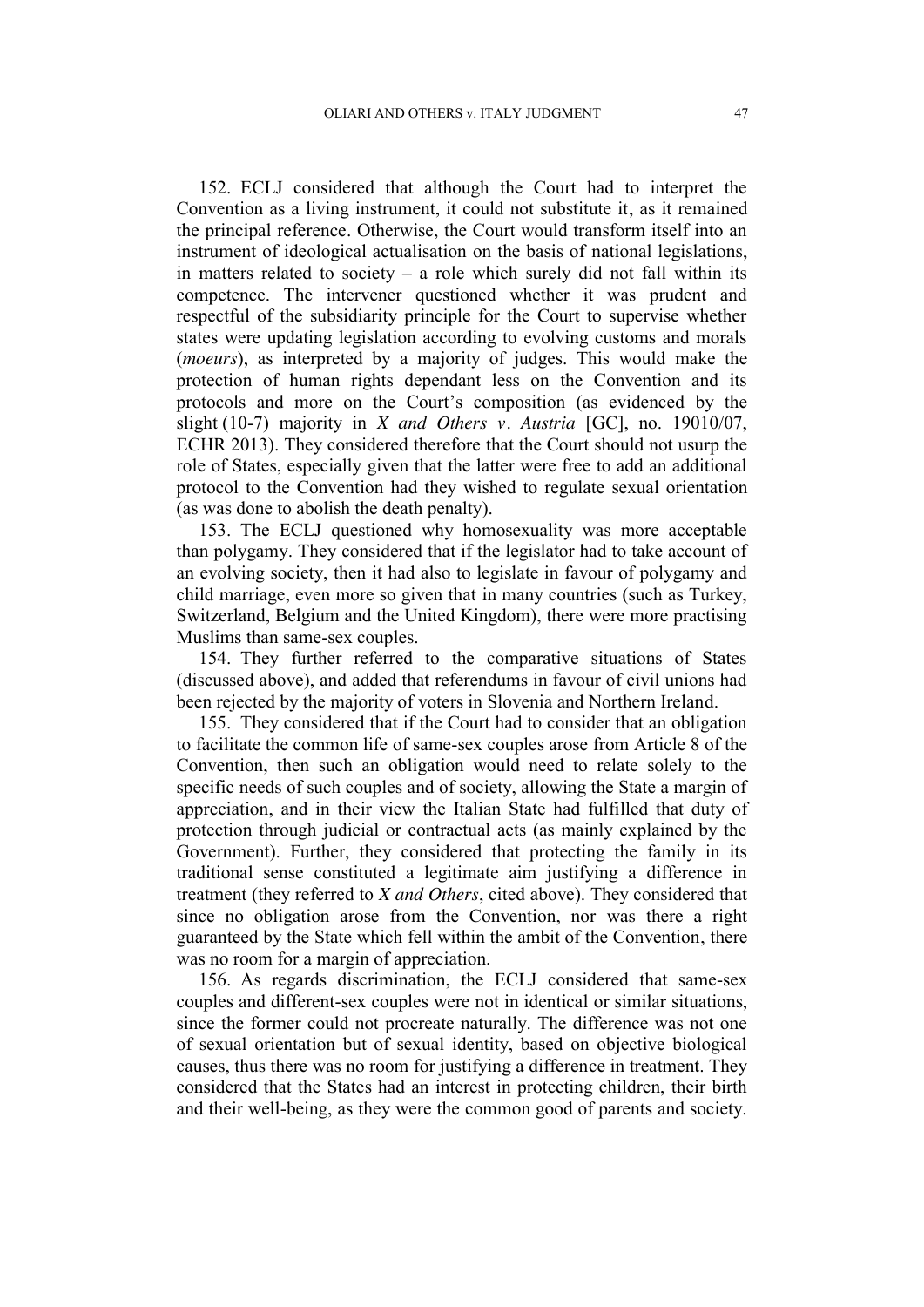If children stopped being at the heart of the family, then it would only be the concept of interpersonal relations which would subsist – an entirely individualistic notion.

157. They disapproved of the Court's findings in *Schalk and Kopf* (§ 94), claiming that they were findings of a political not a juridical nature, which excluded children from being the essence of family life. Even worse, in *Vallianatos* (§ 49), the Grand Chamber considered that not even cohabitation was necessary to constitute family life. They also wondered whether stability of a relationship was a pertinent criterion (ibid., § 73). In this light they questioned what constituted family life, given that it no longer required a public commitment, or the presence of children, or cohabitation. It thus appeared that the existence of feelings was enough to establish family life. However, in their view, feelings could play a part in private life only, but not in family life. It followed that there was no objective definition of family life. This loss of definition was further reaffirmed in *Burden v. the United Kingdom* ([GC], no. 13378/05, ECHR 2008), and *Stübing v. Germany* (no. 43547/08, 12 April 2012).

158. The ECLJ submitted that the refusal to consider on an equal footing a marital family and a stable homosexual relationship was justified on the basis of the consequences connected to procreation and filiation, as well as the relationship between society and the State. In their view, to consider them as comparable would mean that all the rights applicable to married couples would also apply to them, including those related to parental issues, given that it would be illusory to allow them to marry but not to found a family. It would therefore mean accepting medically assisted procreation for female couples and surrogacy for male couples, with the consequences this would have for the children so conceived. As regards the relation with the State, they noted that a State wanting to define "family" would be a totalitarian state. Indeed, in their view, the drafters of the Convention wanted to safeguard the family from the actions of the State, and not allow the State to define the concept of family, according to the majority's view of it – which was based on a view that it was the individual and not the family who was at the core of society.

# *2. The Court's assessment*

#### **(a) Article 8**

#### *(i) General principles*

159. While the essential object of Article 8 is to protect individuals against arbitrary interference by public authorities, it may also impose on a State certain positive obligations to ensure effective respect for the rights protected by Article 8 (see, among other authorities, *X and Y v. the Netherlands*, 26 March 1985, § 23, Series A no. 91; *Maumousseau and*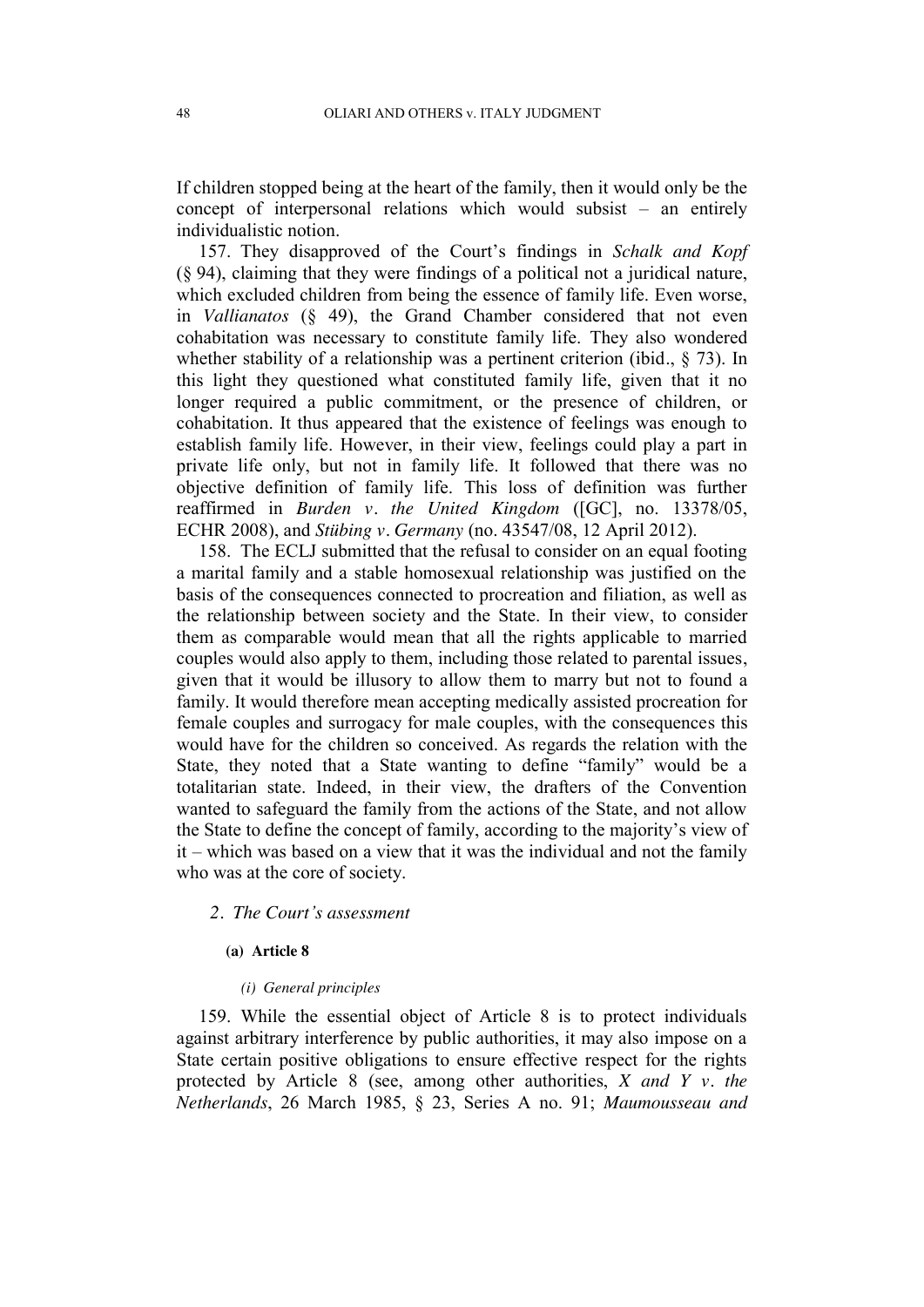*Washington v. France*, no. 39388/05, § 83, 6 December 2007; *Söderman v. Sweden* [GC], no. 5786/08, § 78, ECHR 2013; and *Hämäläinen v. Finland* [GC], no. 37359/09, § 62, ECHR 2014). These obligations may involve the adoption of measures designed to secure respect for private or family life even in the sphere of the relations of individuals between themselves (see, *inter alia, S.H. and Others v. Austria* [GC], no. 57813/00, § 87, ECHR 2011, and *Söderman*, cited above, § 78).

160. The principles applicable to assessing a State's positive and negative obligations under the Convention are similar. Regard must be had to the fair balance that has to be struck between the competing interests of the individual and of the community as a whole, the aims in the second paragraph of Article 8 being of a certain relevance (see *Gaskin v. the United Kingdom*, 7 July 1989, § 42, Series A no. 160, and *Roche v. the United Kingdom* [GC], no. 32555/96, § 157, ECHR 2005-X).

161. The notion of "respect" is not clear-cut, especially as far as positive obligations are concerned: having regard to the diversity of the practices followed and the situations obtaining in the Contracting States, the notion's requirements will vary considerably from case to case (see *Christine Goodwin v. the United Kingdom* [GC], no. 28957/95, § 72, ECHR 2002-VI). Nonetheless, certain factors have been considered relevant for the assessment of the content of those positive obligations on States (see *Hämäläinen, cited above, § 66).* Of relevance to the present case is the impact on an applicant of a situation where there is discordance between social reality and the law, the coherence of the administrative and legal practices within the domestic system being regarded as an important factor in the assessment carried out under Article 8 (see, *mutatis mutandis*, *Christine Goodwin*, cited above, §§ 77-78; *I. v. the United Kingdom* [GC], no. 25680/94, § 58, 11 July 2002, and *Hämäläinen*, cited above, § 66). Other factors relate to the impact of the alleged positive obligation at stake on the State concerned. The question here is whether the alleged obligation is narrow and precise or broad and indeterminate (see *Botta v. Italy*, 24 February 1998, § 35, *Reports* 1998-I) or about the extent of any burden the obligation would impose on the State (see *Christine Goodwin,* cited above, §§ 86-88).

162. In implementing their positive obligation under Article 8 the States enjoy a certain margin of appreciation. A number of factors must be taken into account when determining the breadth of that margin. In the context of "private life" the Court has considered that where a particularly important facet of an individual's existence or identity is at stake the margin allowed to the State will be restricted (see, for example, *X and Y*, cited above, §§ 24 and 27; *Christine Goodwin*, cited above, § 90; see also *Pretty v. the United Kingdom*, no. 2346/02, § 71, ECHR 2002-III). Where, however, there is no consensus within the member States of the Council of Europe, either as to the relative importance of the interest at stake or as to the best means of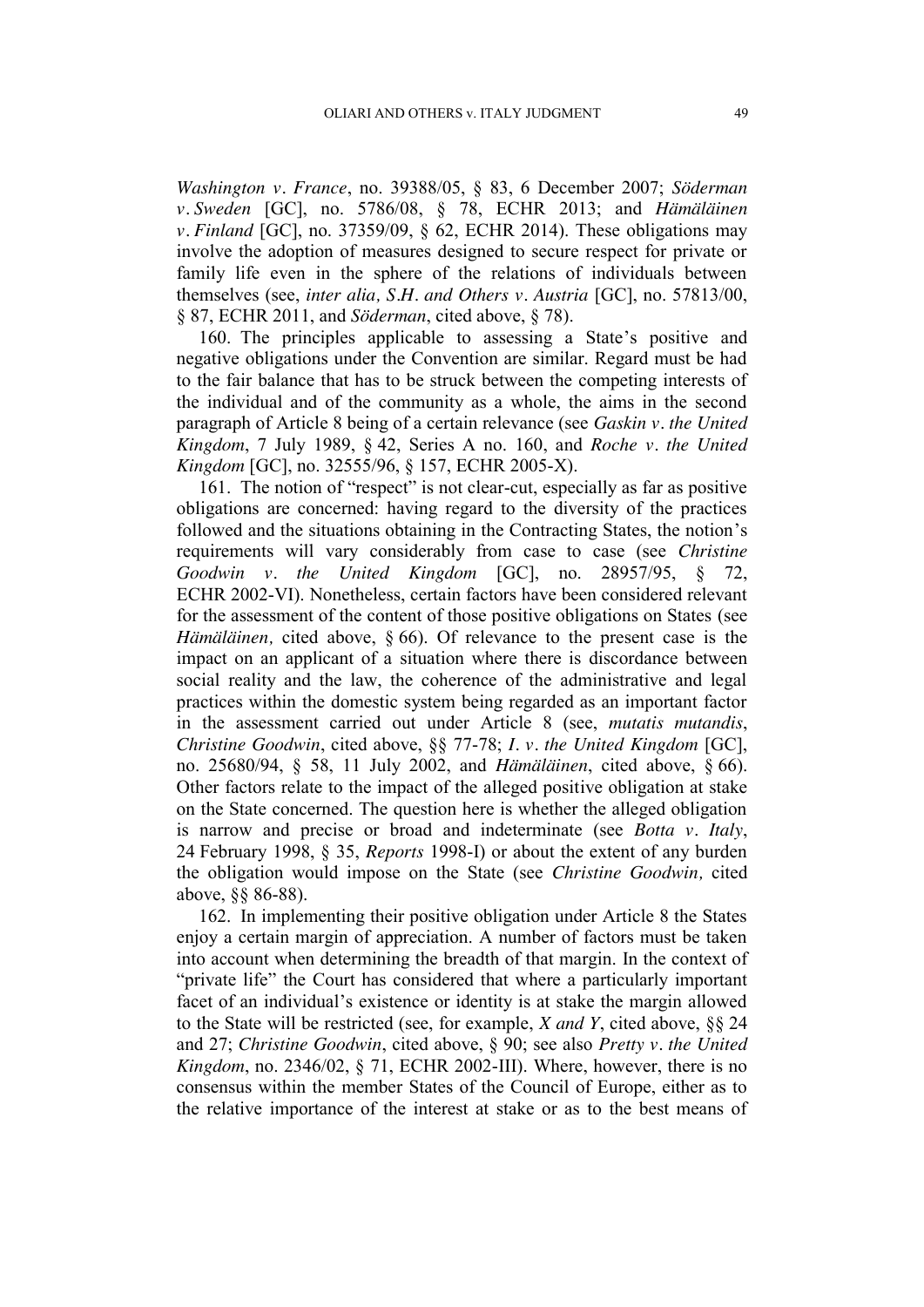protecting it, particularly where the case raises sensitive moral or ethical issues, the margin will be wider (see *X, Y and Z v. the United Kingdom*, 22 April 1997, § 44, *Reports* 1997-II; *Fretté v. France*, no. 36515/97, § 41, ECHR 2002-I; and *Christine Goodwin*, cited above, § 85). There will also usually be a wide margin if the State is required to strike a balance between competing private and public interests or Convention rights (see *Fretté*, cited above, § 42; *Odièvre v. France* [GC], no. 42326/98, §§ 44-49, ECHR 2003-III; *Evans v. the United Kingdom* [GC], no. 6339/05, § 77, ECHR 2007-I; *Dickson v. the United Kingdom* [GC], no. 44362/04, § 78, ECHR 2007-V; and *S.H. and Others*, cited above, § 94).

# *(ii) Recent relevant case-law and the scope of the present case*

163. The Court has already been faced with complaints concerning the lack of recognition of same-sex unions. However, in the most recent case of *Schalk and Kopf v. Austria*, when the Court delivered judgment the applicants had already obtained the opportunity to enter into a registered partnership. Thus, the Court had solely to determine whether the respondent State should have had provided the applicants with an alternative means of legal recognition of their partnership any earlier than it did (that is, before 1 January 2010). Having noted the rapidly developing European consensus which had emerged in the previous decade, but that there was not yet a majority of States providing for legal recognition of same-sex couples (at the time nineteen states), the Court considered the area in question to be one of evolving rights with no established consensus, where States enjoyed a margin of appreciation in the timing of the introduction of legislative changes (§ 105). Thus, the Court concluded that, though not in the vanguard, the Austrian legislator could not be reproached for not having introduced the Registered Partnership Act any earlier than 2010 (see ibid., § 106). In that case the Court also found that Article 14 taken in conjunction with Article 8 did not impose an obligation on Contracting States to grant same-sex couples access to marriage (ibid, § 101).

164. In the present case the applicants still today have no opportunity to enter into a civil union or registered partnership (in the absence of marriage) in Italy. It is thus for the Court to determine whether Italy, at the date of the analysis of the Court, namely in 2015, failed to comply with a positive obligation to ensure respect for the applicants' private and family life, in particular through the provision of a legal framework allowing them to have their relationship recognised and protected under domestic law.

#### *(iii) Application of the general principles to the present case*

165. The Court reiterates that it has already held that same-sex couples are just as capable as different-sex couples of entering into stable, committed relationships, and that they are in a relevantly similar situation to a different-sex couple as regards their need for legal recognition and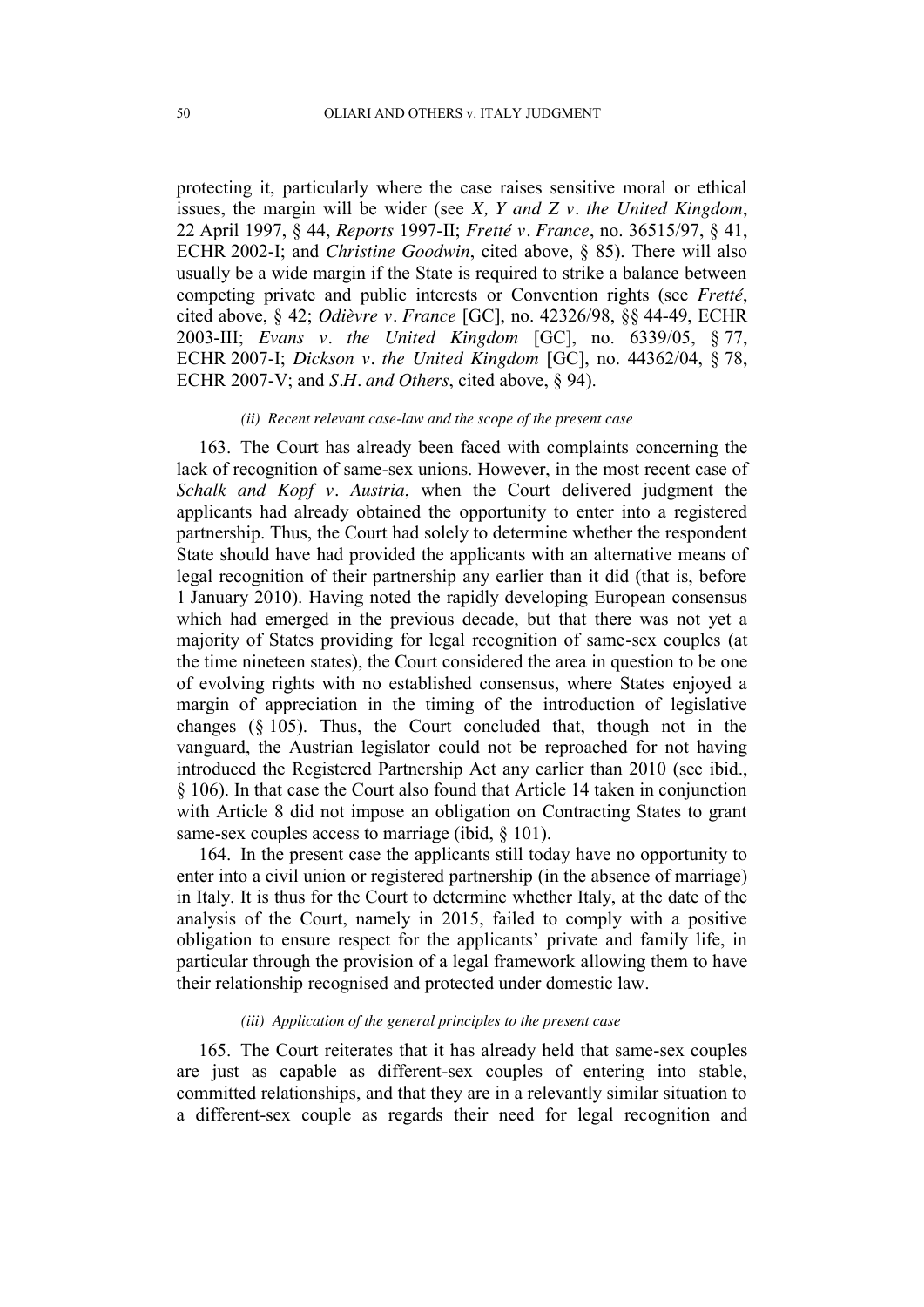protection of their relationship (see *Schalk and Kopf*, § 99, and *Vallianatos*, §§ 78 and 81, both cited above). It follows that the Court has already acknowledged that same-sex couples are in need of legal recognition and protection of their relationship.

166. That same need, as well as the will to provide for it, has been expressed by the Parliamentary Assembly of the Council of Europe, which recommended that the Committee of Ministers call upon member States, among other things, "to adopt legislation making provision for registered partnerships" as long as fifteen years ago, and more recently by the Committee of Ministers (in its Recommendation CM/Rec(2010)5) which invited member States, where national legislation did not recognise nor confer rights or obligations on registered same-sex partnerships, to consider the possibility of providing same-sex couples with legal or other means to address the practical problems related to the social reality in which they live (see paragraphs 57 and 59 above).

167. The Court notes that the applicants in the present case, who are unable to marry, have been unable to have access to a specific legal framework (such as that for civil unions or registered partnerships) capable of providing them with the recognition of their status and guaranteeing to them certain rights relevant to a couple in a stable and committed relationship.

168. The Court takes note of the applicants' situation within the Italian domestic system. As regards registration of the applicants' same-sex unions with the "local registers for civil unions", the Court notes that where this is possible (that is in less than 2% of existing municipalities) this action has merely symbolic value and is relevant for statistical purposes; it does not confer on the applicants any official civil status, and it by no means confers any rights on same-sex couples. It is even devoid of any probative value (of a stable union) before the domestic courts (see paragraph 115 above).

169. The applicants' current status in the domestic legal context can only be considered a "*de facto*" union, which may be regulated by certain private contractual agreements of limited scope. As regards the mentioned cohabitation agreements, the Court notes that while providing for some domestic arrangements in relation to cohabitation (see paragraphs 41 and 129 above) such private agreements fail to provide for some basic needs which are fundamental to the regulation of a relationship between a couple in a stable and committed relationship, such as, *inter alia*, the mutual rights and obligations they have towards each other, including moral and material support, maintenance obligations and inheritance rights (compare *Vallianatos*, § 81 *in fine*, and *Schalk and Kopf*, § 109, both cited above). The fact that the aim of such contracts is not that of the recognition and protection of the couple is evident from the fact that they are open to anyone cohabiting, irrespective of whether they are a couple in a committed stable relationship (see paragraph 41 above). Furthermore, such a contract requires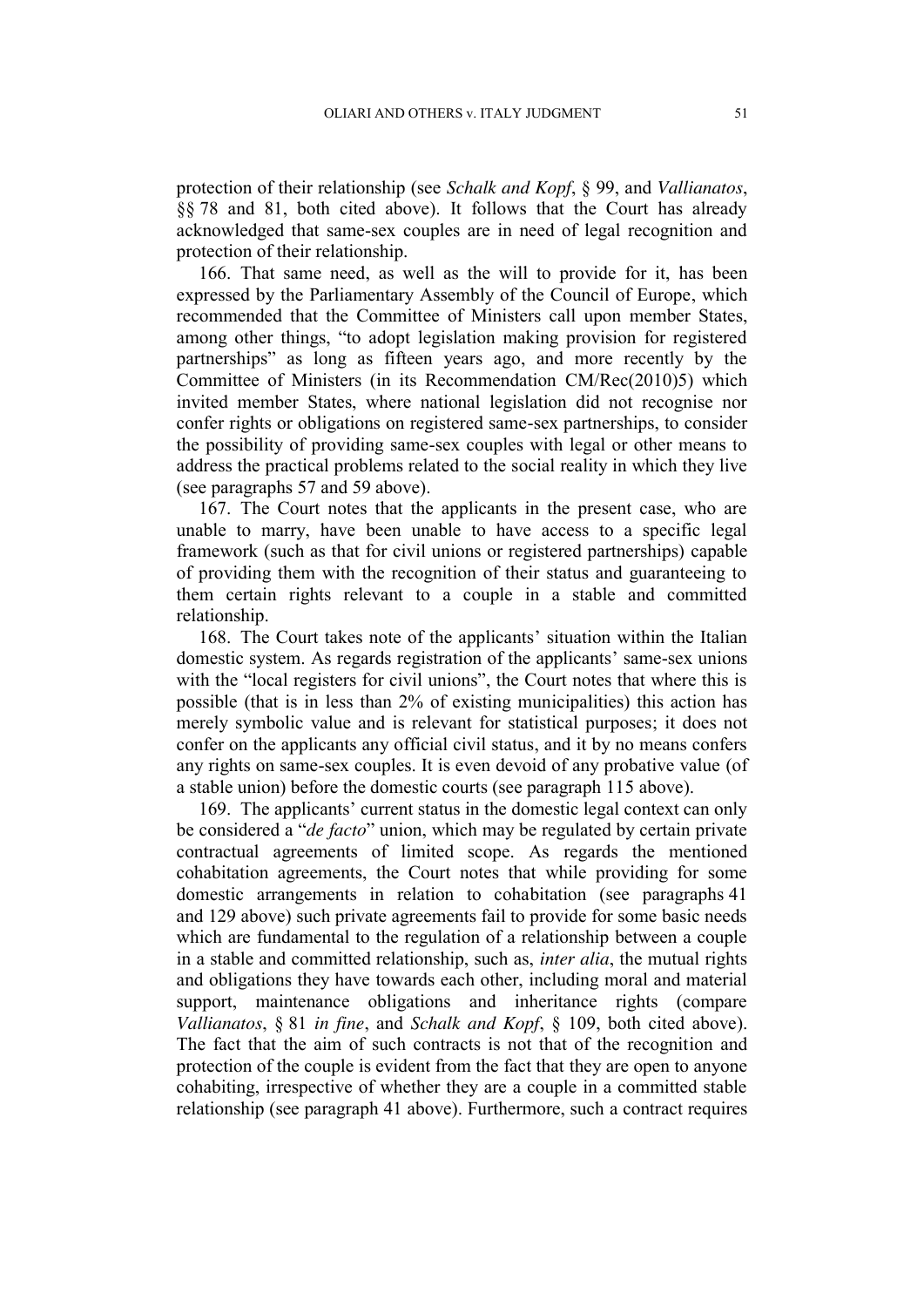the persons to be cohabiting; however, the Court has already accepted that the existence of a stable union is independent of cohabitation (see *Vallianatos*, §§ 49 and 73). Indeed, in the globalised world of today various couples, married or in a registered partnership, experience periods during which they conduct their relationship at long distance, needing to maintain residence in different countries, for professional or other reasons. The Court considers that that fact in itself has no bearing on the existence of a stable committed relationship and the need for it to be protected. It follows that, quite apart from the fact that cohabitation agreements were not even available to the applicants before December 2013, such agreements cannot be considered as giving recognition and the requisite protection to the applicants' unions.

170. Further, it has not been proved that the domestic courts could issue a statement of formal recognition, nor has the Government explained what would have been the implications of such a statement (see paragraph 82 above). While the national courts have repeatedly upheld the need to ensure protection for same sex-unions and to avoid discriminatory treatment, currently, in order to receive such protection the applicants, as with others in their position, must raise a number of recurring issues with the domestic courts and possibly even the Constitutional Court (see paragraph 16 above), to which the applicants have no direct access (see *Scoppola v. Italy (no. 2)*  [GC], no. 10249/03, § 70, 17 September 2009). From the case-law brought to the Court's attention, it transpires that while recognition of certain rights has been rigorously upheld, other matters in connection with same-sex unions remain uncertain, given that, as reiterated by the Government, the courts make findings on a case-by-case basis. The Government also admitted that protection of same-sex unions received more acceptance in certain branches than in others (see paragraph 131 above). In this connection it is also noted that the Government persistently exercise their right to object to such claims (see, for example, the appeal against the decision of the Tribunal of Grosseto) and thus they show little support for the findings on which they are hereby relying.

171. As indicated by the ARCD the law provides explicitly for the recognition of a same-sex partner in very limited circumstances (see paragraph 146 above). It follows that even the most regular of "needs" arising in the context of a same-sex couple must be determined judicially, in the uncertain circumstances mentioned above. In the Court's view, the necessity to refer repeatedly to the domestic courts to call for equal treatment in respect of each one of the plurality of aspects which concern the rights and duties between a couple, especially in an overburdened justice system such as the one in Italy, already amounts to a not-insignificant hindrance to the applicants' efforts to obtain respect for their private and family life. This is further aggravated by a state of uncertainty.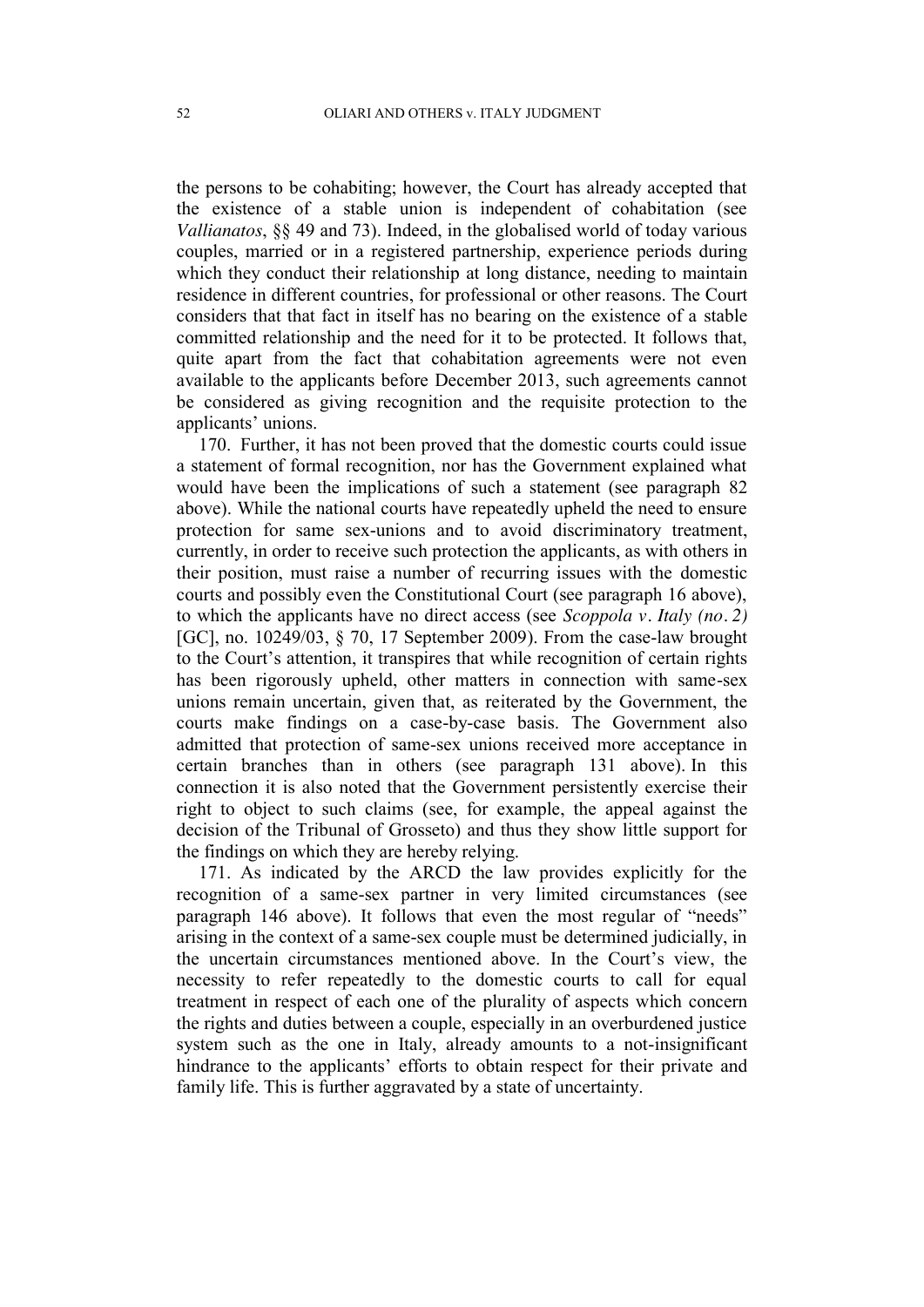172. It follows from the above that the current available protection is not only lacking in content, in so far as it fails to provide for the core needs relevant to a couple in a stable committed relationship, but is also not sufficiently stable  $-$  it is dependent on cohabitation, as well as the judicial (or sometimes administrative) attitude in the context of a country that is not bound by a system of judicial precedent (see *Torri and Others v. Italy*, (dec.), nos. 11838/07 and 12302/07, § 42, 24 January 2012). In this connection the Court reiterates that coherence of administrative and legal practices within the domestic system must be regarded as an important factor in the assessment carried out under Article 8 (see paragraph 161 above).

173. In connection with the general principles mentioned in paragraph 161 above, the Court observes that, it also follows from the above examination of the domestic context that there exists a conflict between the social reality of the applicants, who for the most part live their relationship openly in Italy, and the law, which gives them no official recognition on the territory. In the Court's view an obligation to provide for the recognition and protection of same-sex unions, and thus to allow for the law to reflect the realities of the applicants' situations, would not amount to any particular burden on the Italian State be it legislative, administrative or other. Moreover, such legislation would serve an important social need – as observed by the ARCD, official national statistics show that there are around one million homosexuals (or bisexuals), in central Italy alone.

174. In view of the above considerations, the Court considers that in the absence of marriage, same-sex couples like the applicants have a particular interest in obtaining the option of entering into a form of civil union or registered partnership, since this would be the most appropriate way in which they could have their relationship legally recognised and which would guarantee them the relevant protection – in the form of core rights relevant to a couple in a stable and committed relationship – without unnecessary hindrance. Further, the Court has already held that such civil partnerships have an intrinsic value for persons in the applicants' position, irrespective of the legal effects, however narrow or extensive, that they would produce (see *Vallianatos*, cited above, § 81). This recognition would further bring a sense of legitimacy to same-sex couples.

175. The Court reiterates that in assessing a State's positive obligations regard must be had to the fair balance that has to be struck between the competing interests of the individual and of the community as a whole. Having identified above the individuals' interests at play, the Court must proceed to weigh them against the community interests.

176. Nevertheless, in this connection the Court notes that the Italian Government have failed to explicitly highlight what, in their view, corresponded to the interests of the community as a whole. They however considered that "time was necessarily required to achieve a gradual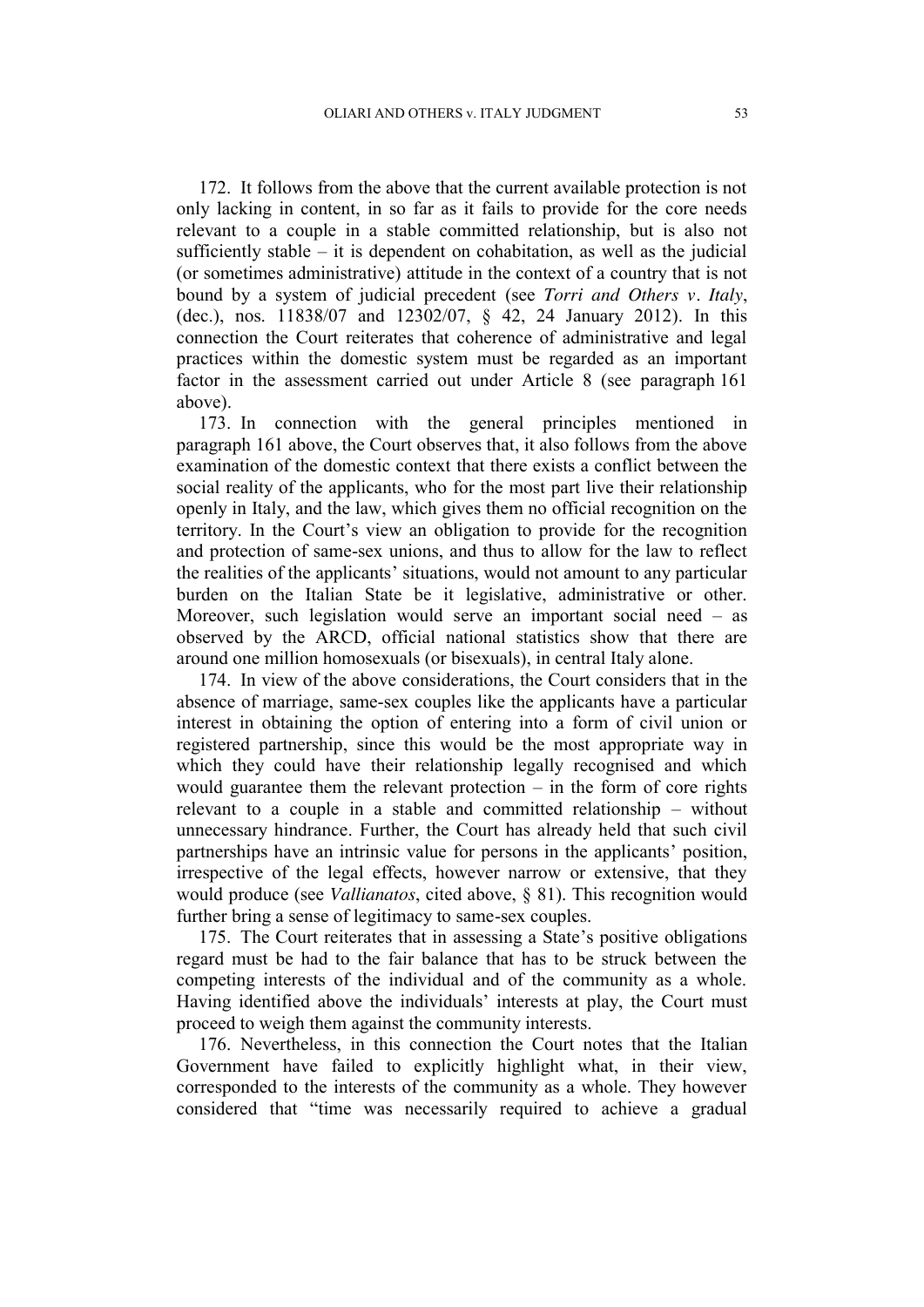maturation of a common view of the national community on the recognition of this new form of family". They also referred to "the different sensitivities on such a delicate and deeply felt social issue" and the search for a "unanimous consent of different currents of thought and feeling, even of religious inspiration, present in society". At the same time, they categorically denied that the absence of a specific legal framework providing for the recognition and protection of same-sex unions attempted to protect the traditional concept of family, or the morals of society. The Government instead relied on their margin of appreciation in the choice of times and the modes of a specific legal framework, considering that they were better placed to assess the feelings of their community.

177. As regards the breadth of the margin of appreciation, the Court notes that this is dependent on various factors. While the Court can accept that the subject matter of the present case may be linked to sensitive moral or ethical issues which allow for a wider margin of appreciation in the absence of consensus among member States, it notes that the instant case is not concerned with certain specific "supplementary" (as opposed to core) rights which may or may not arise from such a union and which may be subject to fierce controversy in the light of their sensitive dimension. In this connection the Court has already held that States enjoy a certain margin of appreciation as regards the exact status conferred by alternative means of recognition and the rights and obligations conferred by such a union or registered partnership (see *Schalk and Kopf*, cited above, §§ 108-09). Indeed, the instant case concerns solely the general need for legal recognition and the core protection of the applicants as same-sex couples. The Court considers the latter to be facets of an individual's existence and identity to which the relevant margin should apply.

178. In addition to the above, of relevance to the Court's consideration is also the movement towards legal recognition of same-sex couples which has continued to develop rapidly in Europe since the Court's judgment in *Schalk and Kopf*. To date a thin majority of CoE States (twenty-four out of forty-seven, see paragraph 55 above) have already legislated in favour of such recognition and the relevant protection. The same rapid development can be identified globally, with particular reference to countries in the Americas and Australasia (see paragraphs 65 and 135 above). The information available thus goes to show the continuing international movement towards legal recognition, to which the Court cannot but attach some importance (see, *mutatis mutandis*, *Christine Goodwin*, § 85, and *Vallianatos*, § 91, both cited above).

179. Turning back to the situation in Italy, the Court observes that while the Government is usually better placed to assess community interests, in the present case the Italian legislature seems not to have attached particular importance to the indications set out by the national community, including the general Italian population and the highest judicial authorities in Italy.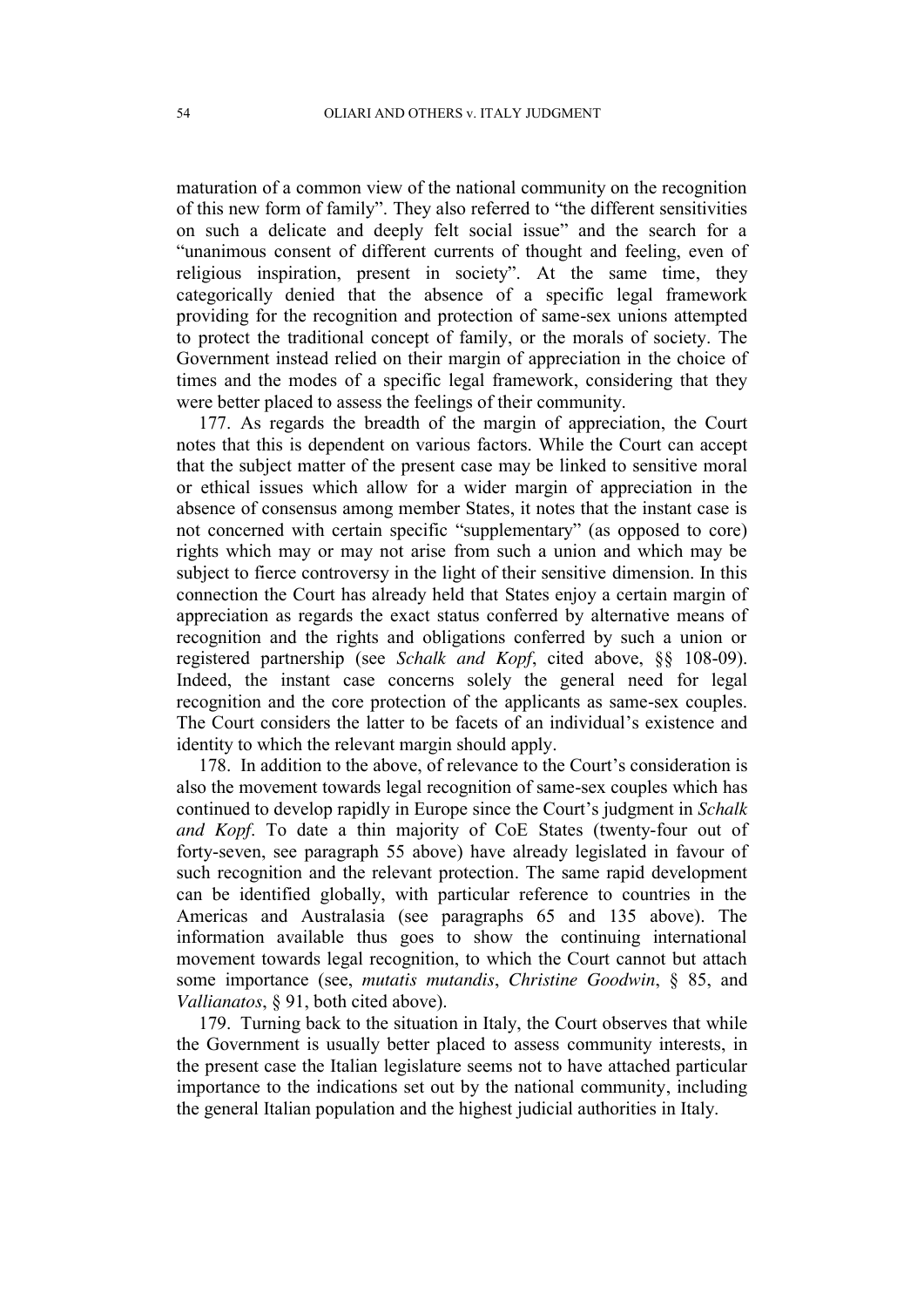180. The Court notes that in Italy the need to recognise and protect such relationships has been given a high profile by the highest judicial authorities, including the Constitutional Court and the Court of Cassation. Reference is made particularly to the judgment of the Constitutional Court no. 138/10 in the first two applicants' case, the findings of which were reiterated in a series of subsequent judgments in the following years (see some examples at paragraph 45 above). In such cases, the Constitutional Court, notably and repeatedly called for a juridical recognition of the relevant rights and duties of homosexual unions (see, *inter alia*, paragraph 16 above), a measure which could only be put in place by Parliament.

181. The Court observes that such an expression reflects the sentiments of a majority of the Italian population, as shown through official surveys (see paragraph 144 above). The statistics submitted indicate that there is amongst the Italian population a popular acceptance of homosexual couples, as well as popular support for their recognition and protection.

182. Indeed, in their observations before this Court, the same Italian Government have not denied the need for such protection, claiming that it was not limited to recognition (see paragraph 128 above), which moreover they admitted was growing in popularity amongst the Italian community (see paragraph 130 above).

183. Nevertheless, despite some attempts over three decades (see paragraphs 126 and 46-47 above) the Italian legislature has been unable to enact the relevant legislation.

184. In this connection the Court recalls that, although in a different context, it has previously held that "a deliberate attempt to prevent the implementation of a final and enforceable judgment and which is, in addition, tolerated, if not tacitly approved, by the executive and legislative branch of the State, cannot be explained in terms of any legitimate public interest or the interests of the community as a whole. On the contrary, it is capable of undermining the credibility and authority of the judiciary and of jeopardising its effectiveness, factors which are of the utmost importance from the point of view of the fundamental principles underlying the Convention (see *Broniowski v. Poland* [GC], no. 31443/96, § 175, ECHR 2004-V). While the Court is aware of the important legal and factual differences between *Broniowski* and the present case, it nevertheless considers that in the instant case, the legislature, be it willingly or for failure to have the necessary determination, left unheeded the repetitive calls by the highest courts in Italy. Indeed the President of the Constitutional Court himself in the annual report of the court regretted the lack of reaction on behalf of the legislator to the Constitutional Court's pronouncement in the case of the first two applicants (see paragraph 43 above). The Court considers that this repetitive failure of legislators to take account of Constitutional Court pronouncements or the recommendations therein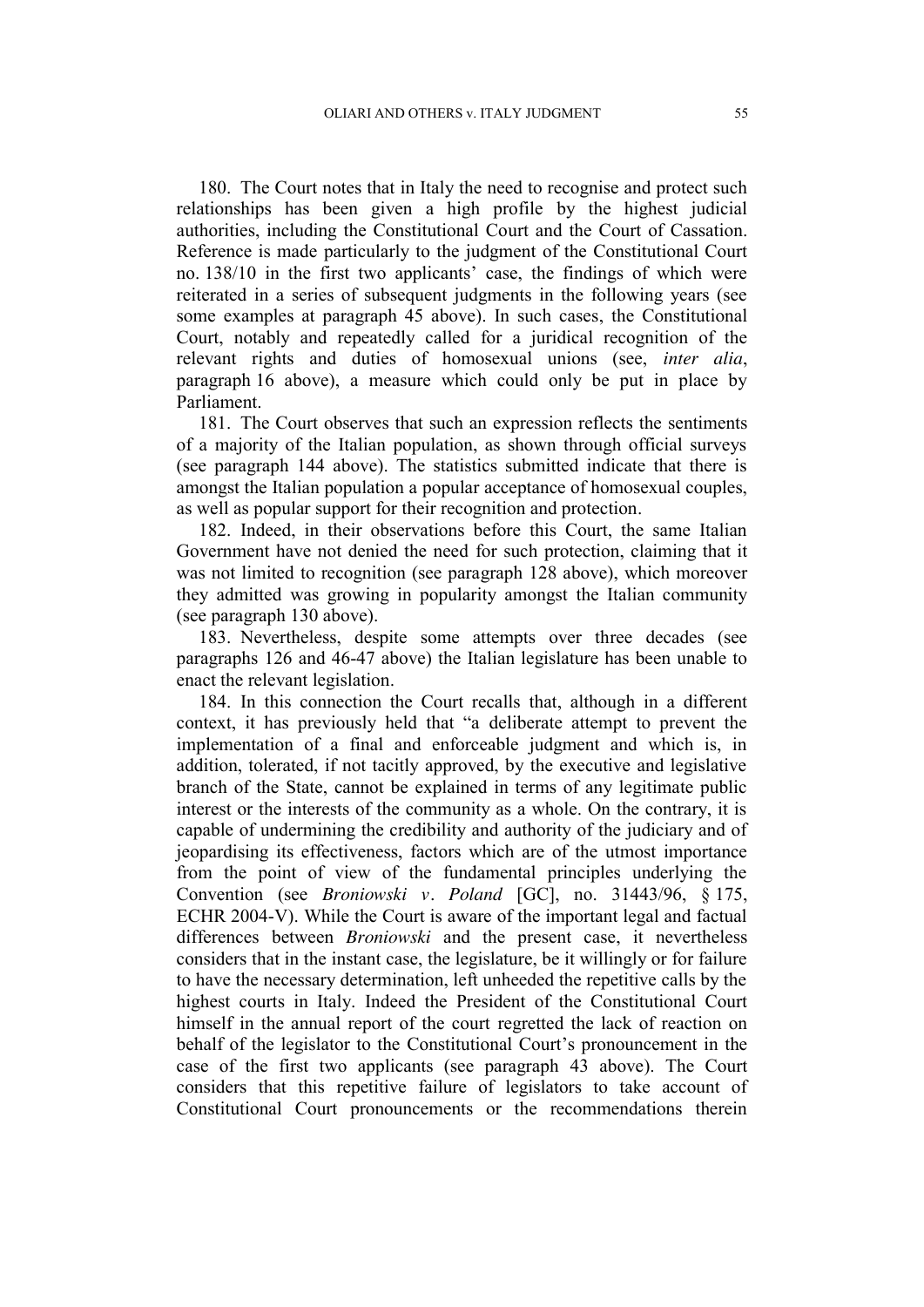relating to consistency with the Constitution over a significant period of time, potentially undermines the responsibilities of the judiciary and in the present case left the concerned individuals in a situation of legal uncertainty which has to be taken into account.

185. In conclusion, in the absence of a prevailing community interest being put forward by the Italian Government, against which to balance the applicants' momentous interests as identified above, and in the light of domestic courts' conclusions on the matter which remained unheeded, the Court finds that the Italian Government have overstepped their margin of appreciation and failed to fulfil their positive obligation to ensure that the applicants have available a specific legal framework providing for the recognition and protection of their same-sex unions.

186. To find otherwise today, the Court would have to be unwilling to take note of the changing conditions in Italy and be reluctant to apply the Convention in a way which is practical and effective.

187. There has accordingly been a violation of Article 8 of the Convention.

## **(b) Article 14 in conjunction with Article 8**

188. Having regard to its finding under Article 8 (see paragraph 187 above), the Court considers that it is not necessary to examine whether, in this case, there has also been a violation of Article 14 in conjunction with Article 8.

# III. ALLEGED VIOLATION OF ARTICLE 12 ALONE AND ARTICLE 14 READ IN CONJUNCTION WITH ARTICLE 12 OF THE **CONVENTION**

189. The applicants in application no. 18766/11 relied on Article 12 on its own, and argue that since the judgment in *Schalk and Kopf* (cited above), more countries have legislated in favour of gay marriage, and many more are in the process of discussing the issue. Therefore, given that the Convention is a living instrument, the Court should redetermine the question in the light of the position today.

190. All the applicants further complained that they had suffered discrimination as a result of the prohibition to marry applicable to them. Noting the Court's recent acceptance in *Schalk and Kopf* of the applicability of Article 12 (apart from Article 8) to such situations, the applicants argued that while it was true that the Court held that the provision did not oblige states to confer such a right on homosexual couples, it was nevertheless for the Court to examine whether the failure to provide for same-sex marriage was justified in view of all the relevant circumstances. They argued that in the present cases it was particularly relevant that no other option was open for the applicants to have their unions legally recognised. Moreover, such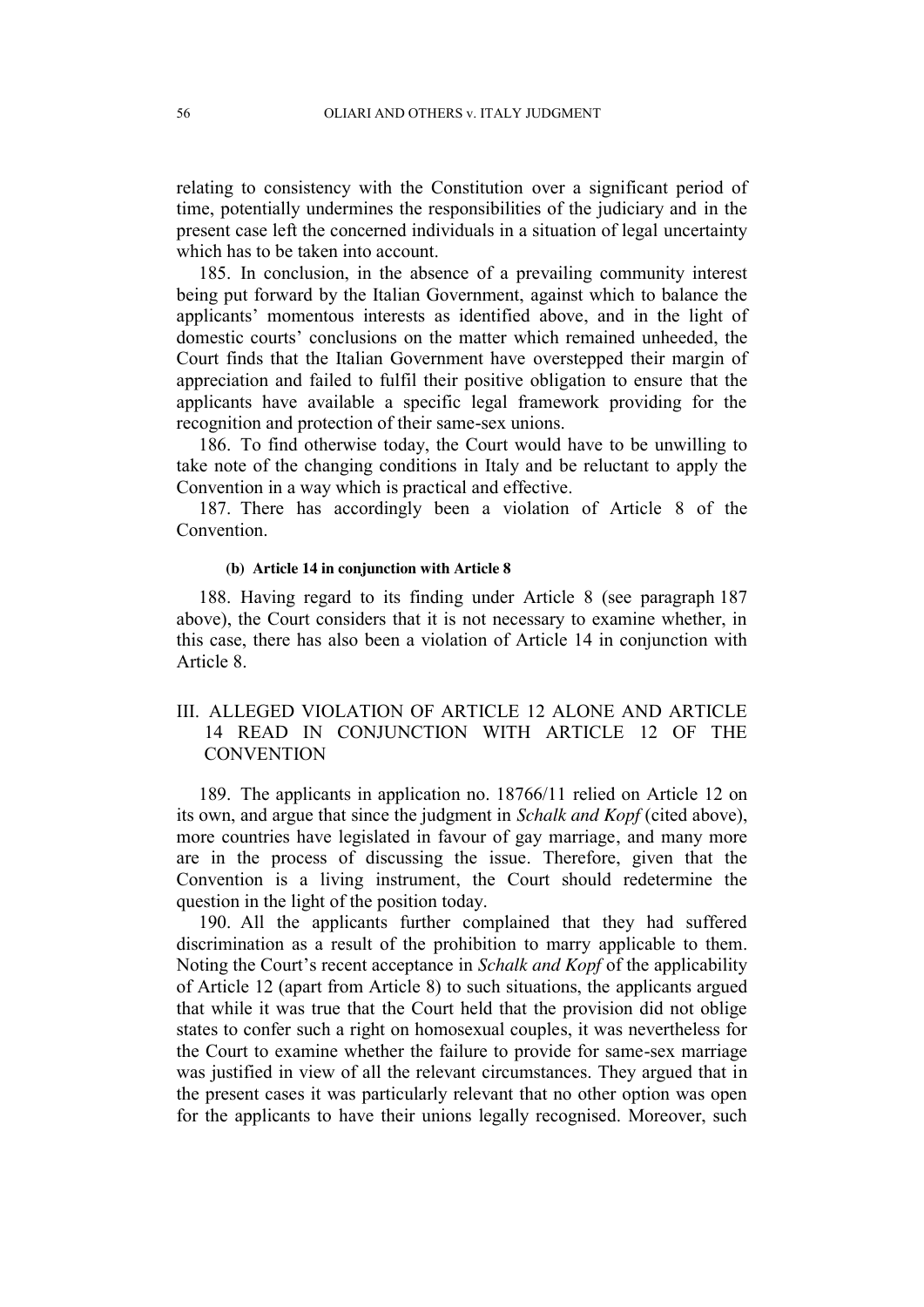exclusion could no longer be held as legitimate, given the social reality (according to a 2010 study by Eurispes 61.4% of Italians were in favour of some sort of union, 20.4% of whom were in favour of it being in the form of a marriage). To persist on denying certain rights to same-sex couples only continued to marginalise and stigmatise a minority group in favour of a majority with discriminatory tendencies. Lastly, they submitted that even assuming it could be considered legitimate it was clearly not proportionate, given the narrow margin of appreciation afforded to States when applying different treatment on the basis of sexual orientation. The same margin had to be considered narrow also in view of the fact that most States had in fact regulated for some form of civil union (see *Schalk and Kopf*, cited above, § 105).

191. The Court notes that in *Schalk and Kopf* the Court found under Article 12 that it would no longer consider that the right to marry must in all circumstances be limited to marriage between two persons of the opposite sex. However, as matters stood (at the time only six out of forty-seven CoE member States allowed same-sex marriage), the question whether or not to allow same-sex marriage was left to regulation by the national law of the Contracting State. The Court felt it must not rush to substitute its own judgment in place of that of the national authorities, who are best placed to assess and respond to the needs of society. It followed that Article 12 of the Convention did not impose an obligation on the respondent Government to grant a same-sex couple like the applicants access to marriage (§§ 61-63). The same conclusion was reiterated in the more recent *Hämäläinen* (cited above, § 96), where the Court held that while it is true that some Contracting States have extended marriage to same-sex partners, Article 12 cannot be construed as imposing an obligation on the Contracting States to grant access to marriage to same-sex couples.

192. The Court notes that despite the gradual evolution of States on the matter (today there are eleven CoE states that have recognised same-sex marriage) the findings reached in the cases mentioned above remain pertinent. In consequence the Court reiterates that Article 12 of the Convention does not impose an obligation on the respondent Government to grant a same-sex couple like the applicants access to marriage.

193. Similarly, in *Schalk and Kopf*, the Court held that Article 14 taken in conjunction with Article 8, a provision of more general purpose and scope, cannot be interpreted as imposing such an obligation either. The Court considers that the same can be said of Article 14 in conjunction with Article 12.

194. It follows that both the complaint under Article 12 alone, and that under Article 14 in conjunction with Article 12 are manifestly ill-founded and must be rejected in accordance with Article 35 §§ 3 and 4 of the **Convention**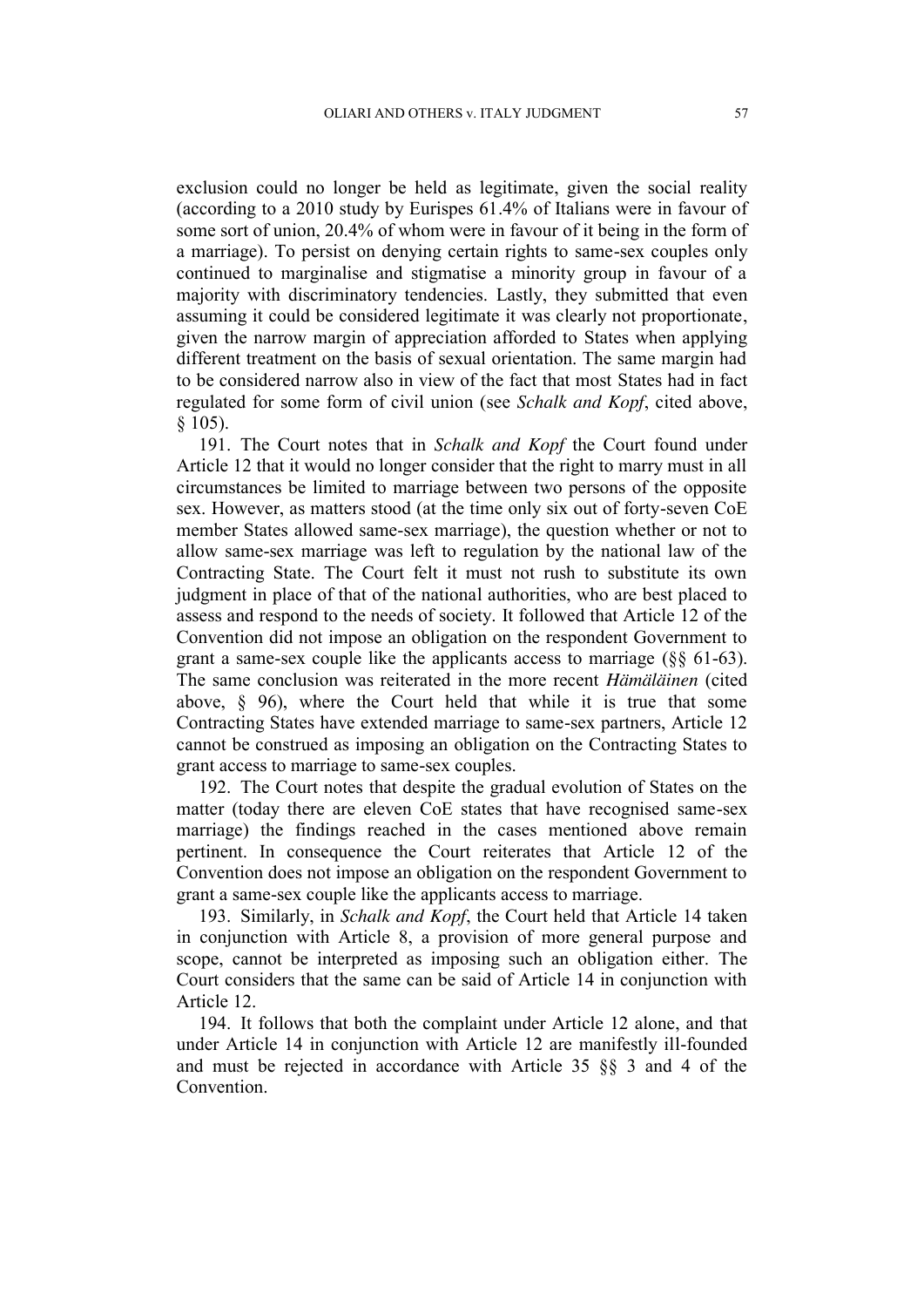# IV. APPLICATION OF ARTICLE 41 OF THE CONVENTION

# 195. Article 41 of the Convention provides:

"If the Court finds that there has been a violation of the Convention or the Protocols thereto, and if the internal law of the High Contracting Party concerned allows only partial reparation to be made, the Court shall, if necessary, afford just satisfaction to the injured party."

# **A. Damage**

196. The applicants in application no. 18766/11 claimed that they had suffered material damage, as a result of losses in leave days for family reasons as well as bonuses, and inability to enjoy a loan, losses which were however difficult to quantify. They further noted they had suffered non-pecuniary damage, without making a specific claim in that respect.

197. The applicants in application no. 36030/11 claimed non-pecuniary damage in a sum to be determined by the Court, though they considered that EUR 7,000 for each applicant may be considered equitable in line with the award made in *Vallianatos* (cited above). They also requested the Court to make specific recommendations to the Government with a view to legislating in favour of civil unions for same-sex couples.

198. The Government submitted that the applicants had not suffered any actual damage.

199. The Court notes that the pecuniary claim of the applicants in applications no. 18766/11 is both unquantified and unsubstantiated. On the other hand, the Court considers that all the applicants have suffered non-pecuniary damage, and awards the applicants EUR 5,000 each, plus any tax that may be chargeable to them, in this respect.

200. Lastly, in connection with the applicants' request, the Court notes that it has found that the absence of a legal framework allowing for recognition and protection of their relationship violates their rights under Article 8 of the Convention. In accordance with Article 46 of the Convention, it will be for the respondent State to implement, under the supervision of the Committee of Ministers, appropriate general and/or individual measures to fulfil its obligations to secure the right of the applicants and other persons in their position to respect for their private and family life (see *Scozzari and Giunta v. Italy* [GC], nos. 39221/98 and 41963/98, § 249, ECHR 2000-VIII, *Christine Goodwin*, cited above, § 120, ECHR 2002-VI; and *S. and Marper v. the United Kingdom* [GC], nos. 30562/04 and 30566/04, § 134, ECHR 2008).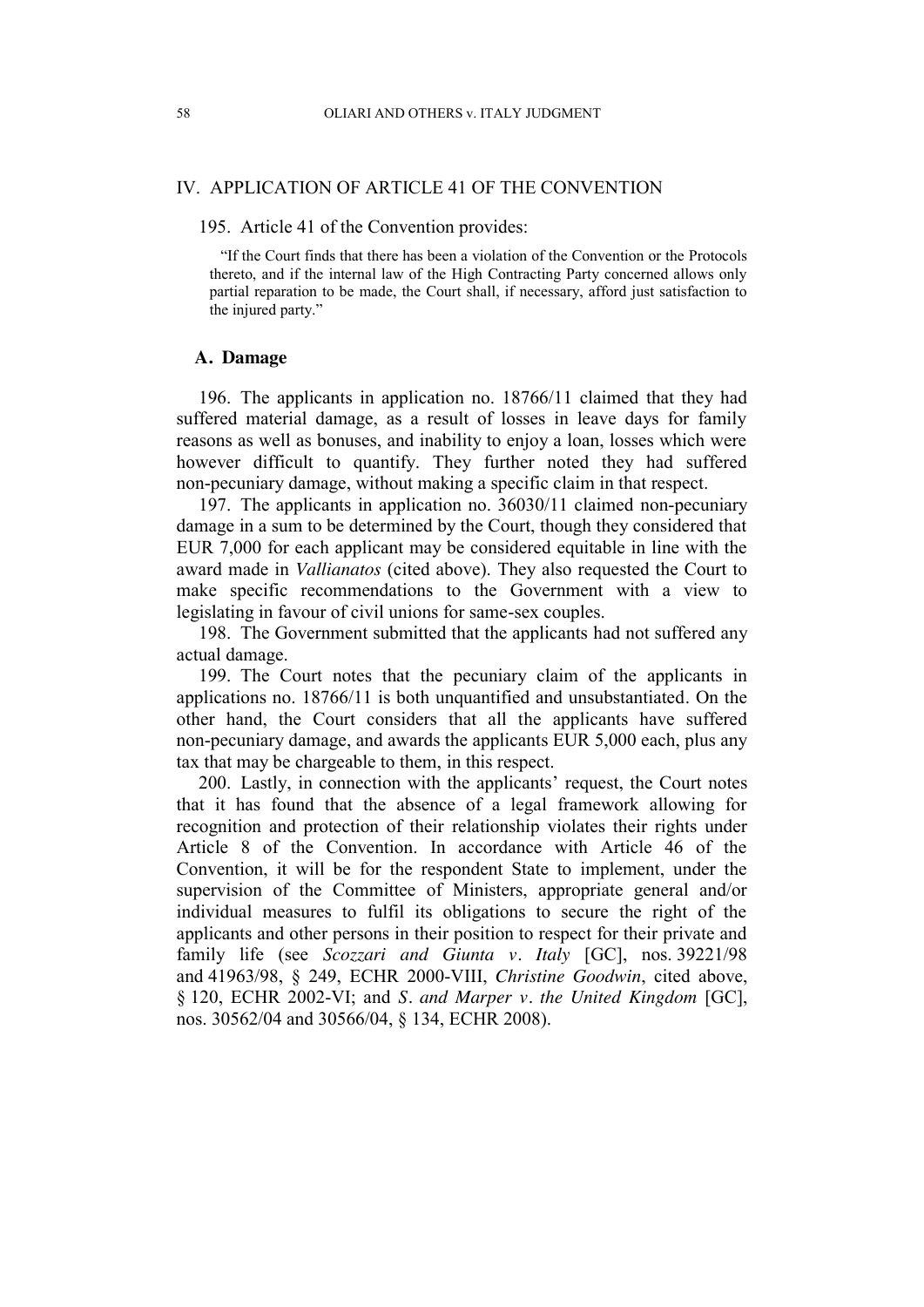### **B. Costs and expenses**

201. The applicants in application no. 18766/11 also claimed EUR 8,200 for costs and expenses incurred before the domestic courts and EUR 5,000 for those incurred before the Court.

202. The applicants in application no. 36030/11 claimed EUR 11,672.96 for costs and expenses incurred before this Court as calculated in accordance with Italian law and bearing in mind the complex issues dealt with in the case as well as the extensive observations, including those of the third parties.

203. The Government submitted that the applicants' claims for expenses were "groundless and lacking any support".

204. According to the Court's case-law, an applicant is entitled to the reimbursement of costs and expenses only in so far as it has been shown that these have been actually and necessarily incurred and are reasonable as to quantum. In the present case, regard being had to the documents in its possession and the above criteria, the Court rejects the claim for costs and expenses in the domestic proceedings, as it has not been substantiated by means of any documents. The Court, having considered the two claims made by the different lawyers and the lack of detail in the claim concerning application no. 18766/11, further considers it reasonable to award the sum of EUR 4,000 jointly, plus any tax that may be chargeable to the applicants in respect of application no. 18766/11, and EUR 10,000, jointly, plus any tax that may be chargeable to the applicants, to be paid directly into their representatives' bank accounts, in respect of application no. 36030/11 for the proceedings before the Court.

# **C. Default interest**

205. The Court considers it appropriate that the default interest rate should be based on the marginal lending rate of the European Central Bank, to which should be added three percentage points.

# FOR THESE REASONS, THE COURT, UNANIMOUSLY,

- 1. *Declares* the complaints under Article 8 alone and Article 14 in conjunction with Article 8 admissible, and the remainder of the applications inadmissible;
- 2. *Holds* that there has been a violation of Article 8 of the Convention;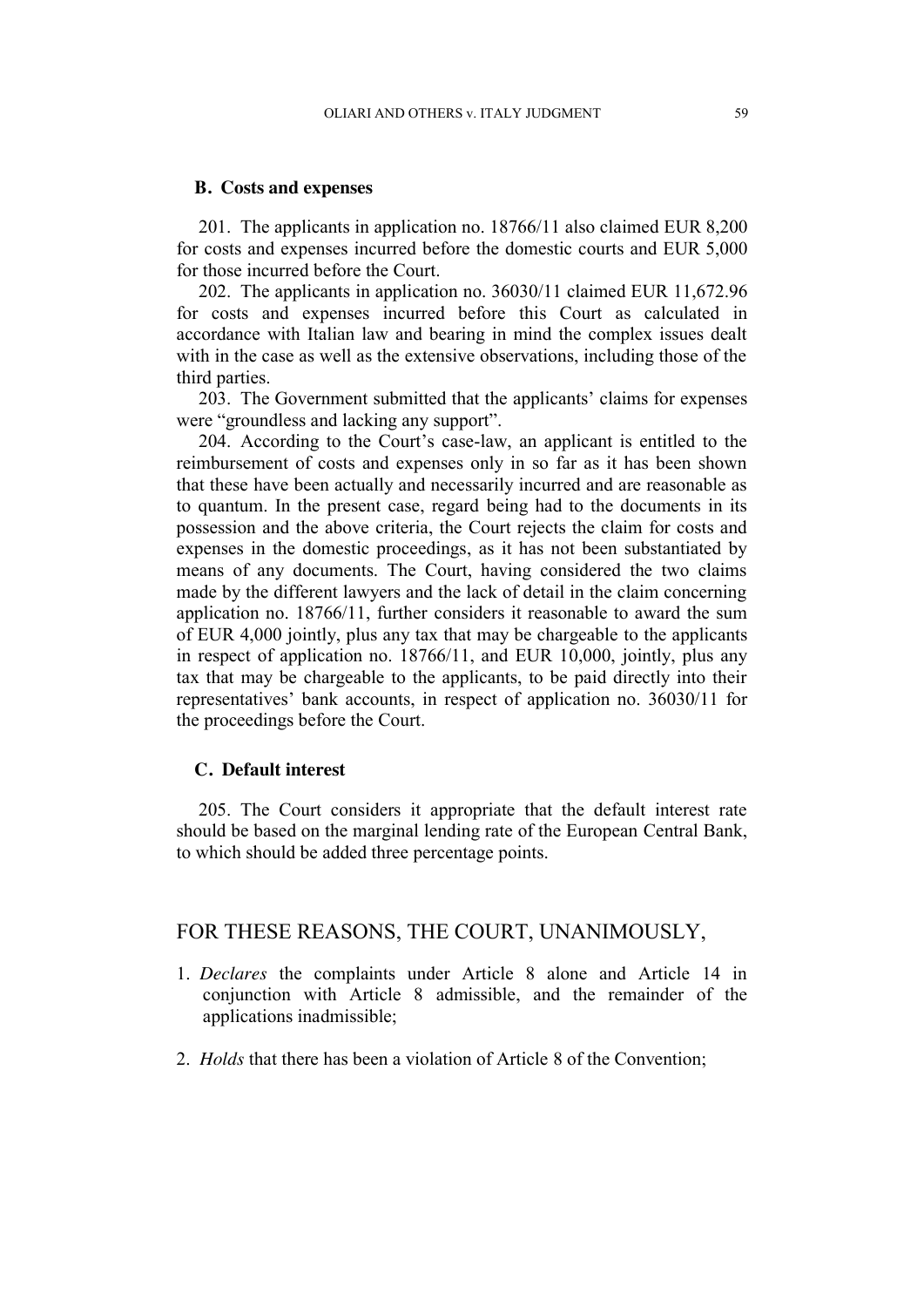- 3. *Holds* that there is no need to examine the complaint under Article 14 in conjunction with Article 8 of the Convention;
- 4. *Holds*

(a) that the respondent State is to pay the applicants, within three months from the date on which the judgment becomes final in accordance with Article 44  $\S$  2 of the Convention, the following amounts:

(i) EUR 5,000 (five thousand euros) each, plus any tax that may be chargeable, in respect of non-pecuniary damage;

(ii) EUR 4,000 (four thousand euros), jointly, to the applicants in application no. 18766/11, plus any tax that may be chargeable to the applicants, in respect of costs and expenses;

(iii) EUR 10,000 (ten thousand euros), jointly, to the applicants in application no. 36030/11, plus any tax that may be chargeable to the applicants, in respect of costs and expenses, to be paid directly into their representatives' bank accounts;

(b) that from the expiry of the above-mentioned three months until settlement simple interest shall be payable on the above amounts at a rate equal to the marginal lending rate of the European Central Bank during the default period plus three percentage points;

5. *Dismisses* the remainder of the applicants' claim for just satisfaction.

Done in English, and notified in writing on 21 July 2015, pursuant to Rule 77 §§ 2 and 3 of the Rules of Court.

| Françoise Elens-Passos | Päivi Hirvelä |
|------------------------|---------------|
| Registrar              | President     |

In accordance with Article 45  $\S$  2 of the Convention and Rule 74  $\S$  2 of the Rules of Court, the separate opinion of Judge Mahoney joined by Judges Tsotsoria and Vehabović is annexed to this judgment.

> P.H. F.E.P.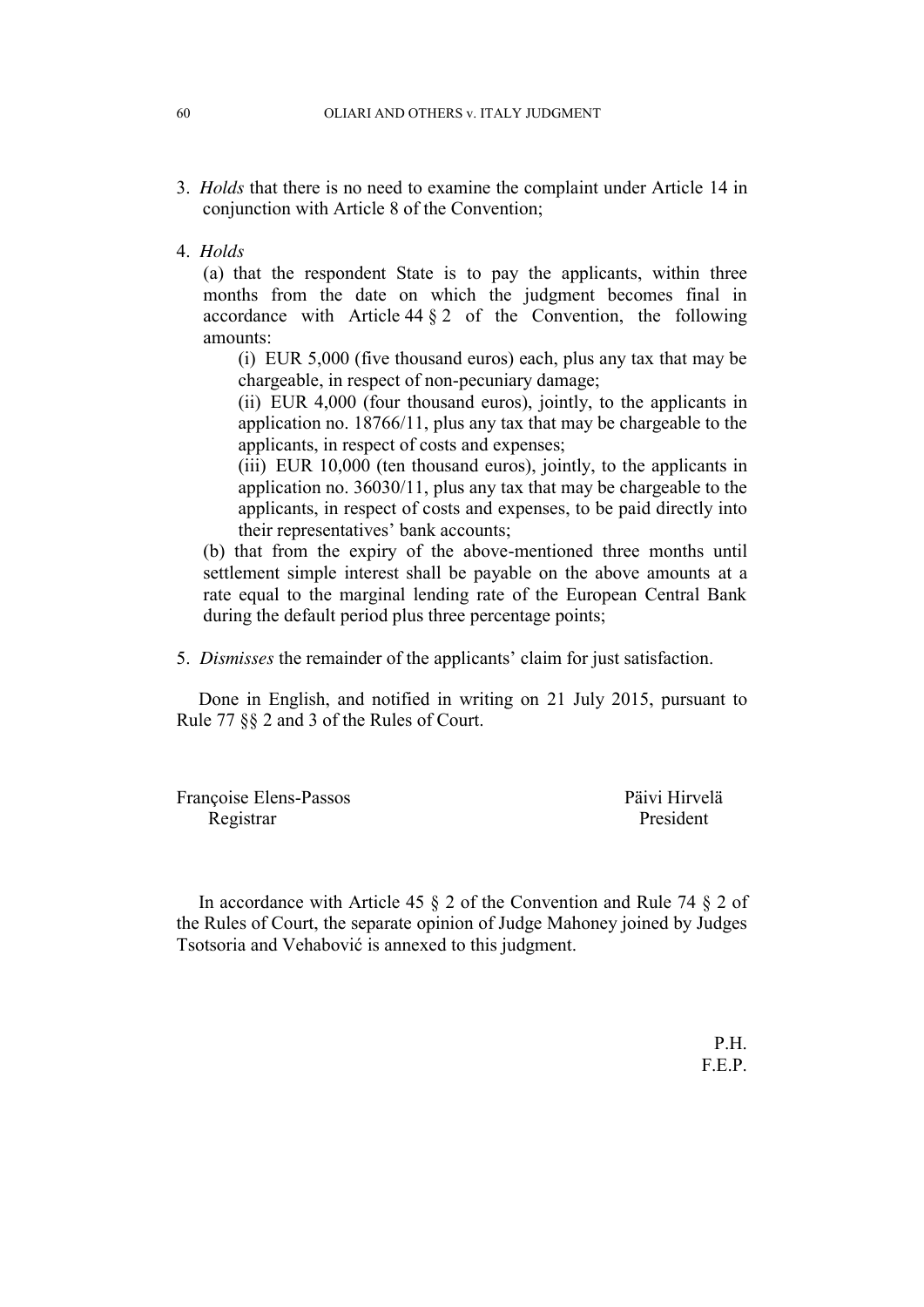# CONCURRING OPINION OF JUDGE MAHONEY JOINED BY JUDGES TSOTSORIA AND VEHABOVIĆ

1. We have voted with our [four] colleagues for a violation of Article 8 of the Convention in the present case, but on the basis of different, narrower reasoning, restricted to the legal situation in Italy. In short, we find no need to assert that today Article 8 imposes on Italy a positive duty to provide same-sex couples with legal protection of their union more or less equivalent to that provided to same-sex couples by the institution of marriage. We would have preferred that the Court's finding of a violation of Article 8 not be based on the conclusion that the Italian State has "failed to fulfil [its] positive obligation to ensure that the applicants have available a specific legal framework providing for the recognition and protection of their same-sex unions" (paragraph 185 in fine of the judgment). What is decisive for us in the present case may be briefly summarised as follows:

- the Italian State has chosen, through its highest courts, notably Constitutional Court, to declare that two people of the same sex living in stable cohabitation are invested by the Italian Constitution with a fundamental right to obtain juridical recognition of the relevant rights and duties attaching to their union;

- it is this voluntary, active intervention by the Italian State into the sphere of personal relations covered by paragraph 1 of Article 8 that attracts the application of the Convention's guarantee of the right to respect for private and family life under Article 8, not the pre-existence of a positive Convention obligation;

- the requirements set out in paragraph 2 of Article 8 for a justified "interference" with the exercise of the right to respect for private and family life were not met in the circumstances of the present case because of the defective nature of the follow-up, within the Italian legal order, to the Constitutional Court's authoritative judicial declaration of a constitutional entitlement for persons in the position of the applicants to some form of adequate legal recognition of stable same-sex unions.

This reasoning is explained in further detail below.

2. In its judgment no. 138 of 15 April 2010 in relation to the constitutional challenges of the applicants Mr Oliari and Mr A, the Italian Constitutional Court, while rejecting the arguments under Article 29 of the Constitution Court (on the institution of marriage), ruled that, by virtue of Article 2 of the Constitution, two people of the same sex in stable cohabitation have a fundamental right to freely express their personality in a couple, obtaining – in time and by the means and the limits to be set by law – juridical recognition of the relevant rights and duties (these are the words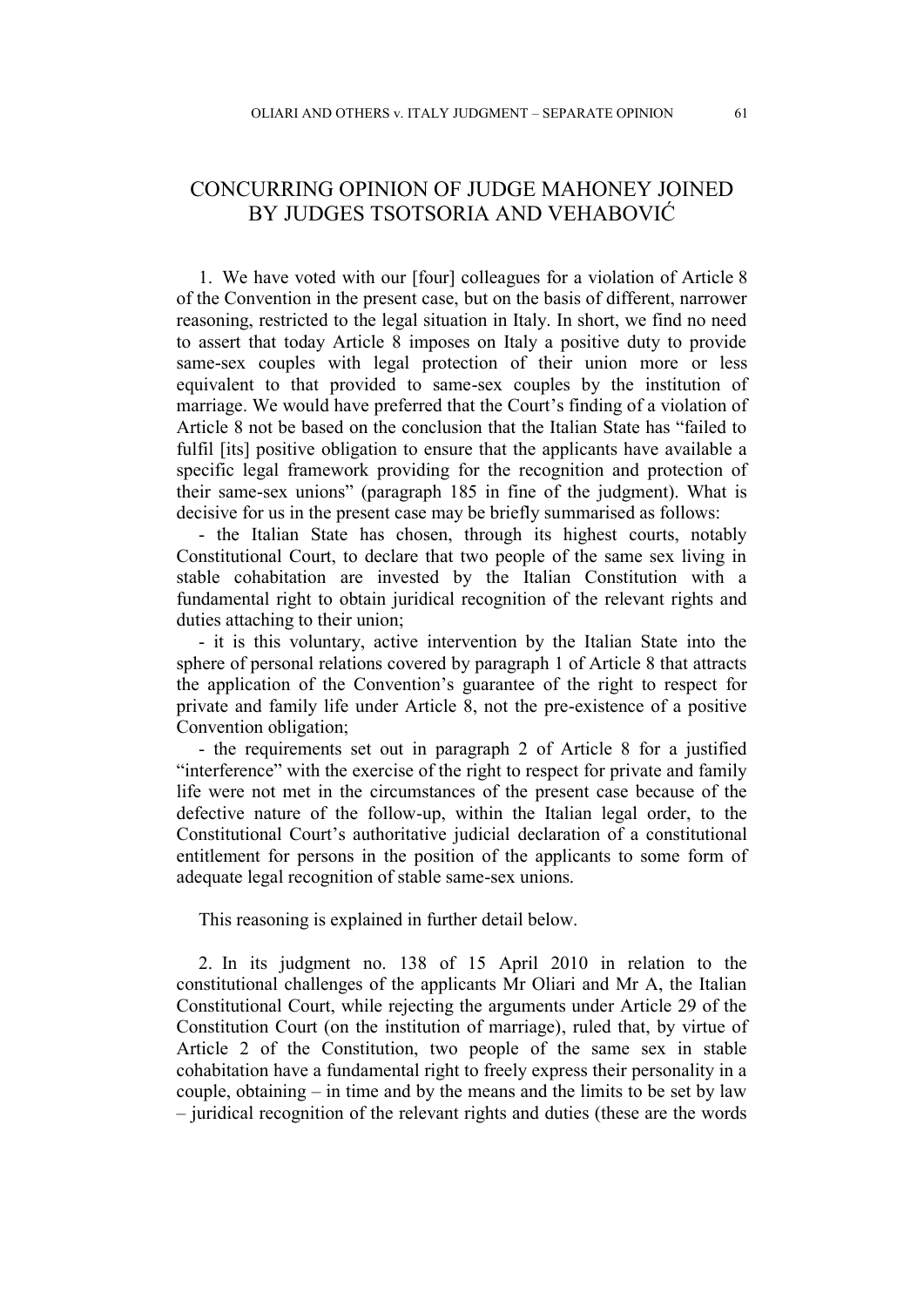in which the ruling is summarised in paragraph 16 of the judgment; the text of Articles 2 and 29 of the Italian Constitution is set out in paragraph 33 of the judgment). This ruling represents an authoritative statement of the regulation, within the Italian legal order, of the applicants' right to respect for their private and family life as far as the legal status that should be given to their union as a same-sex couple is concerned. The "fundamental right" thereby recognised to obtain juridical recognition of the relevant rights and duties attaching to a same-sex union is one deriving, not from any positive obligation enshrined in the Convention, but from the wording of Article 2 of the Italian Constitution.

3. Under the constitutional arrangements in Italy, while the Constitutional Court may make a pronouncement of unconstitutionality in respect of existing legislation, it has no power to fill a legislative lacuna even though, as in its judgment no. 138 of 2010, it may have identified that lacuna as entailing a situation that is not compatible with the Constitution. Thus, in the case of Mr Oliari and Mr A in 2010, it was not for the Constitutional Court to proceed to the formulation of the appropriate legal provisions, but for the Italian Parliament. As the present judgment (at paragraph 82) puts it, "the Constitutional Court ... could not but invite the legislature to take action" (see likewise paragraphs 84 and 180 in fine of the judgment). In this connection it is worth citing the report that the then President of the Constitutional Court addressed to the highest Italian constitutional authorities in 2013 (quoted at paragraph 43 of the judgment):

"Dialogue is sometimes more difficult with the [Constitutional] Court's natural interlocutor. This is particularly so in cases where it solicits the legislator to modify a legal norm which it considered to be in contrast with the Constitution. Such requests are not to be underestimated. They constitute, in fact, the only means available to the [Constitutional] Court to oblige the legislative organs to eliminate any situation which is not compatible with the Constitution, and which, albeit identified by the [Constitutional] Court, does not lead to a pronouncement of anti-constitutionality. ... A request of this type which remained unheeded was that made in judgment no. 138/10, which, while finding the fact that a marriage could only be contracted by persons of a different sex to be constitutional compliant, also affirmed that same-sex couples had a fundamental right to obtain legal recognition, with the relevant rights and duties, of their union. It left it to Parliament to provide for such regulation, by the means and within the limits deemed appropriate."

In sum, as explained by the then President of the Constitutional Court:

- the Constitutional Court had affirmed the fundamental right of samesex couples under the Italian Constitution to obtain legal recognition of their union;

- however, the only means available to the Constitutional Court to "oblige" the legislative organs to eliminate the unconstitutional lacuna in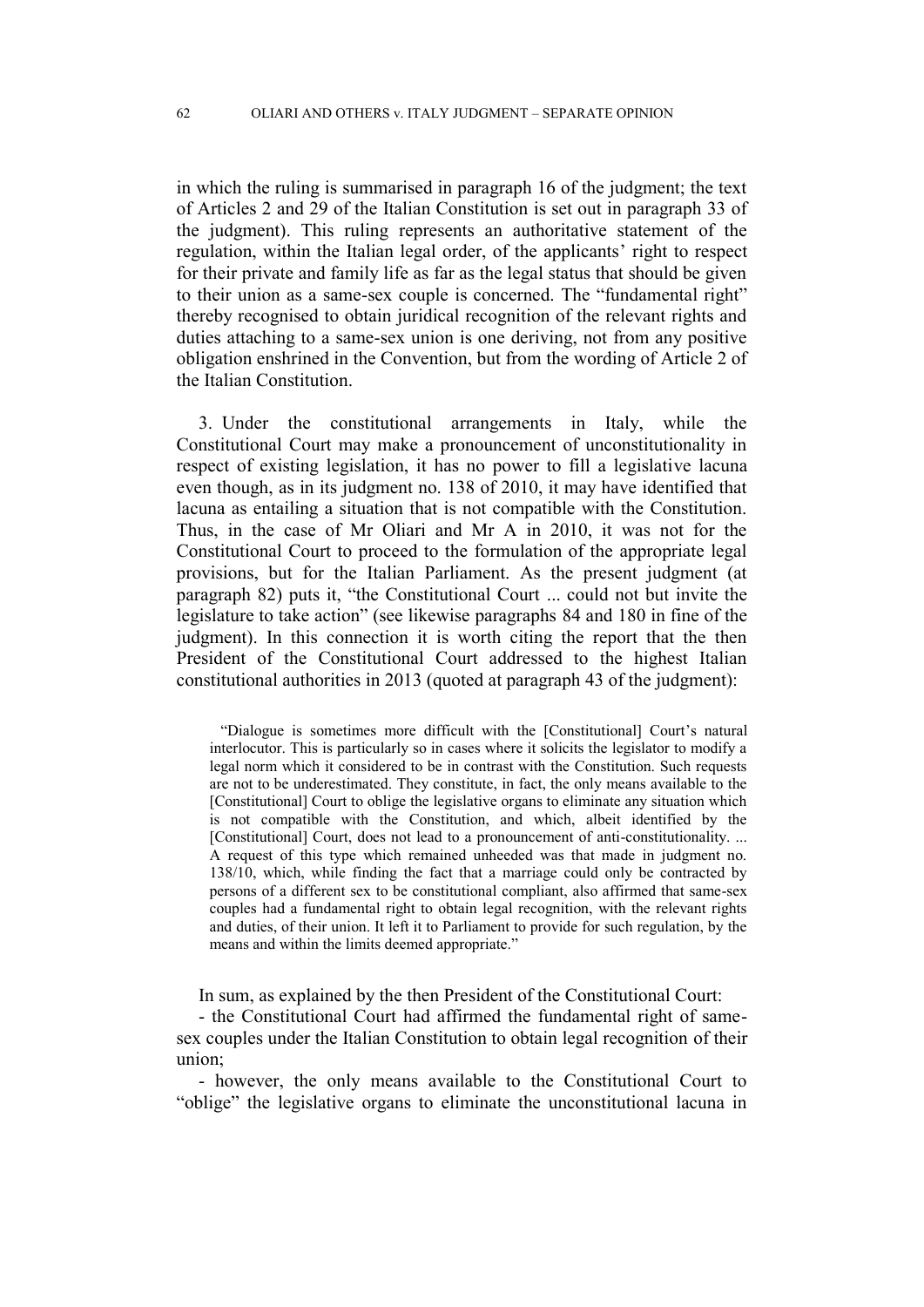Italian law denying same-sex couples this constitutionally guaranteed fundamental right was to "solicit", or address a "request" to, Parliament to take the necessary legislative action.

The applicants in application no. 36030/11 added their explanation that "Constitutional Court judgment no. 138/10 had the effect of affirming the existence of ... a constitutional duty upon the legislature to enact an appropriate general regulation on the recognition of same-sex unions, with consequent rights and duties for partners" (paragraph 114 of the judgment).

4. Yet, to date, five years have elapsed since the judgment of the Constitutional Court, with no appropriate legislation having been enacted by the Italian Parliament. The applicants are thus in the unsatisfactory position of being recognised by the Constitutional Court as enjoying under Italian constitutional law an inchoate "fundamental right" affecting an important aspect of the legal status to be accorded to their private and family life, but this inchoate "fundamental right" has not received adequate concrete implementation from the competent arm of government, namely the legislature. The applicants, like other same-sex couples in their position, have been left in limbo, in a state of legal uncertainty as regards the legal recognition of their union to which they are entitled under the Italian Constitution.

5. On the basis of the foregoing facts, it is not necessary for the Court to decide whether Italy has a positive obligation under paragraph 1 of Article 8 of the Convention to accord appropriate legal recognition within its legal order to the union of same-sex couples. The declaration by the Constitutional Court that Article 2 of the Italian Constitution confers on two people of the same sex living in stable cohabitation a "fundamental right" to obtain juridical recognition of their union constitutes an active intervention by the State into the sphere of private and family life covered by Article 8 of the Convention. In our view, this voluntary action of the State in relation to the legal regulation of the applicants' private and family life in itself and of itself attracts the application of Article 8 of the Convention in their cases and the accompanying obligation on the Italian State to comply with the requirements of Article 8, notably those set out in its paragraph 2.

6. Undeniably, given what the respondent Government describe as the difficult exercise of reaching a balance between "different sensitivities on such a delicate and deeply felt social issue" (paragraph 126 of the judgment), the Italian State is to be recognised as having a wide margin of appreciation in regard both to the choice of the precise legal status to be accorded to same-sex unions and to the timing for the enactment of the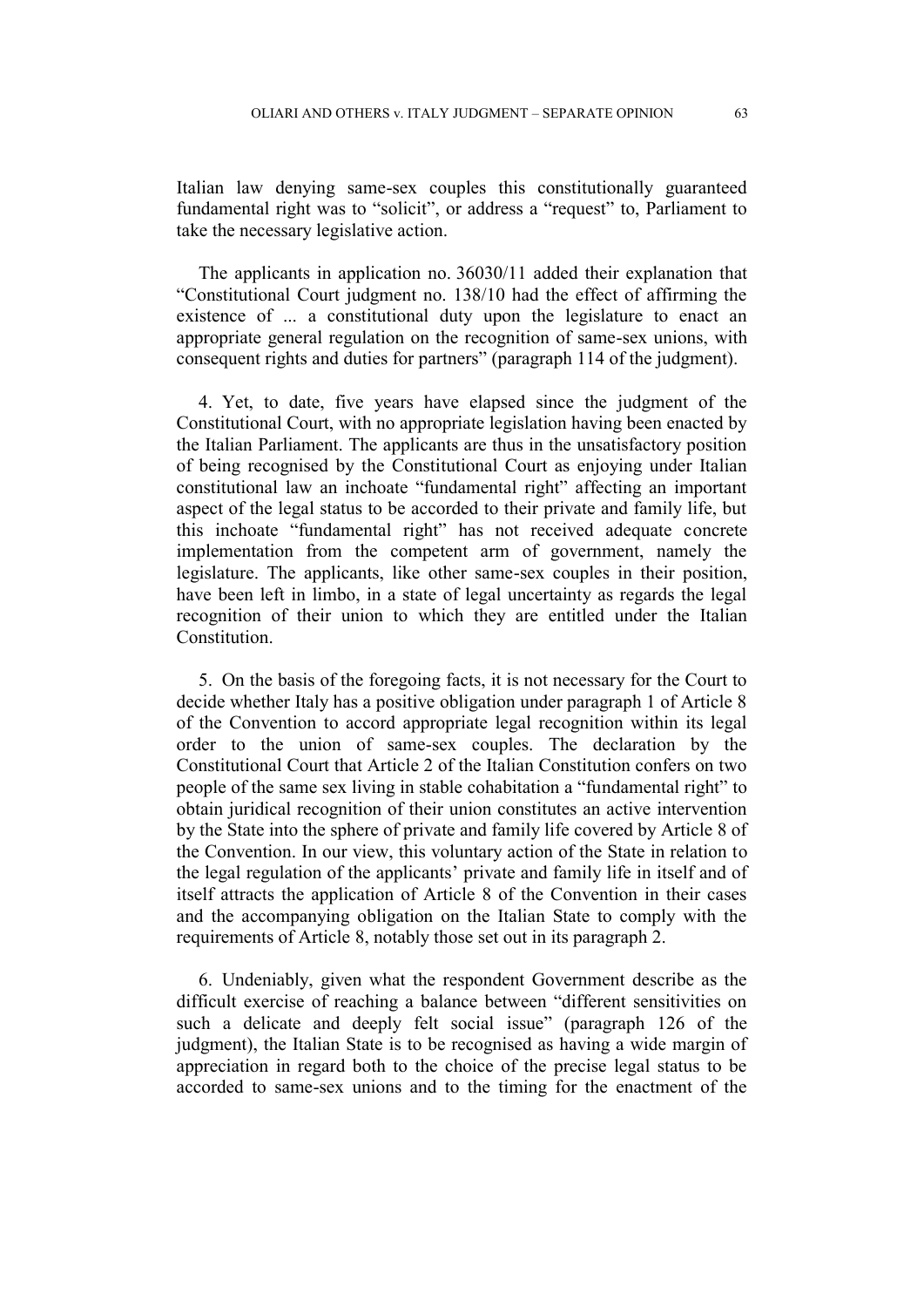relevant legislation (see paragraph 177 of the judgment, which makes a similar point).

7. On the other hand, whatever constitutional framework and distribution of powers between the arms of government a Contracting State may choose to adopt, there is nonetheless an overall duty of trust and good faith owed by the State and its public authorities to the citizen in a democratic society governed by the rule of law (see, *mutatis mutandis*, *Broniowski v. Poland* [GC], no. 31443/96, §§173 and 175, ECHR 2004-V). In our view, despite the margin of appreciation available to the Italian State, this duty of trust was not respected in the present case as regards the follow-up to judgment 138/10 of the Constitutional Court in which an unconstitutional lacuna, involving the denial of a "fundamental right", was identified as existing in the Italian legal order. There is, and has remained for five years, a discordance between the Constitutional Court's declaration as to the entitlement of a given category of individuals under the Constitution and the action, or rather inaction, of the Italian legislature, as the competent arm of government, in implementing that entitlement. The beneficiaries of the declaration of the Constitutional Court as to the incompatibility with the Constitution of the lack of adequate legal recognition of same-sex unions have been denied the level of protection of their private and family life to which they are entitled under Article 2 of the Italian Constitution.

8. Furthermore, Italian law regarding the legal status to be accorded to same-sex unions has been left in a state of unregulated uncertainty over an excessive period of time. This enduring situation of legal uncertainty, relied on in the present judgment (for example, at paragraphs 170, 171 and 184 *in fine*), is such as to render the domestic regulation of the applicants' same-sex union incompatible with the democratic concept of "law" inherent in paragraph 2's requirement that any "interference" with the right to respect for private and family life be "in accordance with the law". This is especially so since, as the judgment points out (at paragraphs 170-171),

"the necessity to refer repeatedly to the domestic courts to call for equal treatment in respect of each one of the plurality of aspects which concern the rights and duties between a couple, especially in an overburdened justice system such as the one in Italy, already amounts to a not-insignificant hindrance to the applicants' efforts to obtain respect for their private and family life".

9. Like our colleagues, we note that "the Italian Government have failed to explicitly highlight what, in their view, corresponded to the interests of the community as a whole" in order to explain the omission of the Parliament to legislate so as to implement the fundamental constitutional right identified by the Constitutional Court (see paragraph 176 of the judgment). We likewise agree with our colleagues in rejecting the various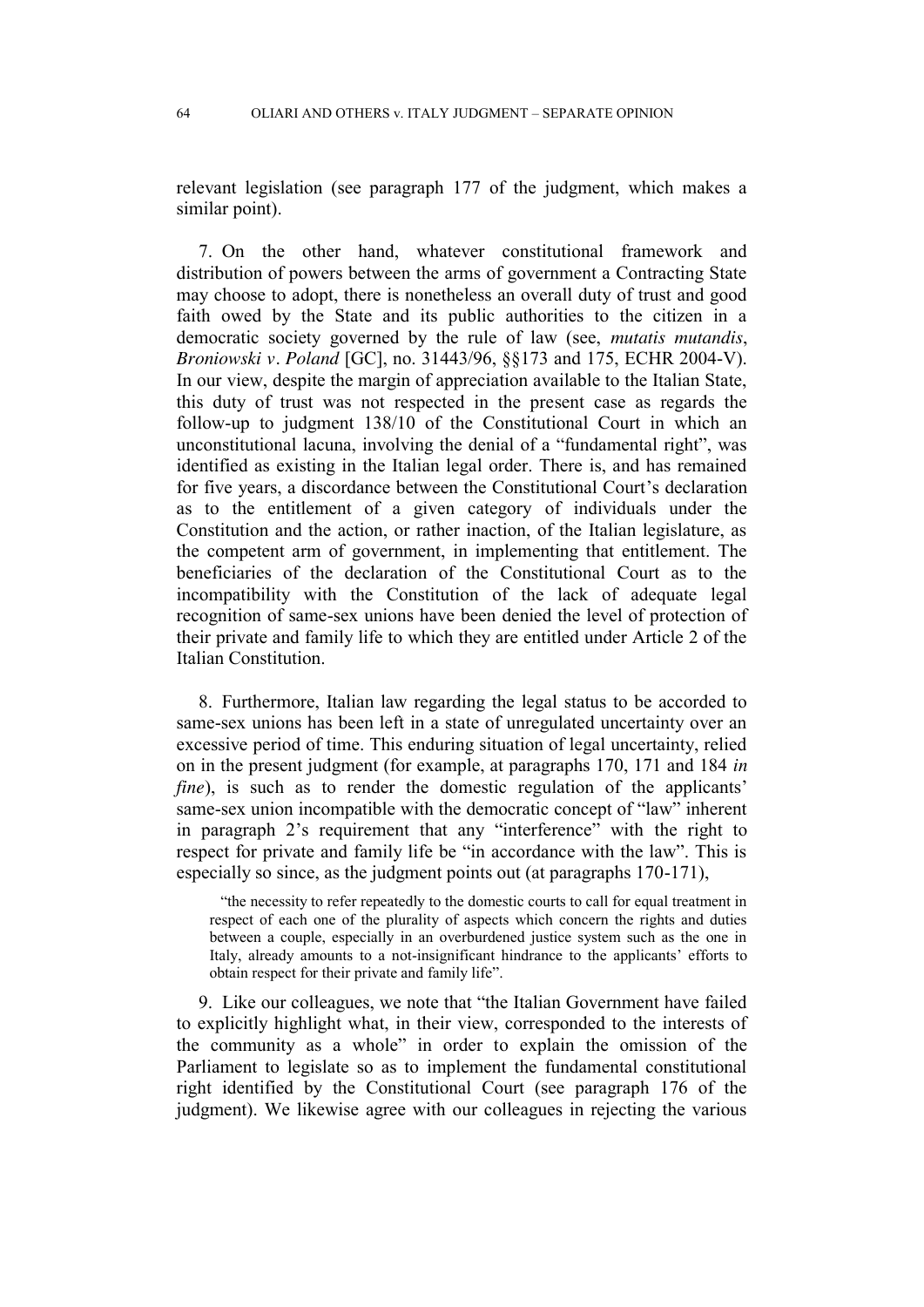arguments that the Government did adduce by way of justification of this continuing omission, notably the arguments as to registration of same-sex unions by some municipalities, private contractual agreements and the capacity of the domestic courts on the domestic law as it stands to afford adequate legal recognition and protection (see, in particular, paragraphs 81-82 and 168-172). As our colleagues point out, it is also significant that the rulings of the highest judicial authorities in Italy, including the Constitutional Court and the Court of Cassation, do no more than reflect the sentiments of a majority of the community in Italy. In the words of the judgment, "there is amongst the Italian population a popular acceptance of homosexual couples, as well as popular support for their recognition and protection" (paragraphs 180-181 of the judgment).

10. Where we part company with our colleagues is as regards the question where to situate the analysis of the facts of the case for the purposes of Article 8 of the Convention. Our colleagues are careful to limit their finding of the existence of a positive obligation to Italy, and this on the basis of a combination of reasons not necessarily found in all the Contracting States. At some points, they nonetheless appear to rely, at least partly, on general considerations, not peculiar to Italy, capable of giving rise to a free-standing positive obligation incumbent on the State – any Contracting State – to provide a legal framework for same-sex unions. Thus, for example, after noting that there exists a conflict between the social reality of the present applicants, openly living their same-sex relationship, and the law of the land, the judgment (see paragraphs 161 and 173 of the judgment), speaks of "an obligation to provide for the recognition and protection of same-sex unions, and thus to allow for the law to reflect the realities of the applicants' situations". It might conceivably be reasoned that, on analogy with *A, B and C v. Ireland* [GC] (application no. 25579/05, ECHR 2010, §§ 253, 264 and 267), a "positive obligation" on the Italian State to enact adequate implementing legislation arises from Article 2 of the Italian Constitution as interpreted by the Constitutional Court. That may well be true as a matter of Italian constitutional law, as argued by the applicants in application no. 36030/11 (see paragraph 3 *in fine* above of the present concurring opinion). However, this is not what is normally meant by a positive obligation being imposed by a Convention Article. In particular, whenever a State chooses to regulate the exercise of an activity coming within the scope of a Convention right, that is to say when it "interferes" with the exercise of that right in the language of paragraph 2 of Article 8, it is obliged to do so in a manner that, for example, does not involve excessive legal uncertainty for the Convention right-holder. In such circumstances, we are in the realm of right-regulation, not the realm of positive Convention obligations. This is why we have urged (at paragraph 5 above in the present concurring opinion) that the applicants' grievance should be analysed in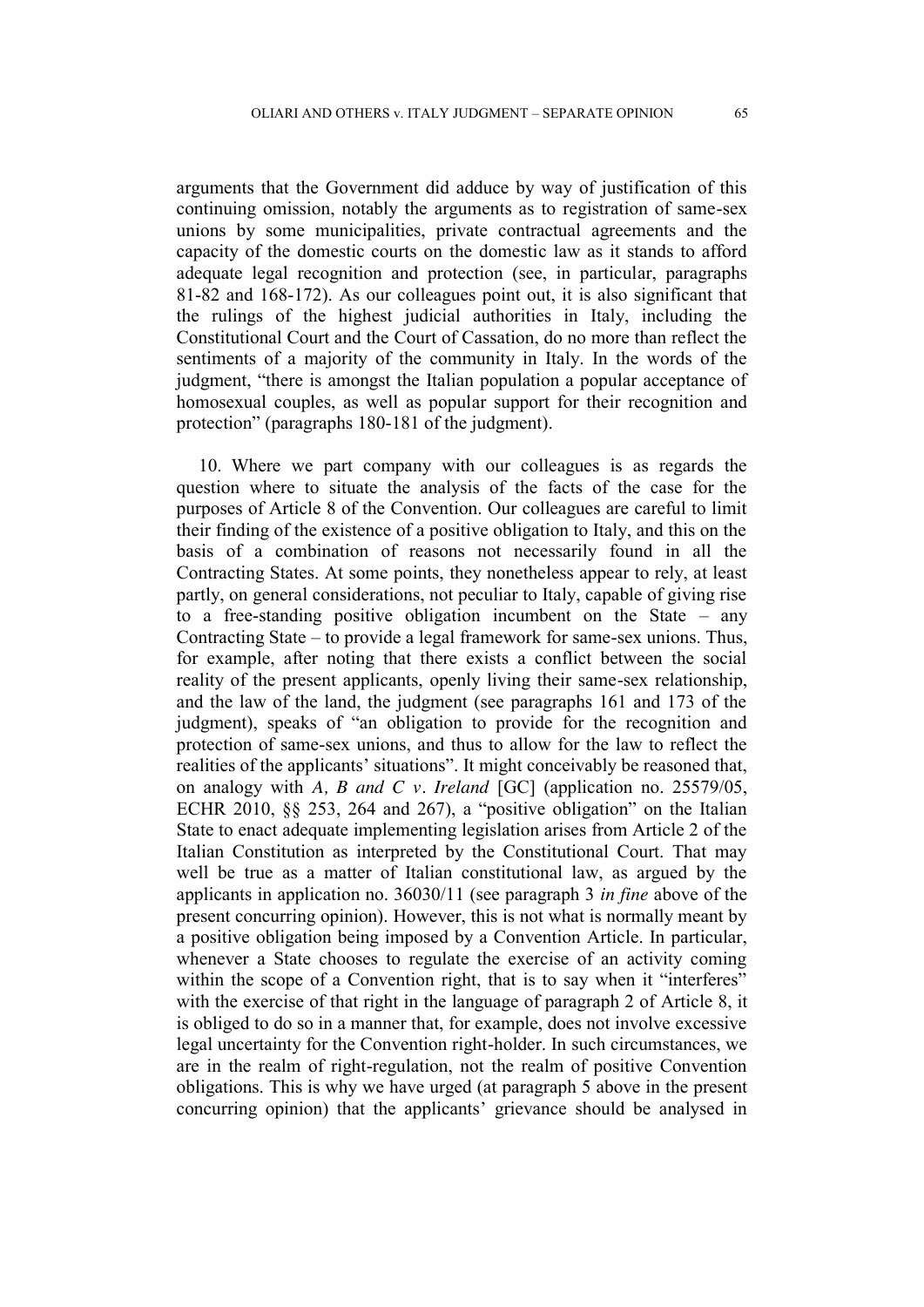terms of an "interference" to be justified under paragraph 2 of Article 8, rather than in terms of a positive obligation, be it just for Italy rather than for all the Contracting States, under paragraph 1 of that Article.

11. In conclusion, for us, the unsatisfactory state of the relevant domestic law on the recognition of same-sex unions, displaying a prolonged failure to implement a constitutionally recognised fundamental right in an effective manner and giving rise to continuing uncertainty, renders the active intervention of the Italian State into the regulation of the applicants' right to respect for their private and family life incompatible with the requirements of paragraph 2 of Article 8 of the Convention.

12. The foregoing concurring opinion is not to be taken as expressing a view on whether, in the present-day conditions of 2015 in the light of evolving attitudes in democratic society in Europe, paragraph 1 of Article 8 should now be interpreted, for Italy or generally for all Contracting States, as embodying a positive obligation to accord appropriate legal recognition and protection to same-sex unions. Our point is that there is no necessity to have recourse to such a "new" interpretation, as it would be sufficient to decide the present case in favour of the applicants on a narrower ground on the basis of existing jurisprudence and the existing classic analysis, under paragraph 2 of Article 8, of active State intervention regulating the exercise of Convention right.